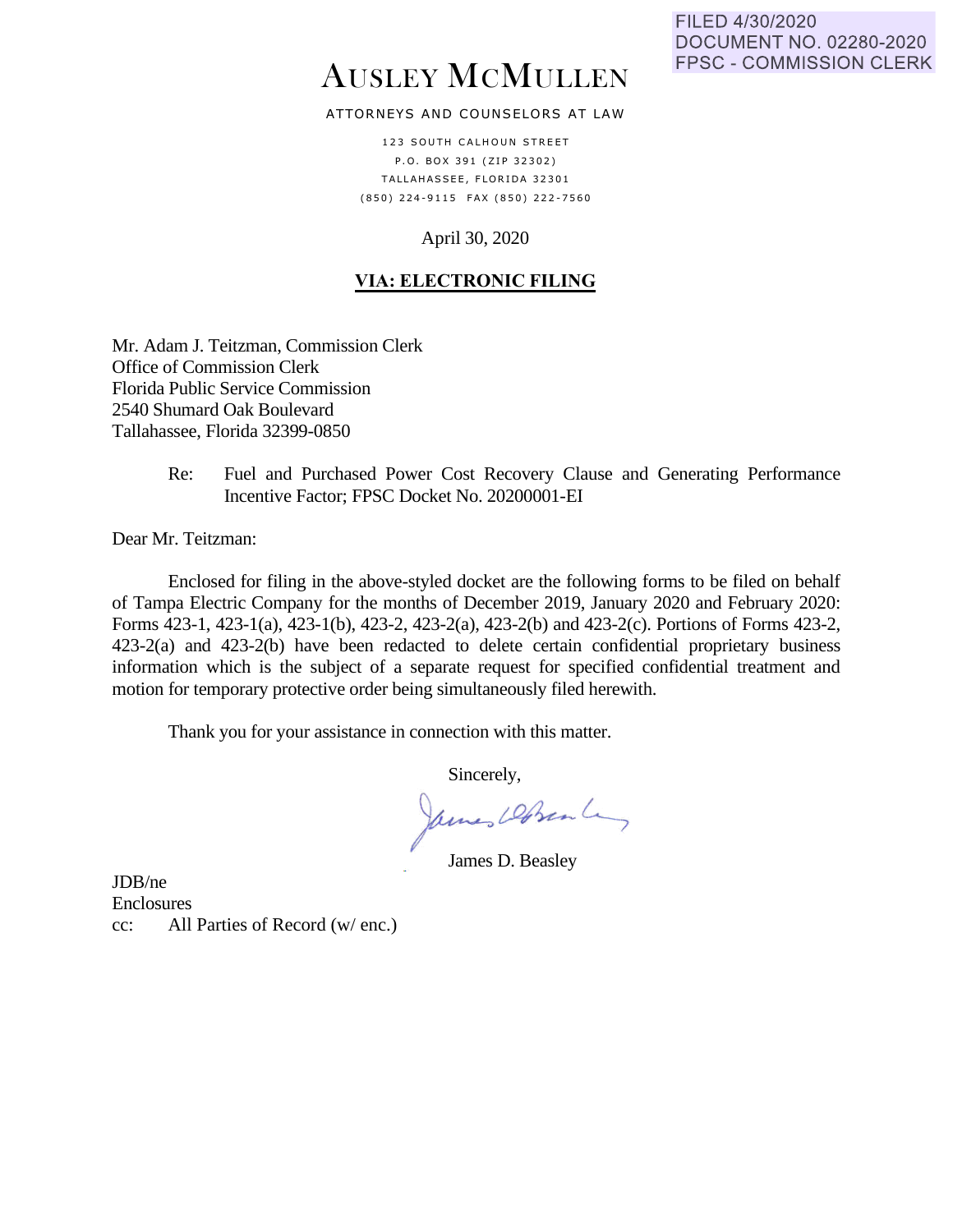#### FPSC Form 423-1 Page 1 of 1

#### \*\* SPECIFIED CONFIDENTIAL \*\*

### MONTHLY REPORT OF COST AND QUALITY OF FUEL OIL FOR ELECTRIC PLANTS ORIGIN, VOLUME, DELIVERED PRICE AND AS RECEIVED QUALITY

2. Reporting Company: Tampa Electric Company

1. Reporting Month: December 2019 3. Name, Title & Telephone Number of Contact Person Concerning Data Submitted on this Form: Adrienne S. Lewis Director Regulatory Accounting (813) - 228 - 4769

4. Signature of Official Submitting Report:

euro reame

Adrienne S. Lewis, Director Regulatory Accounting

5. Date Completed: February 14, 2020

|       |              |                  |           |           |            |            |       | Sulfur   | <b>BTU</b> |           | Delivered |
|-------|--------------|------------------|-----------|-----------|------------|------------|-------|----------|------------|-----------|-----------|
| Line  |              |                  | Shipping  | Purchase  | Delivery   | Delivery   | Tvpe  | Content  | Content    | Volume    | Price     |
| No.   | Plant Name   | Supplier Name    | Point     | Type      | Location   | Date       |       | 0/2      | (BTU/Gal)  | (Bbls)    | (S/Bbl)   |
| (a)   | (b)          |                  | (ď        | (e        |            | (g         | (h)   |          |            | (K)       |           |
| ----- | ------------ | ---------------- | --------- | --------- | ---------- | ---------- | $---$ | -------- | --------   | --------- | --------- |

1. None

FPSC FORM 423-1 (2/87)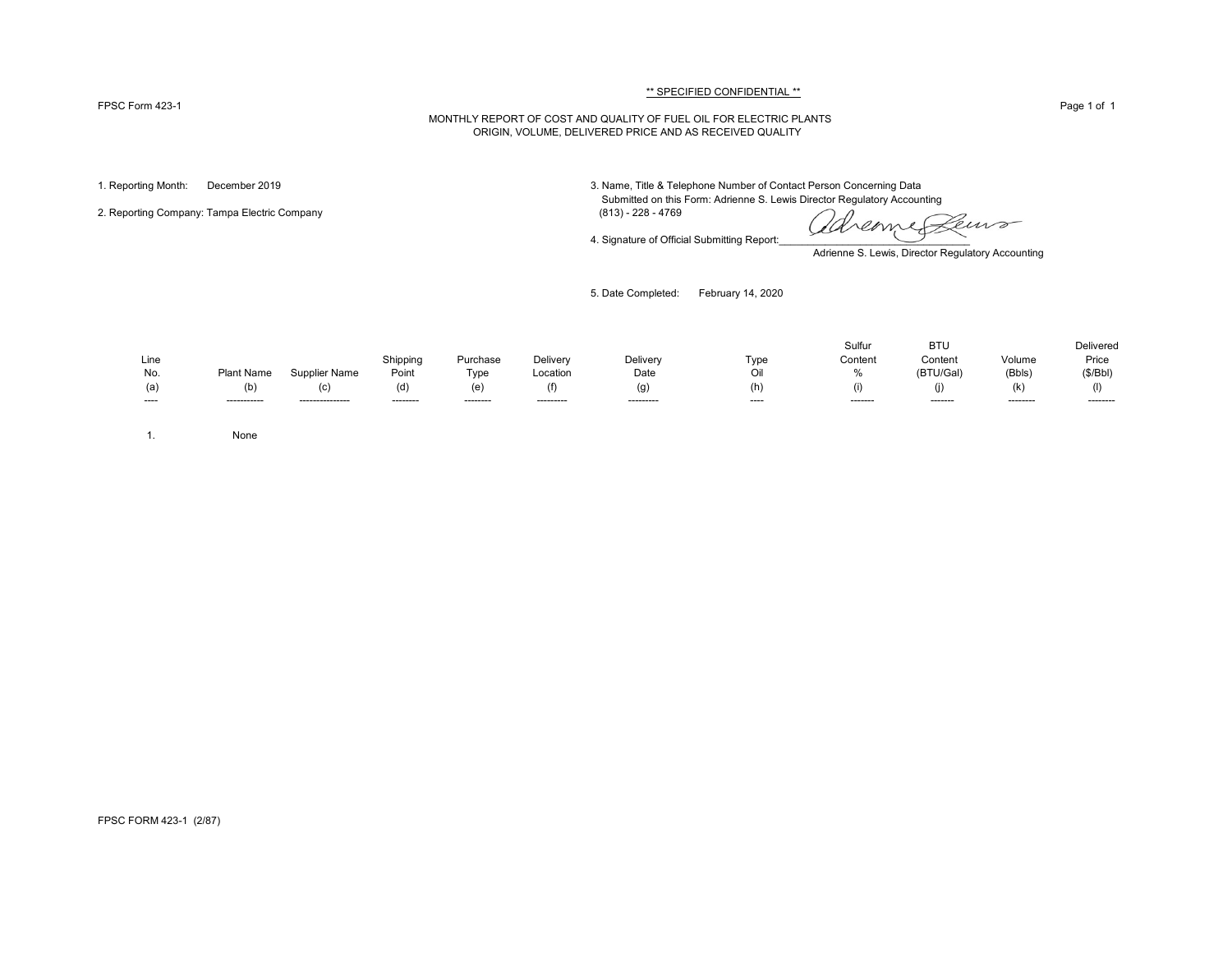FPSC Form 423-1(a) Page 1 of 1

#### \*\*SPECIFIED CONFIDENTIAL\*\*

# MONTHLY REPORT OF COST AND QUALITY OF FUEL OIL FOR ELECTRIC PLANTS DETAIL OF INVOICE AND TRANSPORTATION CHARGES

2. Reporting Company: Tampa Electric Company (813) - 228 - 4769

1. Reporting Month: December 2019<br>3. Name, Title & Telephone Number of Contact Person Concerning Data<br>3. Name, Title & Telephone Number of Contact Person Concerning Data

adreame Peuro

Adrienne S. Lewis, Director Regulatory Accounting

6. Date Completed: February 14, 2020

4. Signature of Official Submitting Report:

| Line<br>No.<br>(a)<br>$\overline{\phantom{a}}$ | Plant<br>Name<br>(b)<br>--------- | Supplier Name<br>(c)<br>------------------ | Delivery<br>Location<br>(d)<br>---------- | Delivery<br>Date<br>(e)<br>----------- | Type<br>Oil<br>(f)<br>$\overline{\phantom{a}}$ | Volume<br>(Bbls)<br>(g)<br>-------- | Invoice<br>Price<br>(S/Bbl)<br>-------- | Invoice<br>Amount<br>-------- | Discount<br>------ | Net<br>Amount<br>(k)<br>----------- | Net<br>Price<br>(S/Bbl)<br>-------- | Quality<br>Adjust.<br>(S/Bbl)<br>(m)<br>------- | Effective<br>Purchase<br>Price<br>(\$/Bbl)<br>(n)<br>-------- | Transport<br>to<br>Terminal<br>(\$/Bbl)<br>(o)<br>------- | Add'l<br>Transport<br>Charges<br>(S/Bbl)<br>(p)<br>------- | Other<br>Charges<br>(S/Bbl)<br>(q)<br>------- | Delivered<br>Price<br>(S/Bbl)<br>(r)<br>-------- |
|------------------------------------------------|-----------------------------------|--------------------------------------------|-------------------------------------------|----------------------------------------|------------------------------------------------|-------------------------------------|-----------------------------------------|-------------------------------|--------------------|-------------------------------------|-------------------------------------|-------------------------------------------------|---------------------------------------------------------------|-----------------------------------------------------------|------------------------------------------------------------|-----------------------------------------------|--------------------------------------------------|
|                                                | None                              |                                            |                                           |                                        |                                                |                                     |                                         |                               |                    |                                     |                                     |                                                 |                                                               |                                                           |                                                            |                                               |                                                  |

FPSC FORM 423-1(a) (2/87)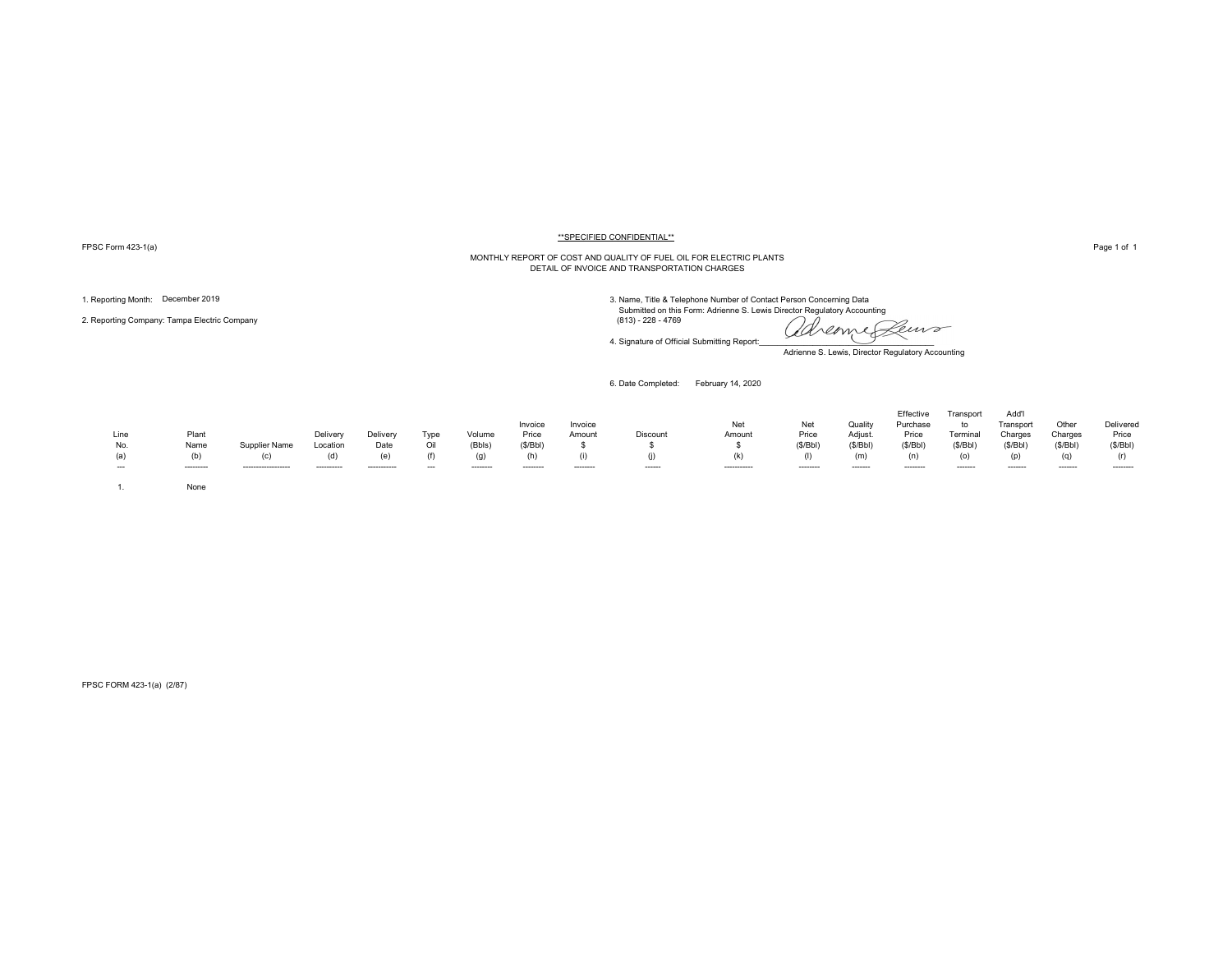#### FPSC Form 423-1(b) Page 1 of 1

# \*\* SPECIFIED CONFIDENTIAL \*\*

#### MONTHLY REPORT OF COST AND QUALITY OF FUEL OIL FOR ELECTRIC PLANTS REPORT OF ADJUSTMENTS TO PREVIOUS OIL DELIVERIES

1. Reporting Month: December 2019 3. Name, Title & Telephone Number of Contact Person Concerning Data

Submitted on this Form: Adrienne S. Lewis Director Regulatory Accounting

2. Reporting Company: Tampa Electric Company (813) - 228 - 4769

4. Signature of Official Submitting Report:

Leuro Kreame

Adrienne S. Lewis, Director Regulatory Accounting

6. Date Completed: February 14, 2020

Form Original Old Delivered Line Month Plant Line Volume Form Column Old New Price No. Reported Name Supplier Number (Bbls) No. Designator & Title Value Value (\$/Bbls) Reason for Revision (a) (b) (c) (d) (e) (f) (g) (h) (i) (j) (k) (l) -------------------------------- ------------------------- -------------------- ---------------------- ------------------------ ------------------ -------------------------------- ---------------------------------- ------------------- -------------------- ------------------- -----------------------------------

1. None

FPSC Form 423-1(b)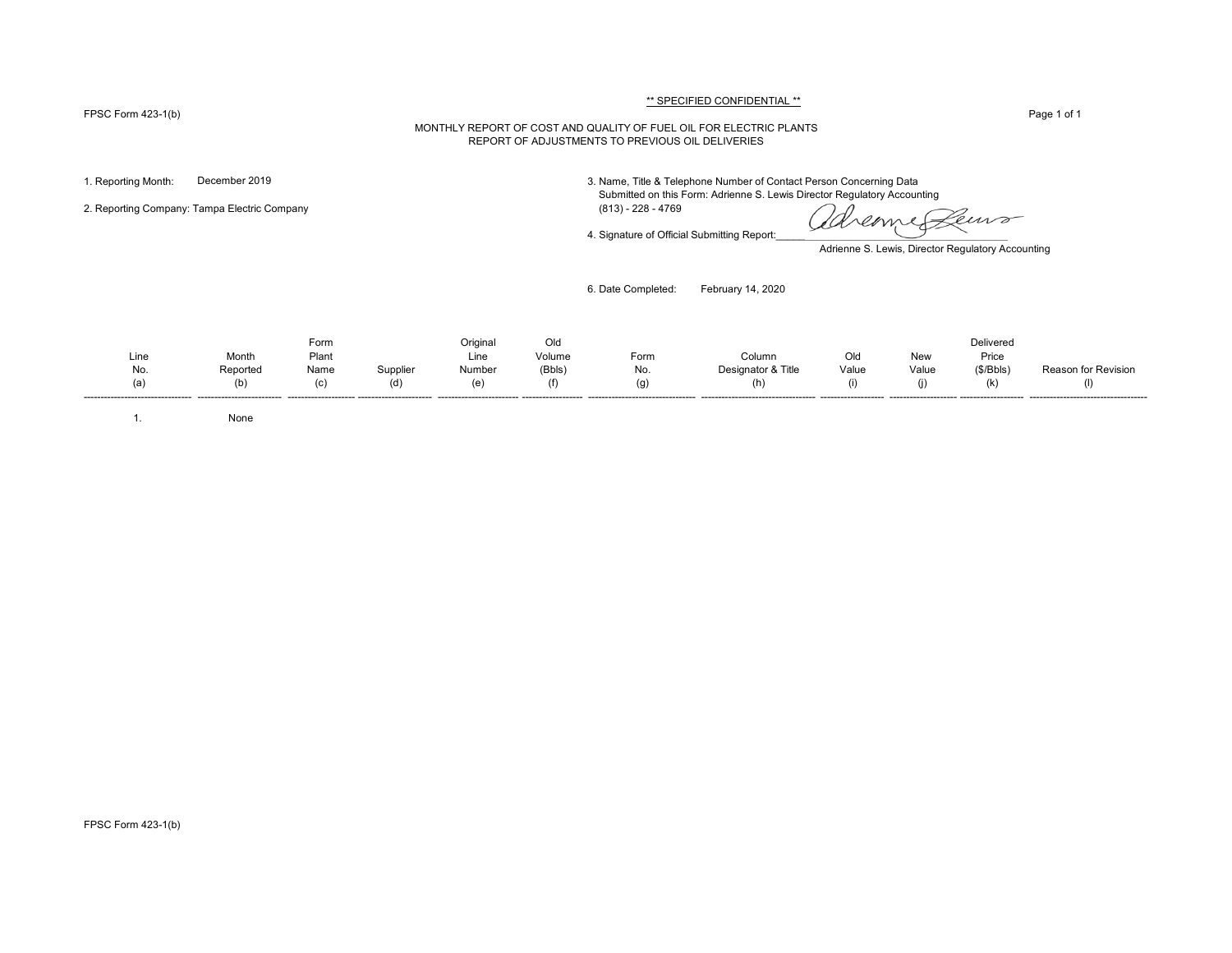FPSC Form 423-2 Page 1 of 3 Page 1 of 3

#### \*\* SPECIFIED CONFIDENTIAL \*\*

#### MONTHLY REPORT OF COST AND QUALITY OF COAL FOR ELECTRIC PLANTS ORIGIN, TONNAGE, DELIVERED PRICE AND AS RECEIVED QUALITY

4. Name, Title & Telephone Number of Contact Person Concerning Data

1. Reporting Month: December 2019 Submitted on this Form: Adrienne S. Lewis, Director Regulatory Accounting (813) 228 - 4769

aremies euro

2. Reporting Company: Tampa Electric Company 6. Signature of Official Submitting Form:

Adrienne S. Lewis, Director Regulatory Accounting

3. Plant Name: Big Bend Station (1) 6. Date Completed: February 14, 2020

|                    |                      |                         |                         |                          |             | Effective                             | Total                                   | Delivered                             |                                            |                                          | As Received Coal Quality   |                                 |
|--------------------|----------------------|-------------------------|-------------------------|--------------------------|-------------|---------------------------------------|-----------------------------------------|---------------------------------------|--------------------------------------------|------------------------------------------|----------------------------|---------------------------------|
| Line<br>No.<br>(a) | Supplier Name<br>(b) | Mine<br>Location<br>(c) | Purchase<br>Type<br>(d) | Transport<br>Mode<br>(e) | Tons<br>(f) | Purchase<br>Price<br>(\$/ Ton)<br>(g) | Transport<br>Charges<br>(\$/Top)<br>(h) | Price Transfer<br>Facility<br>(S/Ton) | Sulfur<br>Content<br>%<br>$\left( \right $ | <b>BTU</b><br>Content<br>(BTU/lb)<br>(k) | Ash<br>Content<br>%<br>(1) | Moisture<br>Content<br>%<br>(m) |
|                    | Foresight Coal       | 8, IL, 055              | S                       | <b>UR</b>                | 24,316.50   |                                       |                                         | \$74.90                               | 2.68                                       | 11,888                                   | 8.15                       | 10.43                           |
|                    | Knight Hawk Coal     | 8, IL, 145              | S                       | OB                       | 27,128.93   |                                       |                                         | \$65.19                               | 2.87                                       | 10,940                                   | 8.73                       | 14.31                           |

(1) This page includes all coal delivered to Big Bend for use at Big Bend or Polk. Effective with the January 2008 filing.

FPSC FORM 423-2 (2/87)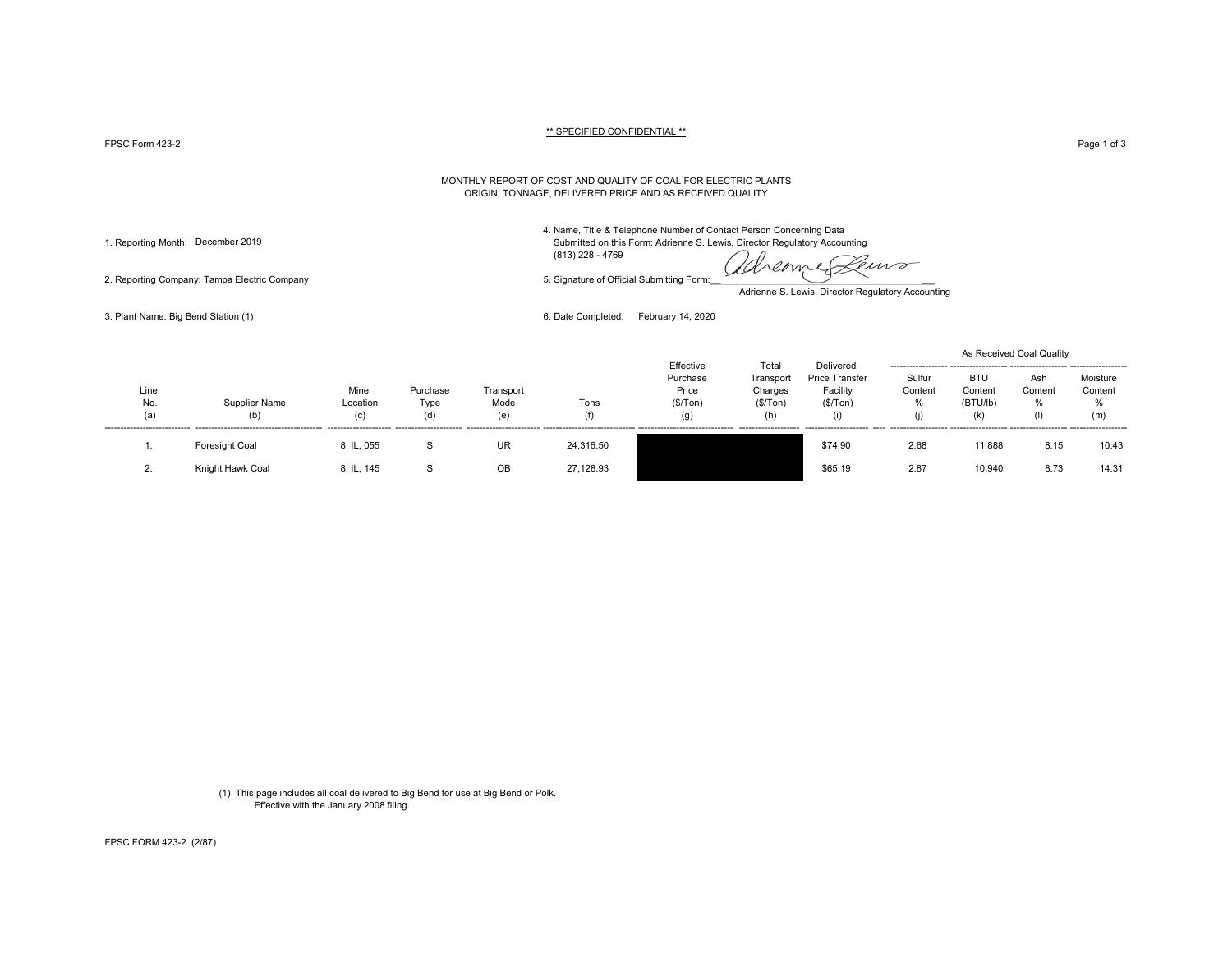FPSC Form 423-2(a) Page 2 of 3

#### MONTHLY REPORT OF COST AND QUALITY OF COAL FOR ELECTRIC PLANTS DETAILED PURCHASED COAL INVOICE INFORMATION

4. Name, Title & Telephone Number of Contact Person Concerning Data

1. Reporting Month: December 2019 Submitted on this Form: Adrienne S. Lewis, Director Regulatory Accounting (813) - 228 - 4769

reame euro

2. Reporting Company: Tampa Electric Company 6. Signature of Official Submitting Form:

Adrienne S. Lewis, Director Regulatory Accounting

Retro-

3. Plant Name: Big Bend Station (1) 6. Date Completed: February 14, 2020

| Line<br>No.<br>(a) | Supplier Name<br>(b) | Mine<br>Location<br>(c) | Purchase<br>Type<br>(d) | Tons<br>(e) | F.O.B.(2)<br>Mine<br>Price<br>(\$/Tom) | Shorthaul<br>& Loading<br>Charges<br>(S/Ton)<br>(g) | Original<br>Invoice<br>Price<br>(\$/Tom)<br>(h) | reu o-<br>active<br>Price<br>Adjustments<br>(S/Ton)<br>(1) | Base<br>Price<br>(\$/Tom)<br>(i) | Quality<br>Adjust-<br>ments<br>(\$/Tom)<br>(k | Effective<br>Purchase<br>Price<br>(\$/Tom)<br>(1) |  |
|--------------------|----------------------|-------------------------|-------------------------|-------------|----------------------------------------|-----------------------------------------------------|-------------------------------------------------|------------------------------------------------------------|----------------------------------|-----------------------------------------------|---------------------------------------------------|--|
|                    | Foresight Coal       | 8, IL, 055              |                         | 24,316.50   | N/A                                    |                                                     |                                                 | \$0.00                                                     |                                  | \$0.75                                        |                                                   |  |
| <u>.</u>           | Knight Hawk Coal     | 8, IL, 145              | -0                      | 27,128.93   | N/A                                    |                                                     |                                                 | \$0.00                                                     |                                  | \$0.19                                        |                                                   |  |

(1) United Bulk Terminal Transfer facility is a central storage site for coal prior to its delivery to the power plant.

The coal from suppliers noted on this schedule is usually delivered to Big Bend Station but could ultimately be delivered to Polk Station.

(2) Tampa Electric purchases coal F.O.B. shipping point or F.O.B. destination.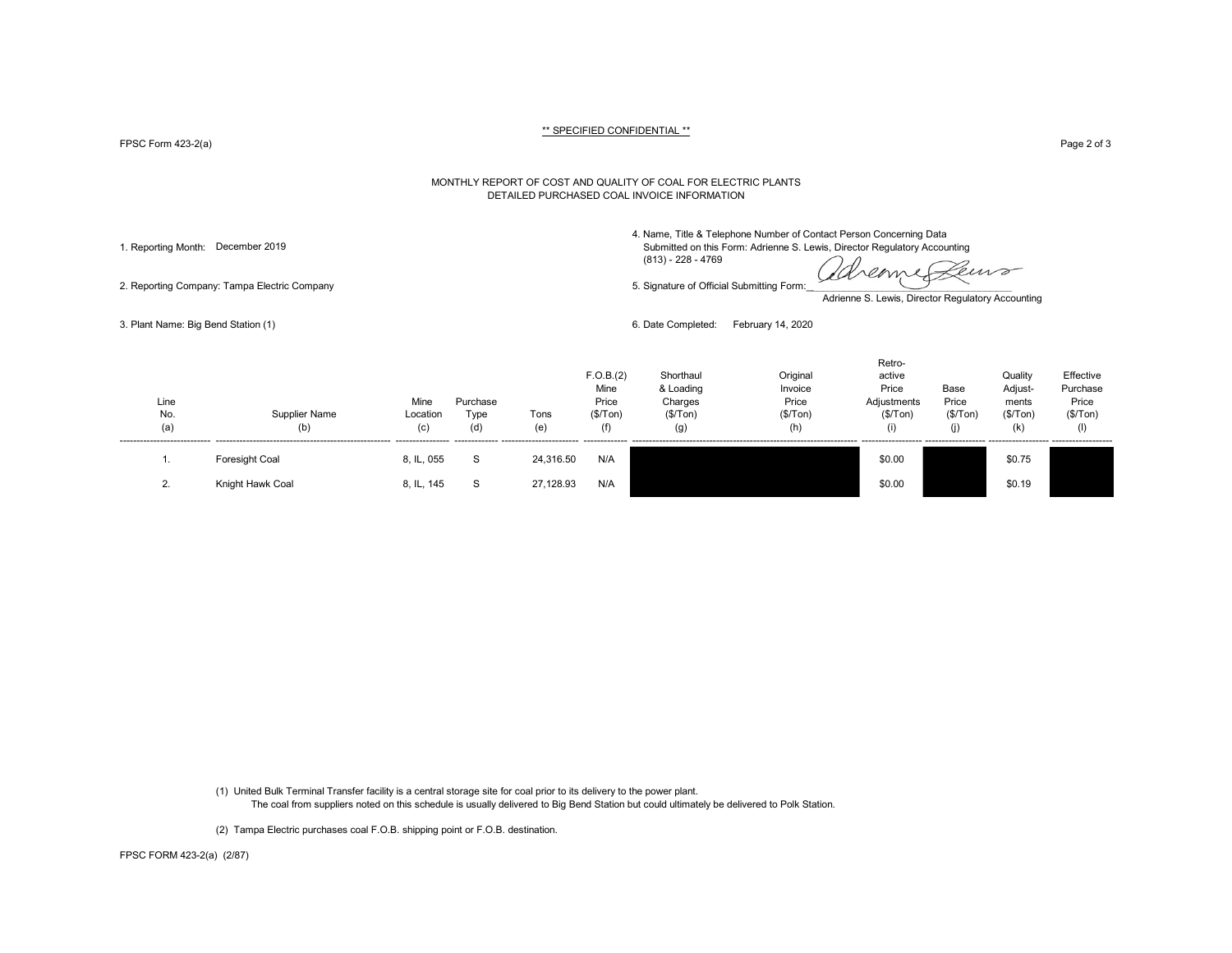FPSC Form 423-2(b) Page 3 of 3

#### MONTHLY REPORT OF COST AND QUALITY OF COAL FOR ELECTRIC PLANTS DETAIL OF TRANSPORTATION CHARGES

(813) 228 - 4769

remme Peuvo <u>Cl</u>ol

Adrienne S. Lewis, Director Regulatory Accounting

3. Plant Name: Big Bend Station (1) 6. Date Completed: February 14, 2020

|                    |                      |                         |                          |                               |             |                                                    |                                                              |                         | Rail Charges                               |                                          |                                      | Waterborne Charges                       |                                                          |                                                                |                                                                              |                                                              |
|--------------------|----------------------|-------------------------|--------------------------|-------------------------------|-------------|----------------------------------------------------|--------------------------------------------------------------|-------------------------|--------------------------------------------|------------------------------------------|--------------------------------------|------------------------------------------|----------------------------------------------------------|----------------------------------------------------------------|------------------------------------------------------------------------------|--------------------------------------------------------------|
| Line<br>No.<br>(a) | Supplier Name<br>(b) | Mine<br>Location<br>(c) | Shipping<br>Point<br>(d) | Trans-<br>port<br>Mode<br>(a) | Tons<br>(f) | Effective<br>Purchase<br>Price<br>(\$/ Ton)<br>(g) | Add'l<br>Shorthaul<br>& Loading<br>Charges<br>(S/Ton)<br>(h) | Rail<br>Rate<br>(S/Ton) | Other<br>Rail<br>Charges<br>(S/Ton)<br>(I) | River<br>Barge<br>Rate<br>(S/Ton)<br>(k) | Frans-<br>loading<br>Rate<br>(S/Ton) | Ocean<br>Barge<br>Rate<br>(S/Ton)<br>(m) | Other<br>Water<br>Charges<br>(S/Ton)<br>---------------- | Other<br>Related<br>Charges<br>(S/Ton)<br>(၀)<br>------------- | Total<br>Transpor-<br>tation<br>Charges<br>(\$/Top)<br>(p)<br>-------------- | Delivered<br>Price<br>Transfer<br>Facility<br>(S/Ton)<br>(q) |
|                    | Foresight Coal       | 8, IL, 055              | Franklin, IL             | UR                            | 24,316.50   |                                                    |                                                              |                         |                                            |                                          |                                      |                                          |                                                          |                                                                |                                                                              | \$74.90                                                      |
|                    | Knight Hawk Coal     | 8, IL, 145              | Perry Cnty, IL           | OB                            | 27,128.93   |                                                    |                                                              |                         |                                            |                                          |                                      |                                          |                                                          |                                                                |                                                                              | \$65.19                                                      |

(1) United Bulk Terminal Transfer facility is a central storage site for coal prior to its delivery to the power plant. The coal from suppliers noted on this schedule is usually delivered to Big Bend Station but could ultimately be delivered to Polk Station.

2. Reporting Company: Tampa Electric Company company company company of Company of Company form:

FPSC FORM 423-2(b) (2/87)

4. Name, Title & Telephone Number of Contact Person Concerning Data<br>1. Reporting Month: December 2019 Submitted on this Form: Adrienne S. Lewis, Director Regulatory Accounting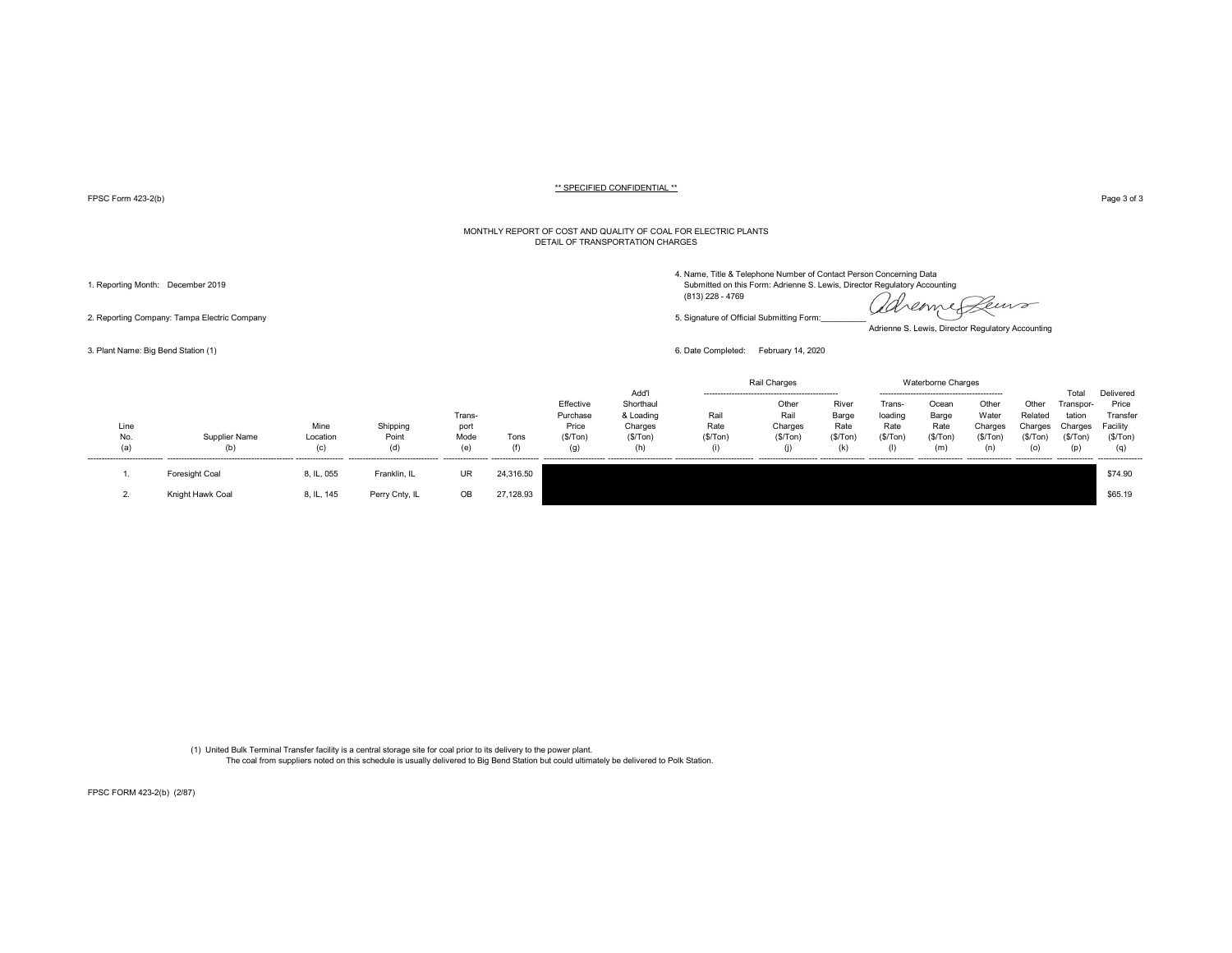## FPSC Form 423-2 Page 1 of 3

#### MONTHLY REPORT OF COST AND QUALITY OF COAL FOR ELECTRIC PLANTS ORIGIN, TONNAGE, DELIVERED PRICE AND AS RECEIVED QUALITY

4. Name, Title & Telephone Number of Contact Person Concerning Data 1. Reporting Month: December 2019 Submitted on this Form: Adrienne S. Lewis, Director Regulatory Accounting

(813) 228 - 4769

emp

Adrienne S. Lewis, Director Regulatory Accounting

3. Plant Name: Polk Station (1) 6. Date Completed: February 14, 2020

|                              |               |          |          |           |                                 |           |           |                       |         |            | As Received Coal Quality |          |
|------------------------------|---------------|----------|----------|-----------|---------------------------------|-----------|-----------|-----------------------|---------|------------|--------------------------|----------|
|                              |               |          |          |           |                                 | Effective | Total     | Delivered             |         |            |                          |          |
|                              |               |          |          |           |                                 | Purchase  | Transport | <b>Price Transfer</b> | Sulfur  | <b>BTL</b> | Ash                      | Moisture |
| Line                         |               | Mine     | Purchase | Transport |                                 | Price     | Charges   | Facility              | Content | Conten     | Content                  | Content  |
| No.                          | Supplier Name | Location | Type     | Mode      | Tons                            | (\$/Ton)  | (S/Ton)   | (\$/Tom)              | %       | (BTU/lb)   | 70                       | %        |
| (a)                          | (b)           | (C)      | (d)      | (e)       | (f)                             | (g)       | (h)       |                       | (j)     |            |                          | (m)      |
| ---------------------------- |               |          |          |           | ------------------------------- |           |           |                       |         |            | ------------------       |          |

1. None

(1) United Bulk Terminal Transfer facility is a central storage site for coal prior to its delivery to the power plant. The coal from suppliers noted on this schedule is usually delivered to Big Bend Station but could ultimately be delivered to Polk Station.

2. Reporting Company: Tampa Electric Company 6. Signature of Official Submitting Form: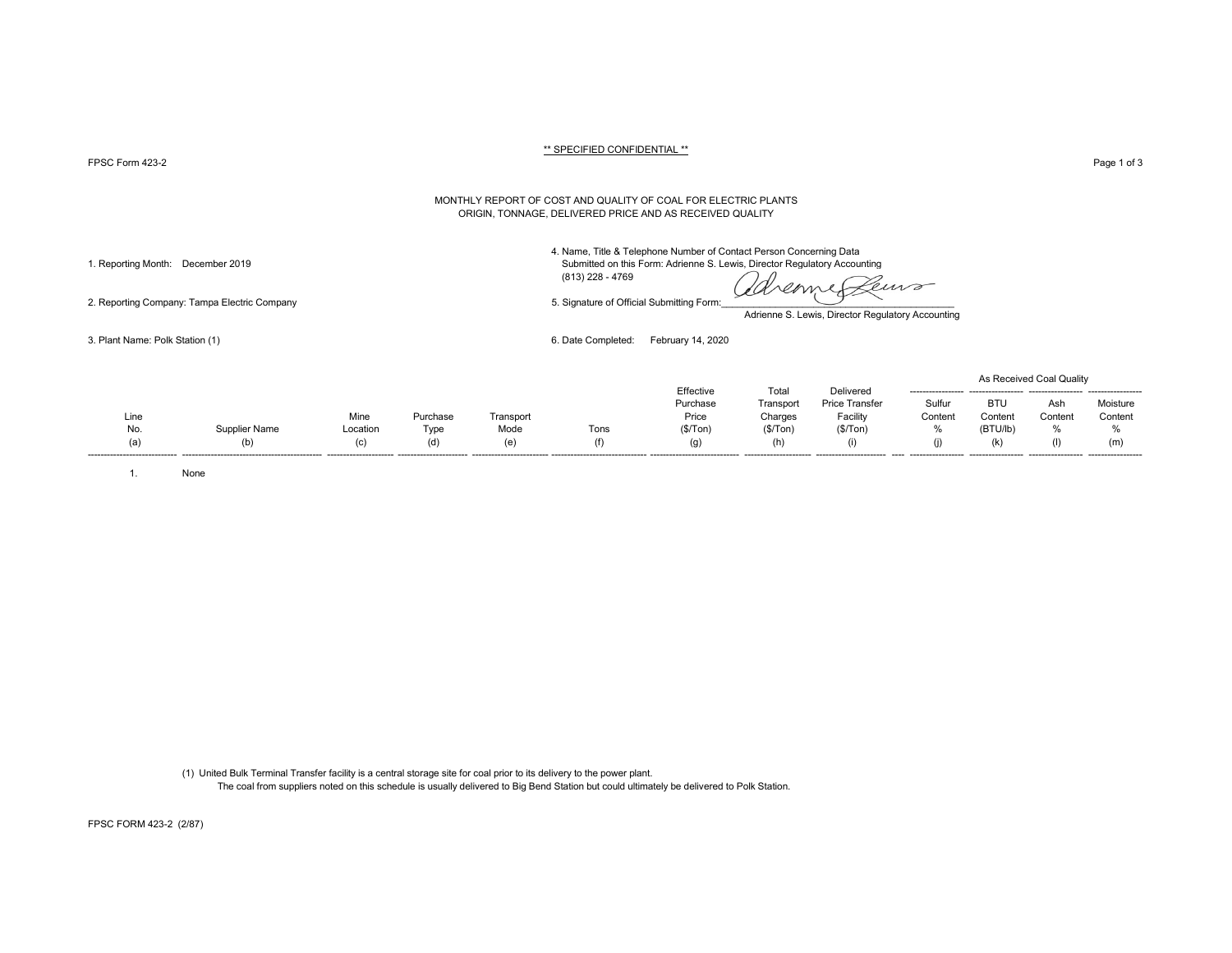FPSC Form 423-2(a) Page 2 of 3

#### MONTHLY REPORT OF COST AND QUALITY OF COAL FOR ELECTRIC PLANTS DETAILED PURCHASED COAL INVOICE INFORMATION

4. Name, Title & Telephone Number of Contact Person Concerning Data 1. Reporting Month: December 2019 Submitted on this Form: Adrienne S. Lewis, Director Regulatory Accounting

dreame euro

2. Reporting Company: Tampa Electric Company 5. Signature of Official Submitting Form:

Adrienne S. Lewis, Director Regulatory Accounting

3. Plant Name: Polk Station (1) 6. Date Completed: February 14, 2020

(813) - 228 - 4769

|      |                      |          |          |      | F.O.B.(2)<br>Mine | Shorthaul<br>& Loading | Original<br>Invoice | Retro-<br>active<br>Price | Base    | Quality<br>Adjust- | Effective<br>Purchase |
|------|----------------------|----------|----------|------|-------------------|------------------------|---------------------|---------------------------|---------|--------------------|-----------------------|
| Line |                      | Mine     | Purchase |      | Price             | Charges                | Price               | Adjustments               | Price   | ments              | Price                 |
| No.  | <b>Supplier Name</b> | Location | Type     | Tons | (S/Ton)           | (\$/Top)               | (\$/Top)            | (\$/Top)                  | (S/Ton) | (\$/Tom)           | (\$/Tom)              |
| (a)  | (b)                  | (c)      | (d)      | (e'  | (f)               | (g)                    | (h)                 | (i)                       | (1)     | (k)                |                       |

1. None

(1) This page includes coal received at Big Bend and subsequently trucked to Polk. Effective with the January 2008 filing.

FPSC FORM 423-2(a) (2/87)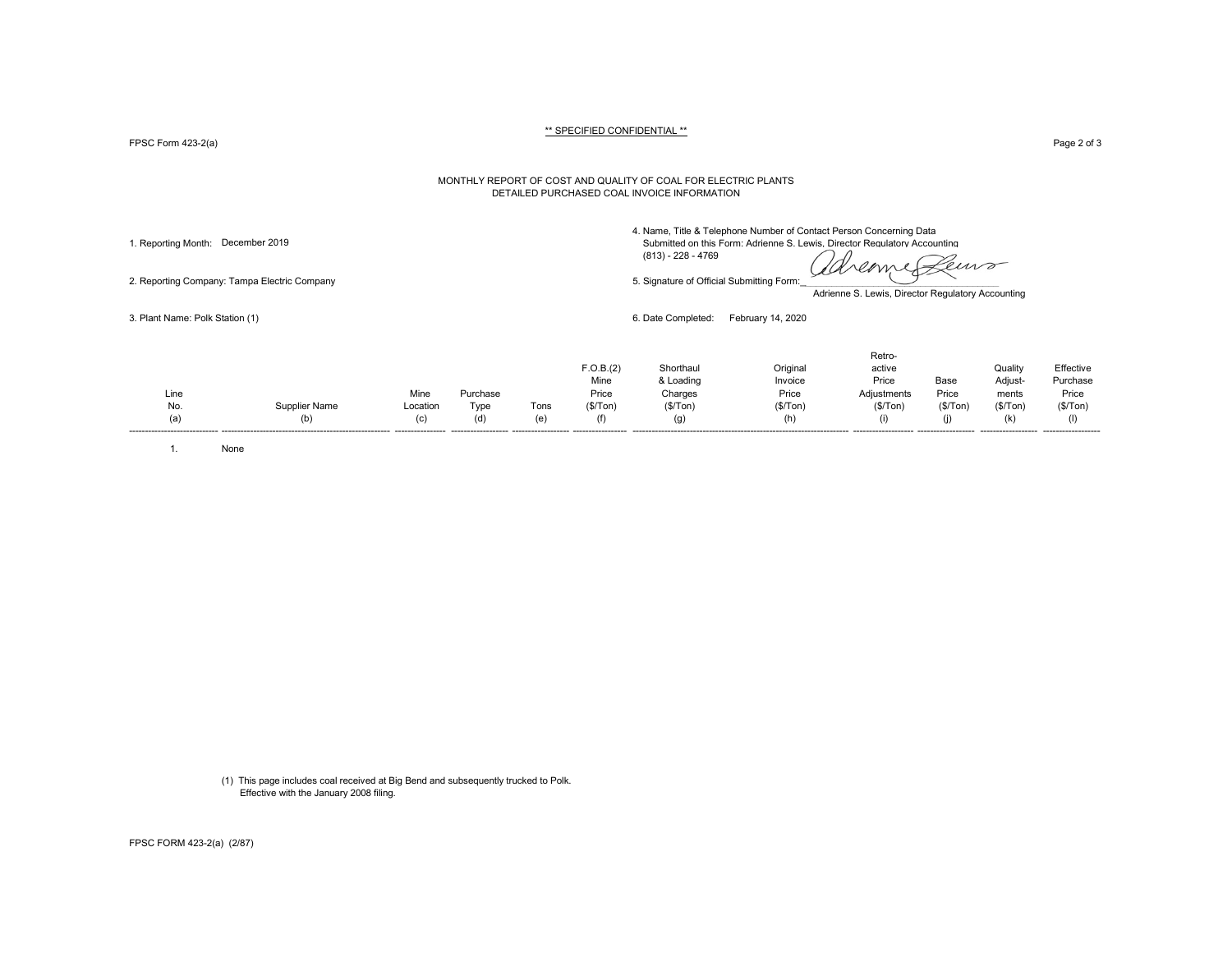FPSC Form 423-2(b) Page 3 of 3

#### MONTHLY REPORT OF COST AND QUALITY OF COAL FOR ELECTRIC PLANTS DETAIL OF TRANSPORTATION CHARGES

Adrienne S. Lewis, Director Regulatory Accounting

|                           |               |          |          |                  |      |           |           |                |               | Rail Charges                    |         | Waterborne Charges |                |                   |           |                    |
|---------------------------|---------------|----------|----------|------------------|------|-----------|-----------|----------------|---------------|---------------------------------|---------|--------------------|----------------|-------------------|-----------|--------------------|
|                           |               |          |          |                  |      |           | Add'l     |                |               |                                 |         |                    |                |                   | ⊺ota      | Delivered          |
|                           |               |          |          |                  |      | Effective | Shorthaul |                | Other         | River                           | Trans   | Ocean              | Other          | Other             | Transpor- | Price              |
|                           |               |          |          | Trans-           |      | Purchase  | & Loading | Rail           | Rai           | Barge                           | loading | Barge              | Water          | Related           | tation    | Transfer           |
| Line                      |               | Mine     | Shipping | port             |      | Price     | Charges   | Rate           | Charges       | Rate                            | Rate    | Rate               | Charges        | Charges           | Charges   | Facility           |
| No.                       | Supplier Name | Location | Point    | Mode             | Tons | (S/Ton)   | (\$/Ton)  | (S/Ton)        | (S/Ton)       | (S/Ton)                         | (S/Ton) | (\$/Ton            | (\$/Ton        | '\$/Ton           | (S/Ton)   | (S/Ton)            |
| (a)                       |               | $\sim$   | (d)      |                  |      |           |           |                |               |                                 |         | ſπ                 |                |                   |           |                    |
| ------------------------- |               |          |          | ---------------- |      |           |           | -------------- | ------------- | ------------------------------- |         | ----------------   | -------------- | ----------------- |           | ------------------ |

1. None

(1) Col (o) Other Related Charges includes the cost of trucking.

FPSC FORM 423-2(b) (2/87)

2. Reporting Company: Tampa Electric Company 5. Signature of Official Submitting Form:\_\_\_\_\_\_\_\_\_\_\_\_\_\_\_\_\_\_\_\_\_\_\_\_\_\_\_\_\_\_\_\_\_\_\_\_\_\_\_\_\_\_\_ 3. Plant Name: Polk Station (1) 6. Date Completed: February 14, 2020

4. Name, Title & Telephone Number of Contact Person Concerning Data<br>1. Reporting Month: December 2019 Submitted on this Form: Adrienne S. Lewis, Director Regulatory Accounting (813) 228 - 4769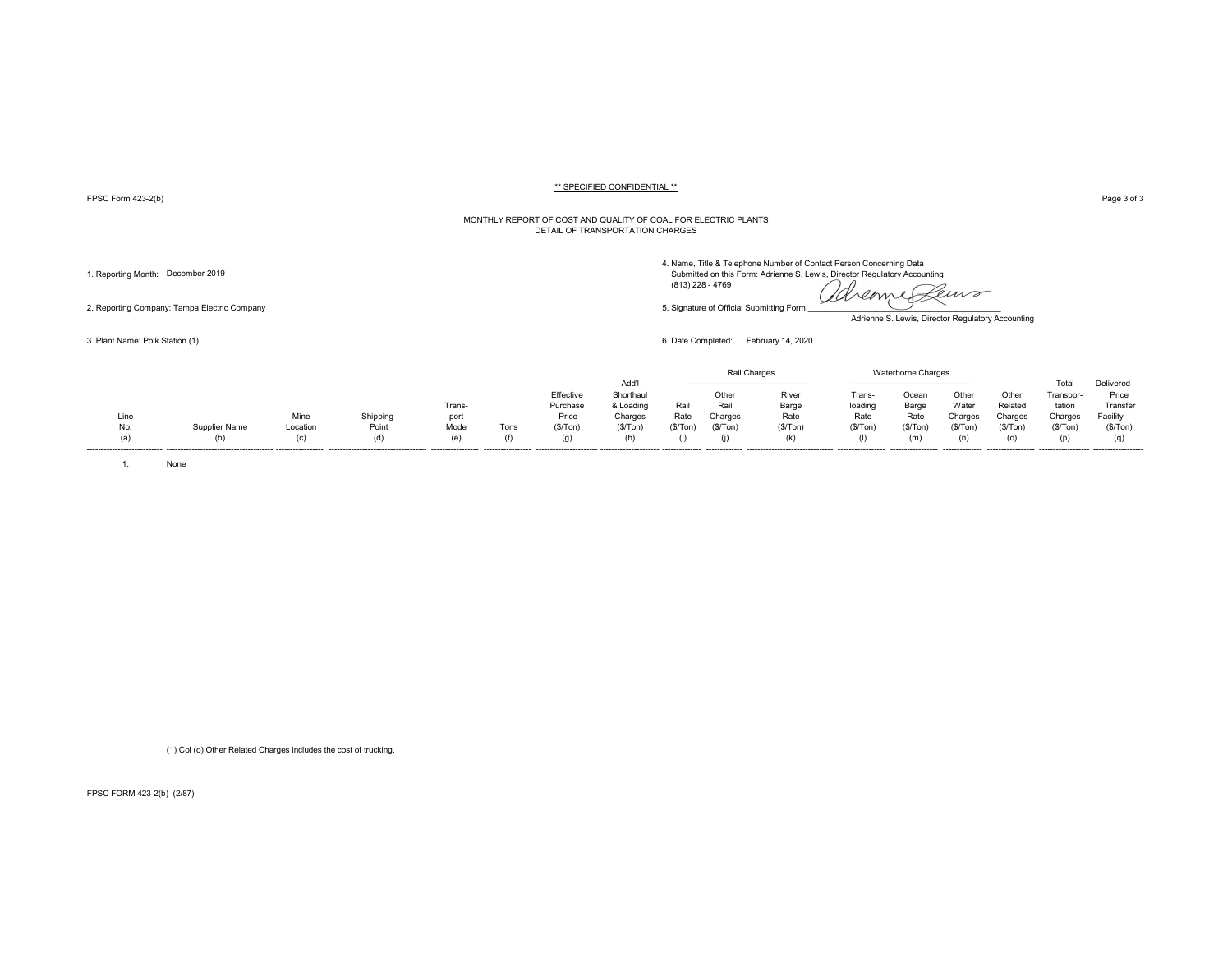$\tt FPSC Form$   $423-2$   $\tt \tt Page 1 of 3$ 

#### \*\* SPECIFIED CONFIDENTIAL \*\*

#### MONTHLY REPORT OF COST AND QUALITY OF COAL FOR ELECTRIC PLANTS ORIGIN, TONNAGE, DELIVERED PRICE AND AS RECEIVED QUALITY

2. Reporting Company: Tampa Electric Company 5. Signature of Official Submitting Form:

4. Name, Title & Telephone Number of Contact Person Concerning Data 1. Reporting Month: December 2019 Submitted on this Form: Adrienne S. Lewis, Director Regulatory Accounting (813) 228 - 4769

dreame Leuro

Adrienne S. Lewis, Director Regulatory Accounting

3. Plant Name: United Bulk Terminal - Big Bend Station (1) 6. Date Completed: February 14, 2020

|             |                      |                  |                              |                   |                              |                       |                    |                                    |                 |                     | As Received Coal Quality |                           |
|-------------|----------------------|------------------|------------------------------|-------------------|------------------------------|-----------------------|--------------------|------------------------------------|-----------------|---------------------|--------------------------|---------------------------|
|             |                      |                  |                              |                   |                              | Effective<br>Purchase | Total<br>Transpor  | Delivered<br><b>Price Transfer</b> | Sulfur          | BTU                 | Ash                      | Moisture                  |
| Line<br>No. | <b>Supplier Name</b> | Mine<br>Location | <sup>o</sup> urchase<br>Tvpe | Transport<br>Mode | Tons                         | Price<br>(S/Ton)      | Charges<br>(S/Ton) | Facility<br>(S/Ton)                | Content<br>$\%$ | Content<br>(BTU/lb) | Content                  | Content                   |
|             |                      | (C)              | (d                           | (e)               | ---------------------------- |                       |                    |                                    | (1)             |                     |                          | (m)<br>------------------ |

1. None

 (1) United Bulk Terminal Transfer facility is a central storage site for coal prior to its delivery to the power plant. The coal from suppliers noted on this schedule is usually delivered to Big Bend Station but could ultimately be delivered to Polk Station.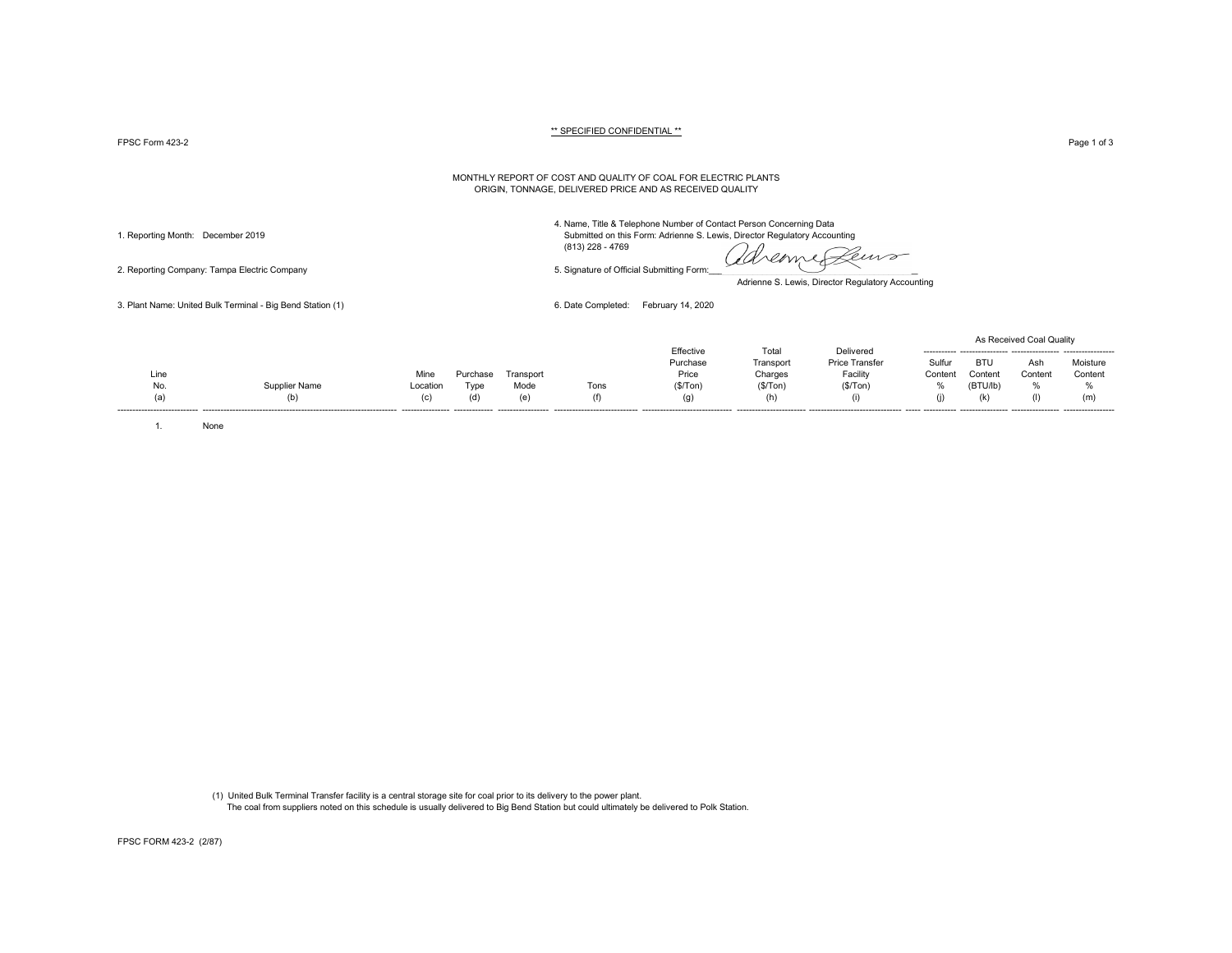FPSC Form 423-2(a) Page 2 of 3

#### MONTHLY REPORT OF COST AND QUALITY OF COAL FOR ELECTRIC PLANTS DETAILED PURCHASED COAL INVOICE INFORMATION

4. Name, Title & Telephone Number of Contact Person Concerning Data

1. Reporting Month: December 2019 Submitted on this Form: Adrienne S. Lewis, Director Regulatory Accounting (813) - 228 - 4769

2. Reporting Company: Tampa Electric Company 6. Signature of Official Submitting Form:

reome euro

Adrienne S. Lewis, Director Regulatory Accounting

3. Plant Name: United Bulk Terminal - Big Bend Station (1) 6. Date Completed: February 14, 2020

|      |                      |                    |                    |                |           |           |           | Retro-      |          |           |           |
|------|----------------------|--------------------|--------------------|----------------|-----------|-----------|-----------|-------------|----------|-----------|-----------|
|      |                      |                    |                    |                | F.O.B.(2) | Shorthaul | Original  | active      |          | Quality   | Effective |
|      |                      |                    |                    |                | Mine      | & Loading | Invoice   | Price       | Base     | Adiust-   | Purchase  |
| Line |                      | Mine               | Purchase           |                | Price     | Charges   | Price     | Adjustments | Price    | ments     | Price     |
| No.  | <b>Supplier Name</b> | Location           | Type               | Tons           | (\$/Top)  | (\$/Top)  | (\$/ Ton) | (\$/Top)    | (\$/Top) | (\$/ Ton) | (\$/Tom)  |
| (a)  | (b)                  | (C)                | (d)                | (e)            | (†)       | (g)       |           |             |          | (k)       |           |
|      |                      | ------------------ | ------------------ | -------------- |           |           |           |             |          |           |           |

1. None

(1) United Bulk Terminal Transfer facility is a central storage site for coal prior to its delivery to the power plant. The coal from suppliers noted on this schedule is usually delivered to Big Bend Station but could ultimately be delivered to Polk Station.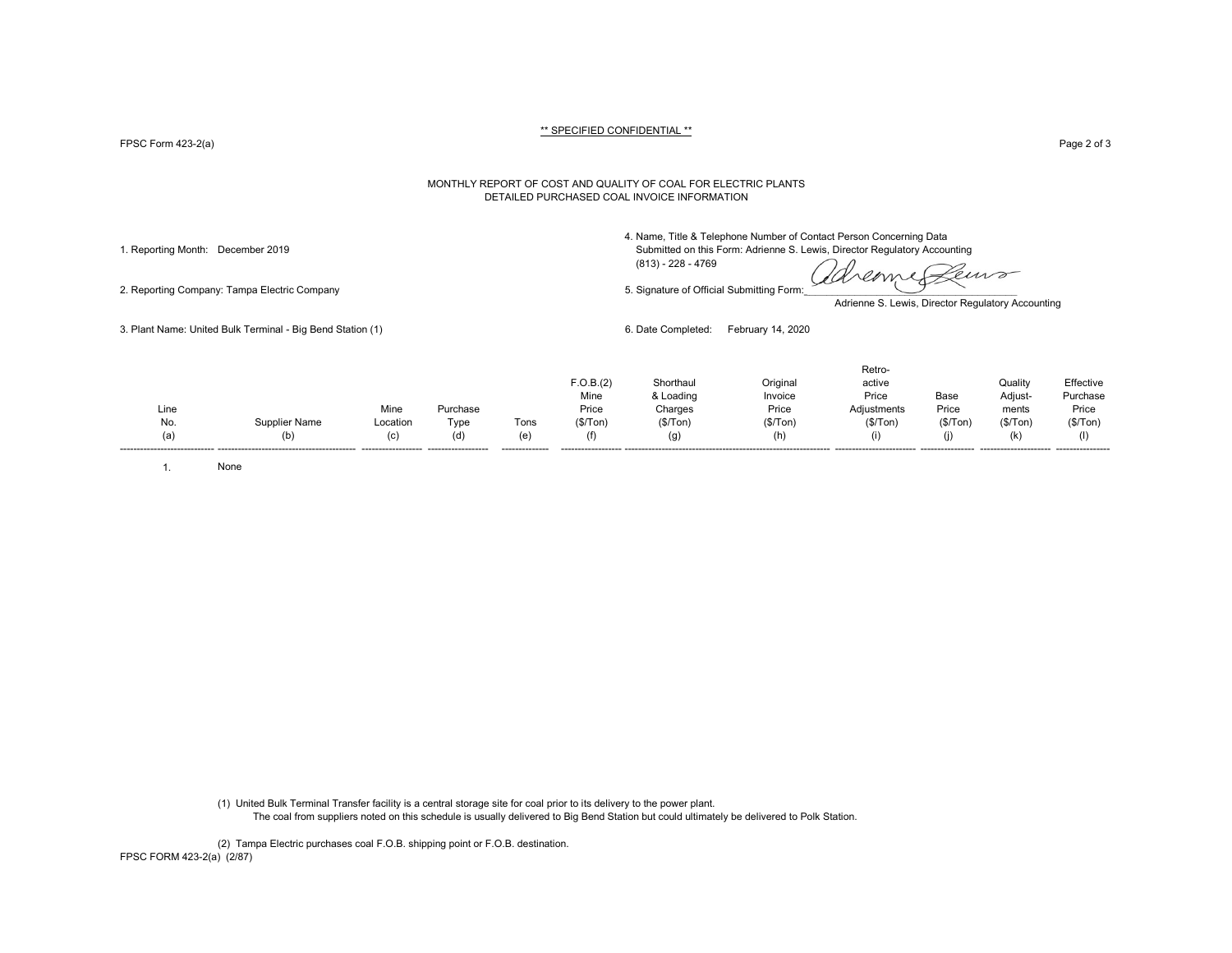FPSC Form 423-2(b) Page 3 of 3

#### MONTHLY REPORT OF COST AND QUALITY OF COAL FOR ELECTRIC PLANTS DETAIL OF TRANSPORTATION CHARGES

4. Name, Title & Telephone Number of Contact Person Concerning Data<br>1. Reporting Month: December 2019 Submitted on this Form: Adrienne S. Lewis, Director Regulatory Accounting (813) 228 - 4769

2. Reporting Company: Tampa Electric Company 5. Signature of Official Submitting Form:\_\_\_\_\_\_\_\_\_\_\_\_\_\_\_\_\_\_\_\_\_\_\_\_\_\_\_\_\_\_\_\_\_\_\_\_\_\_\_\_\_\_\_

Adrienne S. Lewis, Director Regulatory Accounting

3. Plant Name: United Bulk Terminal - Big Bend Station (1) 6. Date Completed: February 14, 2020

|      |        |          |                     |        |      |           |          |         |         |         |        | Charges |         |         |          |           |
|------|--------|----------|---------------------|--------|------|-----------|----------|---------|---------|---------|--------|---------|---------|---------|----------|-----------|
|      |        |          |                     |        |      |           | Add'l    |         |         |         |        |         |         |         | Гоtа     | Delivered |
|      |        |          |                     |        |      | Effective | Shorthau |         | Othei   | River   | Tran   | Ocear   | Othe    | Othe    | Γranspo⊧ | Price     |
|      |        |          |                     | Trans- |      | Purchase  | & Loadin | Rai     | Rail    | Barge   | loadir | Barge   | Wate    | Related | tation   | Fransfer  |
| Line |        | Mine     | Chinning<br>oniuunu | port   |      | Price     | Charges  | Rate    | Charges | Rate    | Rate   | Rate    | Charges | Charge  | harge:   | -acilit∖  |
| No.  | r Name | Location | Point               | Mode   | Tons | (\$/Ton   | (\$/Ton) | (\$/Ton | (\$/Tor | (\$/Ton |        | (\$/Ton | '\$/Ton | ≀\$/Tor | (\$/Ton  | (S/Top)   |
|      |        |          |                     | ιe     |      | (g)       | (h)      |         |         | (k      |        | (m)     |         |         |          | (q)       |
|      |        |          |                     |        |      |           |          |         |         |         |        |         |         |         |          |           |

1. None

(1) United Bulk Terminal Transfer facility is a central storage site for coal prior to its delivery to the power plant. The coal from suppliers noted on this schedule is usually delivered to Big Bend Station but could ultimately be delivered to Polk Station.

FPSC FORM 423-2(b) (2/87)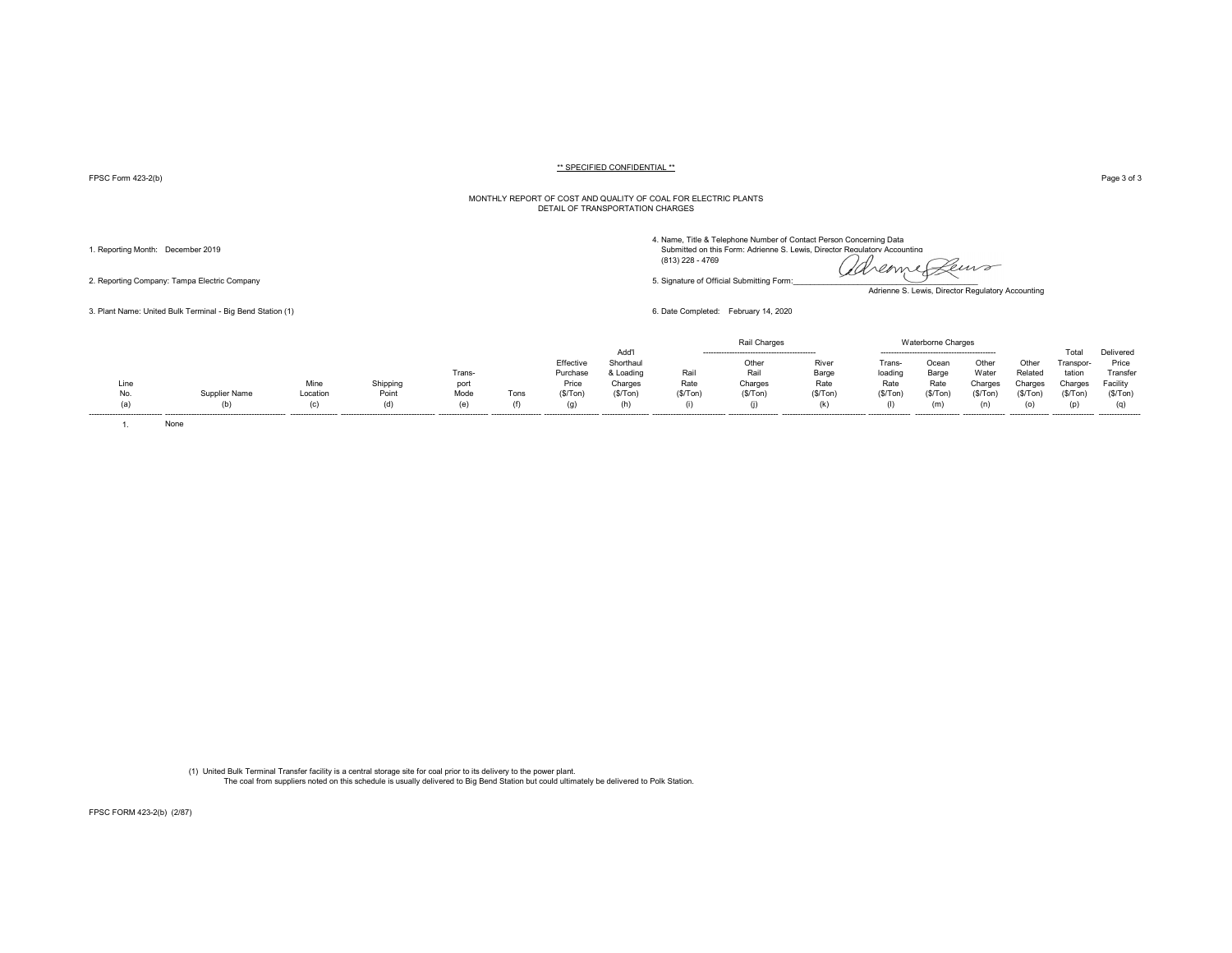PPSC Form 423-2 Page 1 of 3 Page 1 of 3

#### MONTHLY REPORT OF COST AND QUALITY OF COAL FOR ELECTRIC PLANTS ORIGIN, TONNAGE, DELIVERED PRICE AND AS RECEIVED QUALITY

4. Name, Title & Telephone Number of Contact Person Concerning Data

1. Reporting Month: December 2019 Submitted on this Form: Adrienne S. Lewis, Director Regulatory Accounting

(813) 228 - 4769

deme Peuvo

Adrienne S. Lewis, Director Regulatory Accounting

3. Plant Name: United Bulk Terminal Transfer Facility - Polk Station (1) 6. Date Completed: February 14, 2020

|      |               |          |                          |           |      |           |           |                       |                     |                     | As Received Coal Quality |                   |
|------|---------------|----------|--------------------------|-----------|------|-----------|-----------|-----------------------|---------------------|---------------------|--------------------------|-------------------|
|      |               |          |                          |           |      | Effective | Total     | Delivered             | ------------------  |                     |                          |                   |
|      |               |          |                          |           |      | Purchase  | Transporl | <b>Price Transfer</b> | Sulfur              | BTU                 | Asr.                     | Moisture          |
| Line |               | Mine     | Purchase                 | Transport |      | Price     | Charges   | Facility              | Content             | Content             | Content                  | Content           |
| No.  | Supplier Name | Location | Type                     | Mode      | Tons | (S/Ton)   | (\$/Top)  | (\$/ Ton)             | 70                  | (BTU/lb)            | %                        | 0/2<br><b>7</b> U |
|      | (b)           | (c)      |                          | (e)       |      | (g)       | (h)       | (i)                   |                     |                     | (1)                      | (m                |
|      |               |          | ------------------------ |           |      |           |           |                       | ------------------- | ------------------- |                          |                   |

1. None

(1) United Bulk Terminal Transfer facility is a central storage site for coal prior to its delivery to the power plant. The coal from suppliers noted on this schedule is usually delivered to Big Bend Station but could ultimately be delivered to Polk Station.

2. Reporting Company: Tampa Electric Company 5. Signature of Official Submitting Form:

FPSC FORM 423-2 (2/87)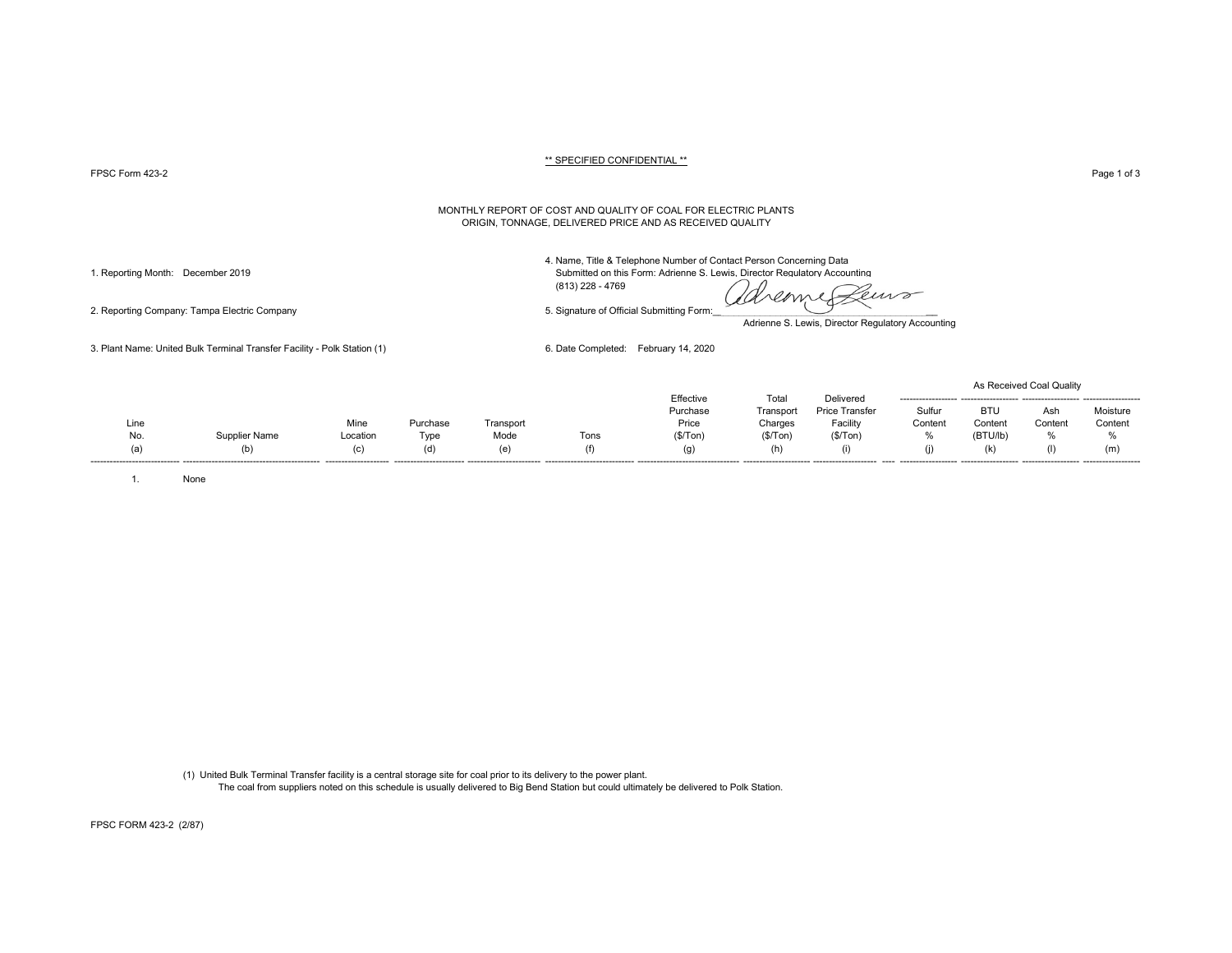FPSC Form 423-2(a) Page 2 of 3

#### MONTHLY REPORT OF COST AND QUALITY OF COAL FOR ELECTRIC PLANTS DETAILED PURCHASED COAL INVOICE INFORMATION

4. Name, Title & Telephone Number of Contact Person Concerning Data

1. Reporting Month: December 2019 Submitted on this Form: Adrienne S. Lewis, Director Regulatory Accounting (813) - 228 - 4769

deme Peuvo

2. Reporting Company: Tampa Electric Company 5. Signature of Official Submitting Form:

Adrienne S. Lewis, Director Regulatory Accounting

3. Plant Name: United Bulk Terminal Transfer Facility - Polk Station (1) 6. Date Completed: February 14, 2020

|                                       |          |          |      | F.O.B.(2)<br>Mine | Shorthaul<br>& Loading | Original<br>Invoice | Retro-<br>active<br>Price | Base     | Quality<br>Adjust- | Effective<br>Purchase |
|---------------------------------------|----------|----------|------|-------------------|------------------------|---------------------|---------------------------|----------|--------------------|-----------------------|
| Line                                  | Mine     | Purchase |      | Price             | Charges                | Price               | Adjustments               | Price    | ments              | Price                 |
| No.<br>Supplier Name                  | Location | Туре     | Tons | (\$/ Ton)         | (\$/Tom)               | (\$/Tom)            | (\$/Tom)                  | (\$/Tom) | (S/Ton)            | (\$/Tom)              |
| (b)<br>(a)<br>----------------------- | (C)      | (d)      | (e)  | (f)               | (g)                    | (h)                 | (i)                       |          | (k)                |                       |

1. None

(1) United Bulk Terminal Transfer facility is a central storage site for coal prior to its delivery to the power plant. The coal from suppliers noted on this schedule is usually delivered to Big Bend Station but could ultimately be delivered to Polk Station.

(2) Tampa Electric purchases coal F.O.B. shipping point or F.O.B. destination.

FPSC FORM 423-2(a) (2/87)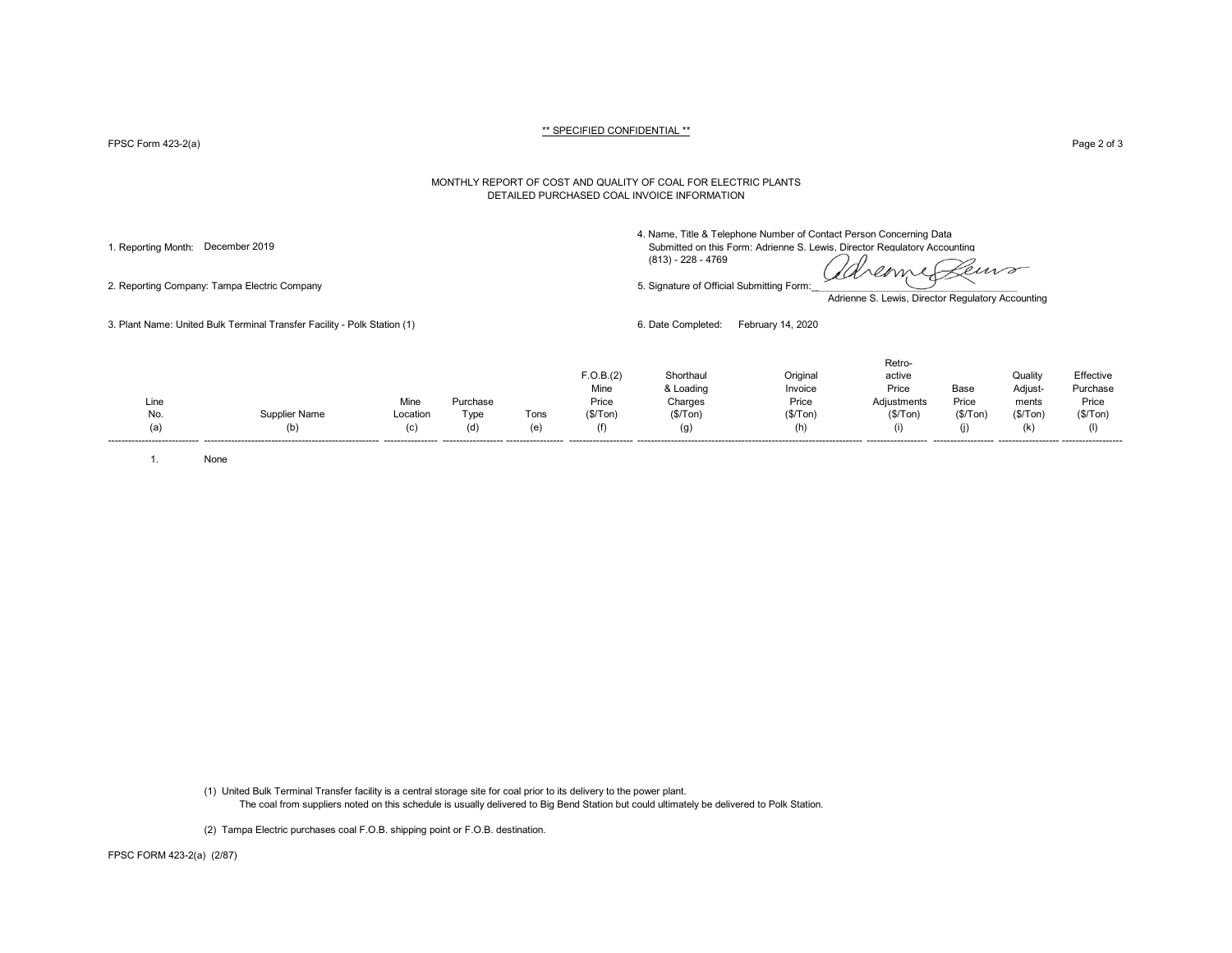FPSC Form 423-2(b) Page 3 of 3

#### MONTHLY REPORT OF COST AND QUALITY OF COAL FOR ELECTRIC PLANTS DETAIL OF TRANSPORTATION CHARGES

2. Reporting Company: Tampa Electric Company 6. Stephano and the step of Company 5. Signature of Official Submitting Form:

3. Plant Name: United Bulk Terminal Transfer Facility - Polk Station (1) 6. Date Completed: February 14, 2020

4. Name, Title & Telephone Number of Contact Person Concerning Data

1. Reporting Month: December 2019 Submitted on this Form: Adrienne S. Lewis, Director Regulatory Accounting (813)<br>(a) 228 - 4769 (13) 228 - 4769 (2000) 288 - 4769 (2000) 288 - 4769 (2000) 288 - 4769 (2000) 288 - 4769 (2000 (813) 228 - 4769

Leuro

Adrienne S. Lewis, Director Regulatory Accounting

|      |               |          |          |                  |      |           |           |          | Rail Charges |                                 |         | <b>Waterborne Charges</b> |         |         |           |           |
|------|---------------|----------|----------|------------------|------|-----------|-----------|----------|--------------|---------------------------------|---------|---------------------------|---------|---------|-----------|-----------|
|      |               |          |          |                  |      |           | Add'      |          |              |                                 |         |                           |         |         | Total     | Delivered |
|      |               |          |          |                  |      | Effective | Shorthaul |          | Other        | River                           | Frans-  | Ocear                     | Other   | Other   | Transpor- | Price     |
|      |               |          |          | Trans-           |      | Purchase  | & Loading | Rail     | Rail         | Barge                           | loading | Barge                     | Water   | Related | tation    | Transfer  |
| Line |               | Mine     | Shipping | port             |      | Price     | Charges   | Rate     | Charges      | Rate                            | Rate    | Rate                      | Charges | Charges | Charges   | Facility  |
| No.  | Supplier Name | Location | Point    | Mode             | Tons | (S/Ton)   | (\$/Tom)  | (\$/Ton) | (S/Ton)      | (S/ Ton)                        | (S/Ton) | (S/Ton)                   | (S/Ton) | (\$/Ton | (S/Ton)   | (S/Ton)   |
| (a)  |               | (n)      | (d)      | (e)              |      |           |           |          |              |                                 |         | (m                        |         | (o)     | (p)       |           |
|      |               |          |          | ---------------- |      |           |           |          |              | ------------------------------- |         |                           |         |         |           |           |

1. None

(1) United Bulk Terminal Transfer facility is a central storage site for coal prior to its delivery to the power plant. The coal from suppliers noted on this schedule is usually delivered to Big Bend Station but could ultimately be delivered to Polk Station.

FPSC FORM 423-2(b) (2/87)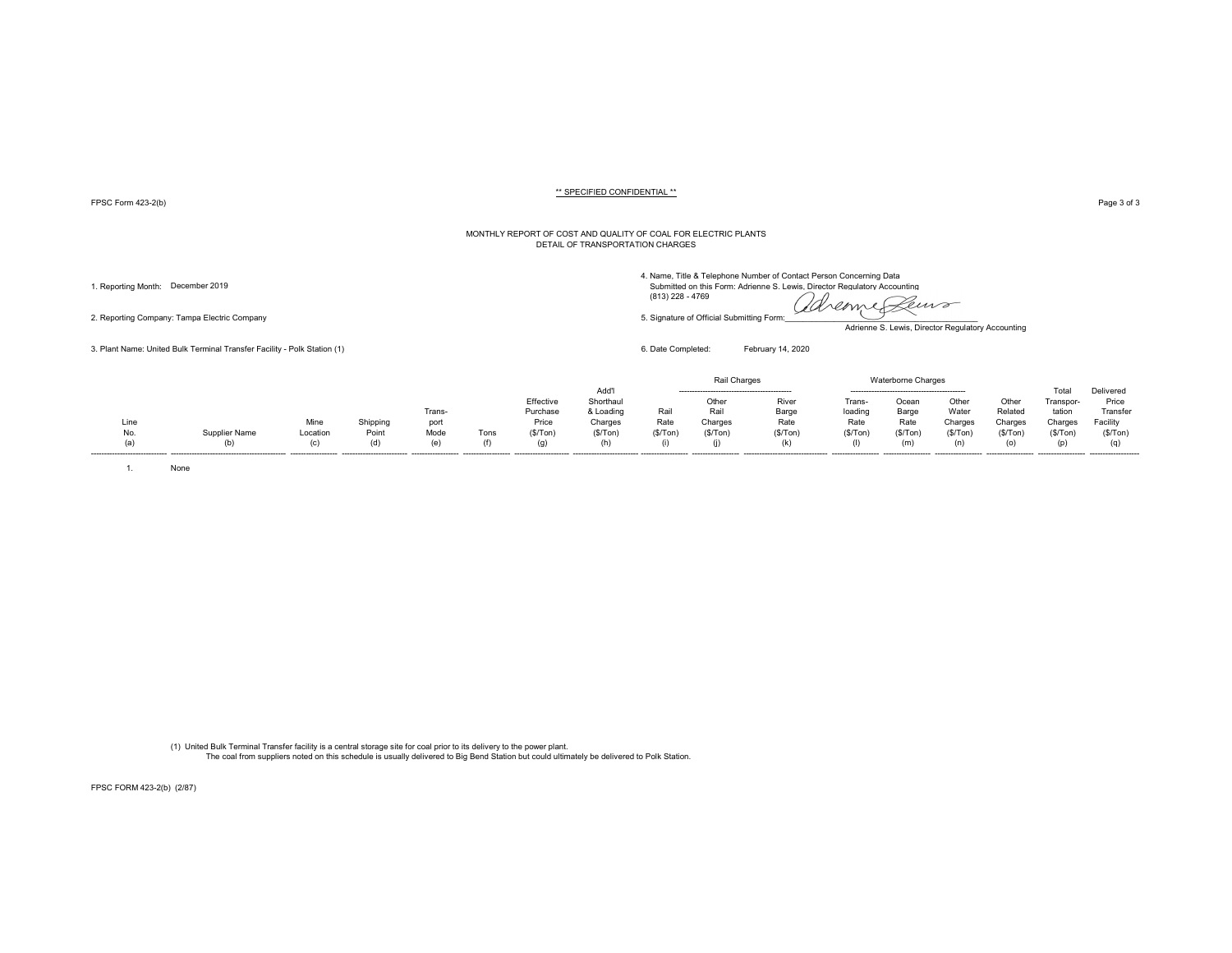FPSC Form 423-2(c) Page 1 of 3

# MONTHLY REPORT OF COST AND QUALITY OF COAL FOR ELECTRIC PLANTS REPORT OF ADJUSTMENTS TO PREVIOUS COAL DELIVERED

1. Reporting Month: December 2019

3. Name, Title & Telephone Number of Contact Person Concerning Data Submitted on this Form: Adrienne S. Lewis Director Regulatory Accounting 1. Reporting Month: December 2019<br>2. Reporting Company: Tampa Electric Company and the company and the company of Official Submitting Form: and Submitting Form: and the company of Official Submitting Form: and the company Adrienne S. Lewis, Director Regulatory Accounting

6. Dated Completed: February 14, 2020

| Line<br>No.<br>(a) | Month<br>Reported<br>(b) | Plant<br>Name<br>(c) | Generating<br>Plant<br>(d) | Supplier<br>(e)  | Line<br>Number<br>(f) | Volume<br>Tons<br>(g) | Form<br>No.<br>(h) | Column<br>Designator & Title<br>(i)            | Old<br>Value<br>(j) | New<br>Value<br>(k) | Facility<br>(S/Ton)<br>(1) | Reason for<br>Revision<br>(m) |
|--------------------|--------------------------|----------------------|----------------------------|------------------|-----------------------|-----------------------|--------------------|------------------------------------------------|---------------------|---------------------|----------------------------|-------------------------------|
| 1.                 | September-19             | <b>Big Bend</b>      | <b>Big Bend</b>            | Knight Hawk Coal | N/A                   | 44,869.96             | 423-2              | (f) Tons                                       | $\mathsf 0$         | 44,869.96           | \$65.53                    | Tonnage Adjustment            |
| $\overline{2}$     | September-19             | <b>Big Bend</b>      | <b>Big Bend</b>            | Knight Hawk Coal | N/A                   | 44,869.96             | 423-2              | (g) Effective Purchase Price (\$/Ton)          | $\overline{0}$      | \$65.53             | \$65.53                    | Price Adjustment              |
| 3,                 | September-19             | <b>Big Bend</b>      | <b>Big Bend</b>            | Knight Hawk Coal | N/A                   | 44,869.96             | 423-2              | (i) Delivered Price Transfer Facility          | $\mathbf 0$         | \$65.53             | \$65.53                    | Price Adjustment              |
| 4.                 | September-19             | <b>Big Bend</b>      | <b>Big Bend</b>            | Knight Hawk Coal | N/A                   | 44,869.96             | 423-2              | (j) Sulfur Content %                           | $\mathbf 0$         | 2.83                | \$65.53                    | <b>Quality Adjustment</b>     |
| 5.                 | September-19             | <b>Big Bend</b>      | <b>Big Bend</b>            | Knight Hawk Coal | N/A                   | 44.869.96             | 423-2              | (k) BTU Content (BTU/lb)                       | $\overline{0}$      | 10,902              | \$65.53                    | <b>Quality Adjustment</b>     |
| 6.                 | September-19             | <b>Big Bend</b>      | <b>Big Bend</b>            | Knight Hawk Coal | N/A                   | 44,869.96             | 423-2              | (I) Ash Contect %                              | $\,0\,$             | 8.62                | \$65.53                    | Quality Adjustment            |
| 7.                 | September-19             | <b>Big Bend</b>      | <b>Big Bend</b>            | Knight Hawk Coal | N/A                   | 44,869.96             | 423-2              | (m) Moisture Contect %                         | $\mathbf 0$         | 14.91               | \$65.53                    | <b>Quality Adjustment</b>     |
| 8.                 | September-19             | <b>Big Bend</b>      | <b>Big Bend</b>            | Knight Hawk Coal | N/A                   | 44,869.96             | $423 - 2(a)$       | (h) Original Invoice Price (\$/Ton)            | $\mathbf 0$         | \$65.00             | \$65.53                    | Price Adjustment              |
| 9.                 | September-19             | <b>Big Bend</b>      | <b>Big Bend</b>            | Knight Hawk Coal | N/A                   | 44,869.96             | $423 - 2(a)$       | (j) Base Price (\$/Ton)                        | $\overline{0}$      | \$65.00             | \$65.53                    | Price Adjustment              |
| 10.                | September-19             | <b>Big Bend</b>      | <b>Big Bend</b>            | Knight Hawk Coal | N/A                   | 44,869.96             | $423 - 2(a)$       | (k) Quality Adjustments (\$/Ton)               | $\mathbf 0$         | \$0.53              | \$65.53                    | Price Adjustment              |
| 11.                | September-19             | <b>Big Bend</b>      | <b>Big Bend</b>            | Knight Hawk Coal | N/A                   | 44,869.96             | $423 - 2(b)$       | (q) Delivered Price Transfer Facility (\$/Ton) | $^{\circ}$          | \$65.53             | \$65.53                    | Price Adjustment              |
| 12.                | August-19                | <b>Big Bend</b>      | <b>Big Bend</b>            | Knight Hawk Coal | N/A                   | 30,140.72             | 423-2              | (f) Tons                                       | $\Omega$            | 30,140.72           | \$64.99                    | Tonnage Adjustment            |
| 13.                | August-19                | <b>Big Bend</b>      | <b>Big Bend</b>            | Knight Hawk Coal | N/A                   | 30,140.72             | 423-2              | (g) Effective Purchase Price (\$/Ton)          | $^{\circ}$          | \$64.99             | \$64.99                    | Price Adjustment              |
| 14.                | August-19                | <b>Big Bend</b>      | <b>Big Bend</b>            | Knight Hawk Coal | N/A                   | 30,140.72             | 423-2              | (i) Delivered Price Transfer Facility          | $\circ$             | \$64.99             | \$64.99                    | Price Adjustment              |
| 15.                | August-19                | <b>Big Bend</b>      | <b>Big Bend</b>            | Knight Hawk Coal | N/A                   | 30,140.72             | 423-2              | (i) Sulfur Content %                           | $\mathbf 0$         | 2.85                | \$64.99                    | <b>Quality Adjustment</b>     |
| 16.                | August-19                | <b>Big Bend</b>      | <b>Big Bend</b>            | Knight Hawk Coal | N/A                   | 30,140.72             | 423-2              | (k) BTU Content (BTU/lb)                       | $\mathbf 0$         | 10,826              | \$64.99                    | <b>Quality Adjustment</b>     |
| 17.                | August-19                | <b>Big Bend</b>      | <b>Big Bend</b>            | Knight Hawk Coal | N/A                   | 30,140.72             | 423-2              | (I) Ash Contect %                              | $\mathbf 0$         | 8.26                | \$64.99                    | Quality Adjustment            |
| 18.                | August-19                | <b>Big Bend</b>      | <b>Big Bend</b>            | Knight Hawk Coal | N/A                   | 30,140.72             | 423-2              | (m) Moisture Contect %                         | $\mathbf 0$         | 15.88               | \$64.99                    | <b>Quality Adjustment</b>     |
| 19.                | August-19                | <b>Big Bend</b>      | <b>Big Bend</b>            | Knight Hawk Coal | N/A                   | 30,140.72             | $423 - 2(a)$       | (h) Original Invoice Price (\$/Ton)            | $^{\circ}$          | \$65.00             | \$64.99                    | Price Adjustment              |
| 20.                | August-19                | <b>Big Bend</b>      | <b>Big Bend</b>            | Knight Hawk Coal | N/A                   | 30,140.72             | $423 - 2(a)$       | (j) Base Price (\$/Ton)                        | $\mathbf 0$         | \$65.00             | \$64.99                    | Price Adjustment              |
| 21.                | August-19                | <b>Big Bend</b>      | <b>Big Bend</b>            | Knight Hawk Coal | N/A                   | 30,140.72             | $423 - 2(a)$       | (k) Quality Adjustments (\$/Ton)               | $\mathbf 0$         | (S0.01)             | \$64.99                    | Price Adjustment              |
| 22.                | August-19                | <b>Big Bend</b>      | <b>Big Bend</b>            | Knight Hawk Coal | N/A                   | 30,140.72             | $423 - 2(b)$       | (q) Delivered Price Transfer Facility (\$/Ton) | $^{\circ}$          | \$64.99             | \$64.99                    | Price Adjustment              |
| 23.                | July-19                  | <b>Big Bend</b>      | <b>Big Bend</b>            | Knight Hawk Coal | N/A                   | 44,283.76             | 423-2              | (f) Tons                                       | $\mathbf 0$         | 44,283.76           | \$66.48                    | Tonnage Adjustment            |
| 24.                | July-19                  | <b>Big Bend</b>      | <b>Big Bend</b>            | Knight Hawk Coal | N/A                   | 44,283.76             | 423-2              | (g) Effective Purchase Price (\$/Ton)          | $^{\circ}$          | \$66.48             | \$66.48                    | Price Adjustment              |
| 25.                | July-19                  | <b>Big Bend</b>      | <b>Big Bend</b>            | Knight Hawk Coal | N/A                   | 44,283.76             | 423-2              | (i) Delivered Price Transfer Facility          | $\mathbf 0$         | \$66.48             | \$66.48                    | Price Adjustment              |
| 26.                | July-19                  | <b>Big Bend</b>      | <b>Big Bend</b>            | Knight Hawk Coal | N/A                   | 44,283.76             | 423-2              | (i) Sulfur Content %                           | $\mathbf 0$         | 4.69                | \$66.48                    | <b>Quality Adjustment</b>     |
| 27.                | July-19                  | <b>Big Bend</b>      | <b>Big Bend</b>            | Knight Hawk Coal | N/A                   | 44,283.76             | 423-2              | (k) BTU Content (BTU/lb)                       | $\mathbf 0$         | 10,957              | \$66.48                    | <b>Quality Adjustment</b>     |
| 28.                | July-19                  | <b>Big Bend</b>      | <b>Big Bend</b>            | Knight Hawk Coal | N/A                   | 44,283.76             | 423-2              | (I) Ash Contect %                              | $\mathbf 0$         | 8.34                | \$66.48                    | <b>Quality Adjustment</b>     |
| 29.                | July-19                  | <b>Big Bend</b>      | <b>Big Bend</b>            | Knight Hawk Coal | N/A                   | 44,283.76             | 423-2              | (m) Moisture Contect %                         | $\,0\,$             | 14.69               | \$66.48                    | <b>Quality Adjustment</b>     |
| 30.                | July-19                  | <b>Big Bend</b>      | <b>Big Bend</b>            | Knight Hawk Coal | N/A                   | 44,283.76             | 423-2(a)           | (h) Original Invoice Price (\$/Ton)            | $\mathbf 0$         | \$65.00             | \$66.48                    | Price Adjustment              |
| 31.                | July-19                  | <b>Big Bend</b>      | <b>Big Bend</b>            | Knight Hawk Coal | N/A                   | 44,283.76             | $423 - 2(a)$       | (j) Base Price (\$/Ton)                        | $\mathbf 0$         | \$65.00             | \$66.48                    | Price Adjustment              |
| 32.                | July-19                  | <b>Big Bend</b>      | <b>Big Bend</b>            | Knight Hawk Coal | N/A                   | 44,283.76             | $423 - 2(a)$       | (k) Quality Adjustments (\$/Ton)               | $\overline{0}$      | \$1.48              | \$66.48                    | Price Adjustment              |
| 33.                | July-19                  | <b>Big Bend</b>      | <b>Big Bend</b>            | Knight Hawk Coal | N/A                   | 44,283.76             | $423 - 2(b)$       | (q) Delivered Price Transfer Facility (\$/Ton) | $^{\circ}$          | \$66.48             | \$66.48                    | Price Adjustment              |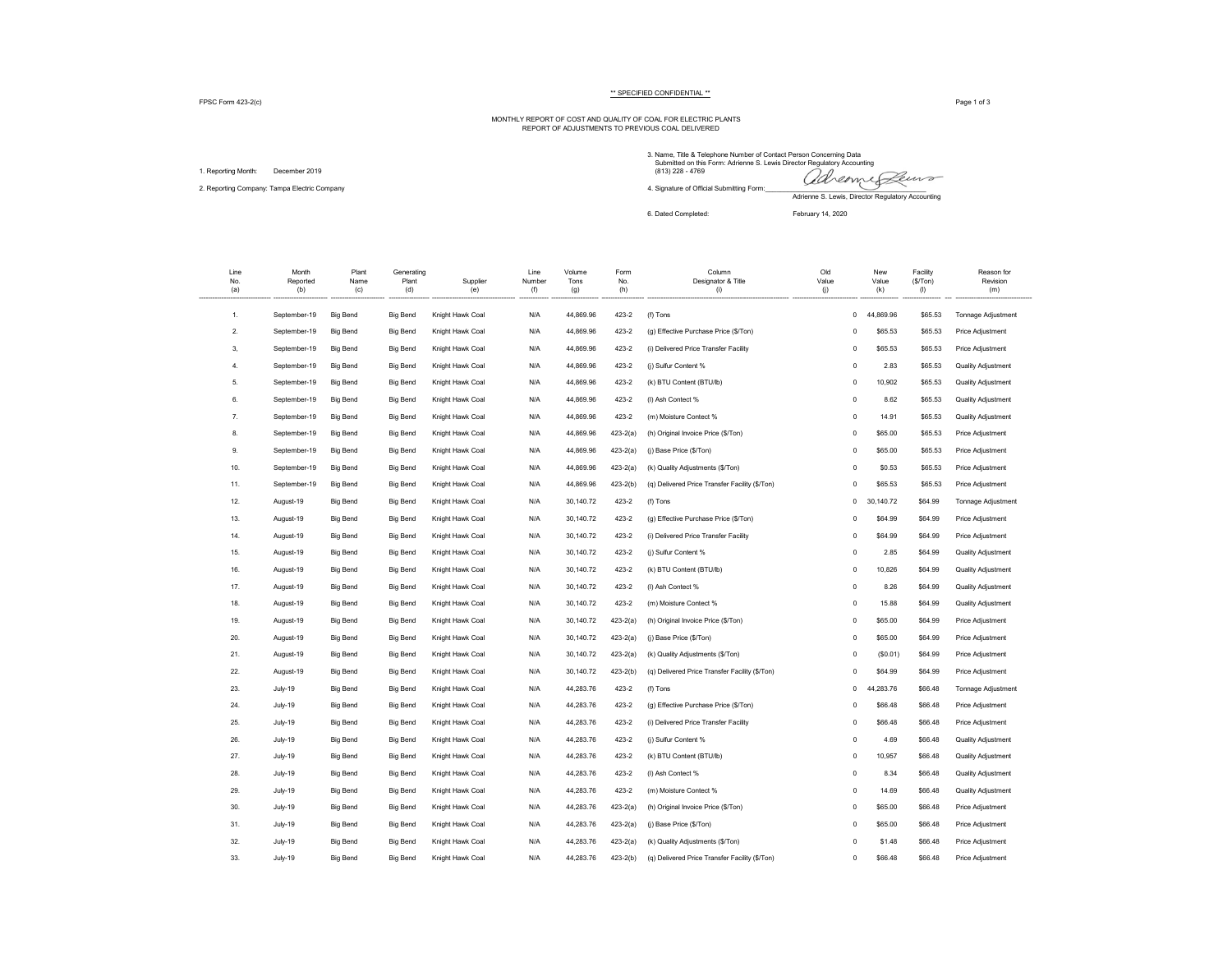FPSC Form 423-2(c) Page 2 of 3

# MONTHLY REPORT OF COST AND QUALITY OF COAL FOR ELECTRIC PLANTS REPORT OF ADJUSTMENTS TO PREVIOUS COAL DELIVERED

1. Reporting Month: December 2019

3. Name, Title & Telephone Number of Contact Person Concerning Data Submitted on this Form: Adrienne S. Lewis Director Regulatory Accounting 1. Reporting Month: December 2019<br>2. Reporting Company: Tampa Electric Company and the company 4. Signature of Official Submitting Form: and the company Call Alexander Company of the company of the company of the company o Adrienne S. Lewis, Director Regulatory Accounting

6. Dated Completed: February 14, 2020

| Line<br>No.<br>(a) | Month<br>Reported<br>(b) | Plant<br>Name<br>(c) | Generating<br>Plant<br>(d) | Supplier<br>(e)  | Line<br>Number<br>(f) | Volume<br>Tons<br>(g) | Form<br>No.<br>(h) | Column<br>Designator & Title<br>(i)            | Old<br>Value<br>(j) | New<br>Value<br>(k) | Facility<br>(S/Ton)<br>(1) | Reason for<br>Revision<br>(m) |
|--------------------|--------------------------|----------------------|----------------------------|------------------|-----------------------|-----------------------|--------------------|------------------------------------------------|---------------------|---------------------|----------------------------|-------------------------------|
| 34.                | June-19                  | <b>Big Bend</b>      | <b>Big Bend</b>            | Knight Hawk Coal | N/A                   | 14,613.04             | 423-2              | (f) Tons                                       | $\mathbf 0$         | 14,613.04           | \$66.48                    | Tonnage Adjustment            |
| 35.                | June-19                  | <b>Big Bend</b>      | <b>Big Bend</b>            | Knight Hawk Coal | N/A                   | 14,613.04             | 423-2              | (g) Effective Purchase Price (\$/Ton)          | $\mathbf 0$         | \$66.48             | \$66.48                    | Price Adjustment              |
| 36.                | June-19                  | <b>Big Bend</b>      | <b>Big Bend</b>            | Knight Hawk Coal | N/A                   | 14,613.04             | 423-2              | (i) Delivered Price Transfer Facility          | $\circ$             | \$66.48             | \$66.48                    | Price Adjustment              |
| 37.                | June-19                  | <b>Big Bend</b>      | <b>Big Bend</b>            | Knight Hawk Coal | N/A                   | 14,613.04             | 423-2              | (j) Sulfur Content %                           | $\Omega$            | 2.89                | \$66.48                    | Quality Adjustment            |
| 38.                | June-19                  | <b>Big Bend</b>      | <b>Big Bend</b>            | Knight Hawk Coal | N/A                   | 14,613.04             | 423-2              | (k) BTU Content (BTU/lb)                       | $\circ$             | 11,004              | \$66.48                    | Quality Adjustment            |
| 39.                | June-19                  | <b>Big Bend</b>      | <b>Big Bend</b>            | Knight Hawk Coal | N/A                   | 14,613.04             | 423-2              | (I) Ash Contect %                              | $\mathbf 0$         | 8.42                | \$66.48                    | Quality Adjustment            |
| 40.                | June-19                  | <b>Big Bend</b>      | Big Bend                   | Knight Hawk Coal | N/A                   | 14,613.04             | 423-2              | (m) Moisture Contect %                         | $\Omega$            | 14.48               | \$66.48                    | Quality Adjustment            |
| 41.                | June-19                  | <b>Big Bend</b>      | <b>Big Bend</b>            | Knight Hawk Coal | N/A                   | 14,613.04             | $423 - 2(a)$       | (h) Original Invoice Price (\$/Ton)            | $\mathbf 0$         | \$65.00             | \$66.48                    | Price Adjustment              |
| 42.                | June-19                  | <b>Big Bend</b>      | <b>Big Bend</b>            | Knight Hawk Coal | N/A                   | 14,613.04             | $423 - 2(a)$       | (j) Base Price (\$/Ton)                        | $\mathbf 0$         | \$65.00             | \$66.48                    | Price Adjustment              |
| 43.                | June-19                  | <b>Big Bend</b>      | <b>Big Bend</b>            | Knight Hawk Coal | N/A                   | 14,613.04             | $423 - 2(a)$       | (k) Quality Adjustments (\$/Ton)               | $\mathbf 0$         | \$1.48              | \$66.48                    | Price Adjustment              |
| 44.                | June-19                  | <b>Big Bend</b>      | <b>Big Bend</b>            | Knight Hawk Coal | N/A                   | 14,613.04             | $423 - 2(b)$       | (q) Delivered Price Transfer Facility (\$/Ton) | $\Omega$            | \$66.48             | \$66.48                    | Price Adjustment              |
| 45.                | May-19                   | <b>Big Bend</b>      | <b>Big Bend</b>            | Knight Hawk Coal | N/A                   | 73,701.21             | 423-2              | (f) Tons                                       | $\mathbf 0$         | 73,701.21           | \$65.14                    | Tonnage Adjustment            |
| 46.                | May-19                   | <b>Big Bend</b>      | <b>Big Bend</b>            | Knight Hawk Coal | N/A                   | 73,701.21             | 423-2              | (g) Effective Purchase Price (\$/Ton)          | $\mathbf 0$         | \$65.14             | \$65.14                    | Price Adjustment              |
| 47.                | May-19                   | <b>Big Bend</b>      | <b>Big Bend</b>            | Knight Hawk Coal | N/A                   | 73,701.21             | 423-2              | (i) Delivered Price Transfer Facility          | $\mathbf 0$         | \$65.14             | \$65.14                    | Price Adjustment              |
| 48.                | May-19                   | <b>Big Bend</b>      | <b>Big Bend</b>            | Knight Hawk Coal | N/A                   | 73,701.21             | 423-2              | (j) Sulfur Content %                           | $\circ$             | 2.81                | \$65.14                    | <b>Quality Adjustment</b>     |
| 49.                | May-19                   | <b>Big Bend</b>      | <b>Big Bend</b>            | Knight Hawk Coal | N/A                   | 73,701.21             | 423-2              | (k) BTU Content (BTU/lb)                       | $\mathbf 0$         | 10,862              | \$65.14                    | Quality Adjustment            |
| 50.                | May-19                   | <b>Big Bend</b>      | <b>Big Bend</b>            | Knight Hawk Coal | N/A                   | 73,701.21             | 423-2              | (I) Ash Contect %                              | $\circ$             | 8.44                | \$65.14                    | <b>Quality Adjustment</b>     |
| 51.                | May-19                   | <b>Big Bend</b>      | <b>Big Bend</b>            | Knight Hawk Coal | N/A                   | 73,701.21             | 423-2              | (m) Moisture Contect %                         | $\mathbf 0$         | 15.51               | \$65.14                    | <b>Quality Adjustment</b>     |
| 52.                | May-19                   | <b>Big Bend</b>      | <b>Big Bend</b>            | Knight Hawk Coal | N/A                   | 73,701.21             | $423 - 2(a)$       | (h) Original Invoice Price (\$/Ton)            | $\mathbf 0$         | \$65.00             | \$65.14                    | Price Adjustment              |
| 53.                | May-19                   | <b>Big Bend</b>      | <b>Big Bend</b>            | Knight Hawk Coal | N/A                   | 73,701.21             | $423 - 2(a)$       | (j) Base Price (\$/Ton)                        | $\circ$             | \$65.00             | \$65.14                    | Price Adjustment              |
| 54.                | May-19                   | <b>Big Bend</b>      | <b>Big Bend</b>            | Knight Hawk Coal | N/A                   | 73,701.21             | $423 - 2(a)$       | (k) Quality Adjustments (\$/Ton)               | $\mathbf 0$         | \$0.14              | \$65.14                    | Price Adjustment              |
| 55.                | May-19                   | <b>Big Bend</b>      | <b>Big Bend</b>            | Knight Hawk Coal | N/A                   | 73,701.21             | $423 - 2(b)$       | (q) Delivered Price Transfer Facility (\$/Ton) | $\Omega$            | \$65.15             | \$65.14                    | Price Adjustment              |
| 56.                | April-19                 | <b>Big Bend</b>      | <b>Big Bend</b>            | Knight Hawk Coal | N/A                   | 29,321.42             | 423-2              | (f) Tons                                       | 0                   | 29,321.42           | \$65.20                    | Tonnage Adjustment            |
| 57.                | April-19                 | <b>Big Bend</b>      | <b>Big Bend</b>            | Knight Hawk Coal | N/A                   | 29,321.42             | 423-2              | (g) Effective Purchase Price (\$/Ton)          | $\mathbf 0$         | \$65.20             | \$65.20                    | Price Adjustment              |
| 58.                | April-19                 | <b>Big Bend</b>      | <b>Big Bend</b>            | Knight Hawk Coal | N/A                   | 29,321.42             | 423-2              | (i) Delivered Price Transfer Facility          | $\mathbf 0$         | \$65.20             | \$65.20                    | Price Adjustment              |
| 59.                | April-19                 | <b>Big Bend</b>      | <b>Big Bend</b>            | Knight Hawk Coal | N/A                   | 29,321.42             | 423-2              | (j) Sulfur Content %                           | $\mathbf 0$         | 2.86                | \$65.20                    | Quality Adjustment            |
| 60.                | April-19                 | <b>Big Bend</b>      | <b>Big Bend</b>            | Knight Hawk Coal | N/A                   | 29,321.42             | 423-2              | (k) BTU Content (BTU/lb)                       | $\circ$             | 10,948              | \$65.20                    | <b>Quality Adjustment</b>     |
| 61.                | April-19                 | <b>Big Bend</b>      | <b>Big Bend</b>            | Knight Hawk Coal | N/A                   | 29,321.42             | 423-2              | (I) Ash Contect %                              | $\circ$             | 8.35                | \$65.20                    | <b>Quality Adjustment</b>     |
| 62.                | April-19                 | <b>Big Bend</b>      | <b>Big Bend</b>            | Knight Hawk Coal | N/A                   | 29,321.42             | 423-2              | (m) Moisture Contect %                         | $\mathbf 0$         | 14.96               | \$65.20                    | <b>Quality Adjustment</b>     |
| 63.                | April-19                 | <b>Big Bend</b>      | <b>Big Bend</b>            | Knight Hawk Coal | N/A                   | 29,321.42             | $423 - 2(a)$       | (h) Original Invoice Price (\$/Ton)            | $\mathbf 0$         | \$65.00             | \$65.20                    | Price Adjustment              |
| 64.                | April-19                 | <b>Big Bend</b>      | <b>Big Bend</b>            | Knight Hawk Coal | N/A                   | 29,321.42             | $423 - 2(a)$       | (j) Base Price (\$/Ton)                        | $\circ$             | \$65.00             | \$65.20                    | Price Adjustment              |
| 65.                | April-19                 | <b>Big Bend</b>      | <b>Big Bend</b>            | Knight Hawk Coal | N/A                   | 29,321.42             | $423 - 2(a)$       | (k) Quality Adjustments (\$/Ton)               | $\mathbf 0$         | \$0.20              | \$65.20                    | Price Adjustment              |
| 66.                | April-19                 | <b>Big Bend</b>      | <b>Big Bend</b>            | Knight Hawk Coal | N/A                   | 29,321.42             | $423 - 2(b)$       | (q) Delivered Price Transfer Facility (\$/Ton) | $\Omega$            | \$65.20             | \$65.20                    | Price Adjustment              |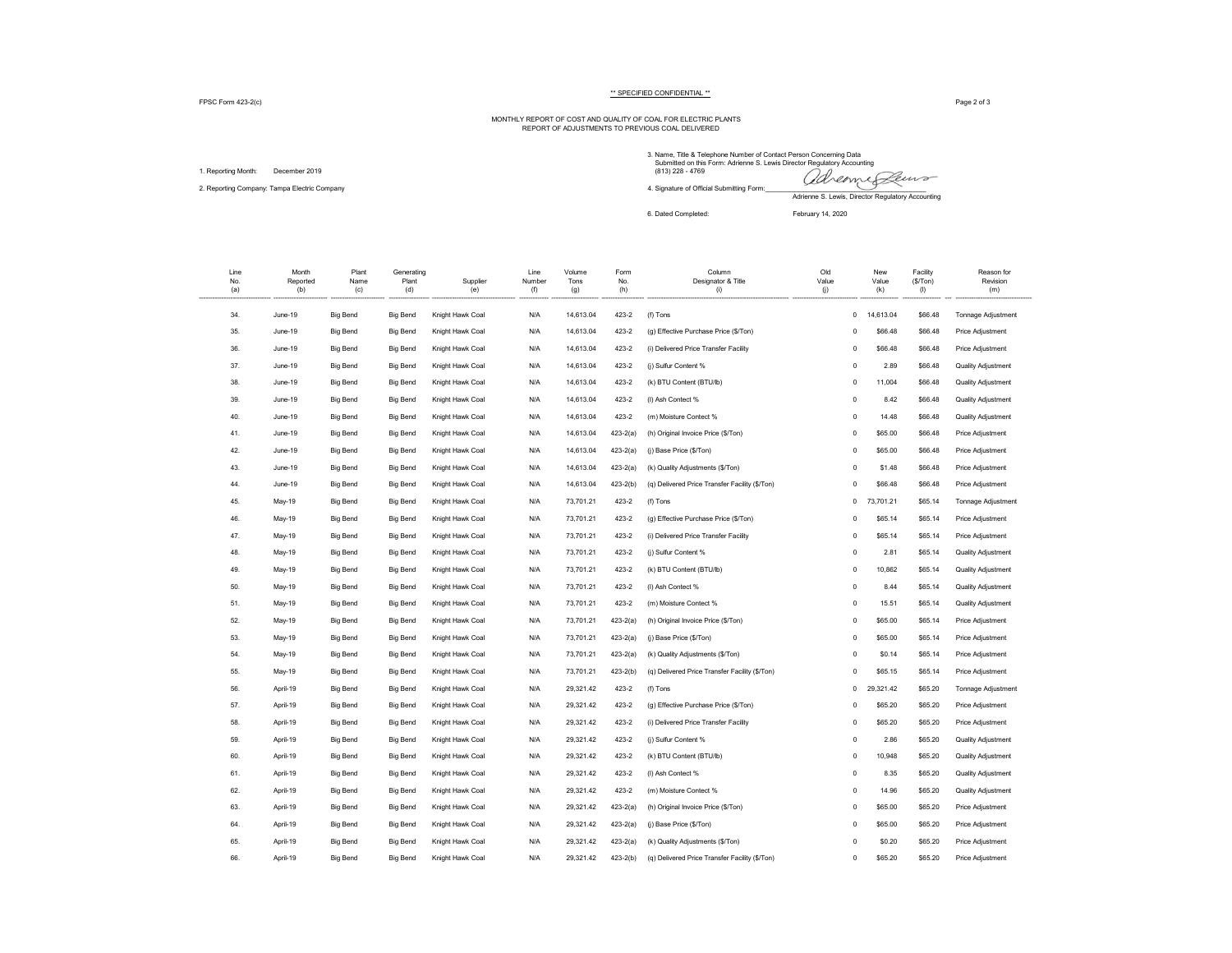FPSC Form 423-2(c) Page 3 of 3

# MONTHLY REPORT OF COST AND QUALITY OF COAL FOR ELECTRIC PLANTS REPORT OF ADJUSTMENTS TO PREVIOUS COAL DELIVERED

1. Reporting Month: December 2019

3. Name, Title & Telephone Number of Contact Person Concerning Data Submitted on this Form: Adrienne S. Lewis Director Regulatory Accounting 1. Reporting Month: December 2019 Precember 2019<br>2. Reporting Company: Tampa Electric Company Precember 2019 Preceding Form: A. Signature of Official Submitting Form: and Aller Company Form: and the Submitting Form: Aller Adrienne S. Lewis, Director Regulatory Accounting 6. Dated Completed: February 14, 2020

| Line<br>No.<br>(a) | Month<br>Reported<br>(b) | Plant<br>Name<br>(c) | Generating<br>Plant<br>(d) | Supplier<br>(e)  | Line<br>Number<br>(f) | Volume<br>Tons<br>(g) | Form<br>No.<br>(h) | Column<br>Designator & Title<br>(i)            | Old<br>Value<br>(i) | New<br>Value<br>(k)       | Facility<br>(S/Ton)<br>(1) | Reason for<br>Revision<br>(m) |
|--------------------|--------------------------|----------------------|----------------------------|------------------|-----------------------|-----------------------|--------------------|------------------------------------------------|---------------------|---------------------------|----------------------------|-------------------------------|
| 67.                | March-19                 | <b>Big Bend</b>      | <b>Big Bend</b>            | Knight Hawk Coal | N/A                   | 28,810.15             | 423-2              | (f) Tons                                       |                     | 28,810.15<br>$\mathbf{0}$ | \$65.50                    | Tonnage Adjustment            |
| 68.                | March-19                 | <b>Big Bend</b>      | <b>Big Bend</b>            | Knight Hawk Coal | N/A                   | 28,810.15             | 423-2              | (g) Effective Purchase Price (\$/Ton)          |                     | \$65.50<br>$\circ$        | \$65.50                    | Price Adjustment              |
| 69.                | March-19                 | <b>Big Bend</b>      | <b>Big Bend</b>            | Knight Hawk Coal | N/A                   | 28,810.15             | 423-2              | (i) Delivered Price Transfer Facility          |                     | \$65.50<br>$\circ$        | \$65.50                    | Price Adjustment              |
| 70.                | March-19                 | <b>Big Bend</b>      | <b>Big Bend</b>            | Knight Hawk Coal | N/A                   | 28,810.15             | 423-2              | (i) Sulfur Content %                           |                     | 2.94<br>$\circ$           | \$65.50                    | <b>Quality Adjustment</b>     |
| 71.                | March-19                 | <b>Big Bend</b>      | <b>Big Bend</b>            | Knight Hawk Coal | N/A                   | 28,810.15             | 423-2              | (k) BTU Content (BTU/lb)                       |                     | 10,915<br>$\circ$         | \$65.50                    | Quality Adjustment            |
| 72.                | March-19                 | <b>Big Bend</b>      | <b>Big Bend</b>            | Knight Hawk Coal | N/A                   | 28,810.15             | 423-2              | (I) Ash Contect %                              |                     | 8.19<br>$\circ$           | \$65.50                    | <b>Quality Adjustment</b>     |
| 73.                | March-19                 | <b>Big Bend</b>      | <b>Big Bend</b>            | Knight Hawk Coal | N/A                   | 28,810.15             | 423-2              | (m) Moisture Contect %                         |                     | $\mathbf 0$<br>15.52      | \$65.50                    | <b>Quality Adjustment</b>     |
| 74.                | March-19                 | <b>Big Bend</b>      | <b>Big Bend</b>            | Knight Hawk Coal | N/A                   | 28,810.15             | $423 - 2(a)$       | (h) Original Invoice Price (\$/Ton)            |                     | $\mathbf 0$<br>\$65.00    | \$65.50                    | Price Adjustment              |
| 75.                | March-19                 | <b>Big Bend</b>      | <b>Big Bend</b>            | Knight Hawk Coal | N/A                   | 28,810.15             | $423 - 2(a)$       | (i) Base Price (\$/Ton)                        |                     | $\mathbf 0$<br>\$65.00    | \$65.50                    | Price Adjustment              |
| 76.                | March-19                 | <b>Big Bend</b>      | <b>Big Bend</b>            | Knight Hawk Coal | N/A                   | 28,810.15             | $423 - 2(a)$       | (k) Quality Adjustments (\$/Ton)               |                     | \$0.50<br>$\circ$         | \$65.50                    | Price Adjustment              |
| 77.                | March-19                 | <b>Big Bend</b>      | <b>Big Bend</b>            | Knight Hawk Coal | N/A                   | 28,810.15             | $423 - 2(b)$       | (q) Delivered Price Transfer Facility (\$/Ton) |                     | \$65.50<br>$^{\circ}$     | \$65.50                    | Price Adjustment              |
| 78.                | February-19              | <b>Big Bend</b>      | <b>Big Bend</b>            | Knight Hawk Coal | N/A                   | 29,376.41             | 423-2              | (f) Tons                                       |                     | 29,376.41<br>$^{\circ}$   | \$65.42                    | Tonnage Adjustment            |
| 79.                | February-19              | <b>Big Bend</b>      | <b>Big Bend</b>            | Knight Hawk Coal | N/A                   | 29,376.41             | 423-2              | (g) Effective Purchase Price (\$/Ton)          |                     | \$65.42<br>$\circ$        | \$65.42                    | Price Adjustment              |
| 80.                | February-19              | <b>Big Bend</b>      | <b>Big Bend</b>            | Knight Hawk Coal | N/A                   | 29,376.41             | 423-2              | (i) Delivered Price Transfer Facility          |                     | \$65.42<br>$\circ$        | \$65.42                    | Price Adjustment              |
| 81.                | February-19              | <b>Big Bend</b>      | <b>Big Bend</b>            | Knight Hawk Coal | N/A                   | 29,376.41             | 423-2              | (i) Sulfur Content %                           |                     | 2.87<br>$\circ$           | \$65.42                    | <b>Quality Adjustment</b>     |
| 82.                | February-19              | <b>Big Bend</b>      | <b>Big Bend</b>            | Knight Hawk Coal | N/A                   | 29,376.41             | 423-2              | (k) BTU Content (BTU/lb)                       |                     | 10,921<br>$\circ$         | \$65.42                    | <b>Quality Adjustment</b>     |
| 83.                | February-19              | <b>Big Bend</b>      | <b>Big Bend</b>            | Knight Hawk Coal | N/A                   | 29,376.41             | 423-2              | (I) Ash Contect %                              |                     | 8.25<br>$\mathbf 0$       | \$65.42                    | <b>Quality Adjustment</b>     |
| 84.                | February-19              | <b>Big Bend</b>      | <b>Big Bend</b>            | Knight Hawk Coal | N/A                   | 29.376.41             | 423-2              | (m) Moisture Contect %                         |                     | 15.35<br>$\Omega$         | \$65.42                    | <b>Quality Adjustment</b>     |
| 85.                | February-19              | <b>Big Bend</b>      | <b>Big Bend</b>            | Knight Hawk Coal | N/A                   | 29.376.41             | $423 - 2(a)$       | (h) Original Invoice Price (\$/Ton)            |                     | $\mathbf 0$<br>\$65.00    | \$65.42                    | Price Adjustment              |
| 86.                | February-19              | <b>Big Bend</b>      | <b>Big Bend</b>            | Knight Hawk Coal | N/A                   | 29,376.41             | $423 - 2(a)$       | (i) Base Price (\$/Ton)                        |                     | $\mathbf 0$<br>\$65.00    | \$65.42                    | Price Adjustment              |
| 87.                | February-19              | <b>Big Bend</b>      | <b>Big Bend</b>            | Knight Hawk Coal | N/A                   | 29,376.41             | $423 - 2(a)$       | (k) Quality Adjustments (\$/Ton)               |                     | $\Omega$<br>\$0.42        | \$65.42                    | Price Adjustment              |
| 88.                | February-19              | Big Bend             | <b>Big Bend</b>            | Knight Hawk Coal | N/A                   | 29,376.41             | $423-2(b)$         | (q) Delivered Price Transfer Facility (\$/Ton) |                     | \$65.42<br>$\Omega$       | \$65.42                    | Price Adjustment              |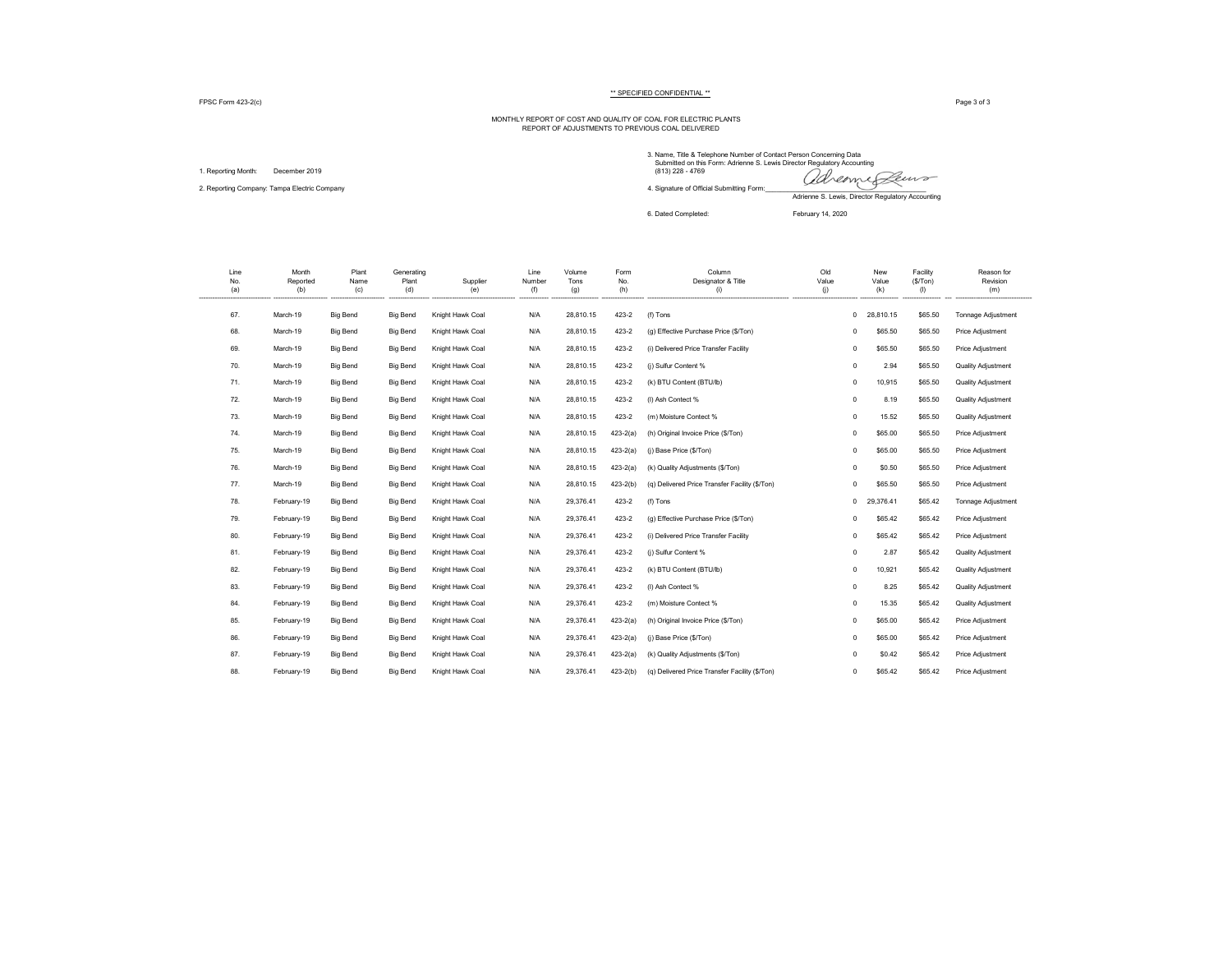#### FPSC Form 423-1 Page 1 of 1

#### \*\* SPECIFIED CONFIDENTIAL \*\*

### MONTHLY REPORT OF COST AND QUALITY OF FUEL OIL FOR ELECTRIC PLANTS ORIGIN, VOLUME, DELIVERED PRICE AND AS RECEIVED QUALITY

2. Reporting Company: Tampa Electric Company

1. Reporting Month: January 2020 3. Name, Title & Telephone Number of Contact Person Concerning Data Submitted on this Form: Adrienne S. Lewis Director Regulatory Accounting (813) - 228 - 4769

4. Signature of Official Submitting Report:

euro reame

Adrienne S. Lewis, Director Regulatory Accounting

5. Date Completed: March 13, 2020

|       |                   |                  |           |                  |            |           |       | Sulfur   | <b>BTL</b> |           | <b>Delivered</b> |
|-------|-------------------|------------------|-----------|------------------|------------|-----------|-------|----------|------------|-----------|------------------|
| Line  |                   |                  | Shipping  | Purchase         | Delivery   | Delivery  | Tvpe  | Content  | Content    | Volume    | Price            |
| No.   | <b>Plant Name</b> | Supplier Name    | Point     | T <sub>VDE</sub> | Location   | Date      | Oil   | 0/2      | (BTU/Gal)  | (Bbls)    | (S/Bbl)          |
|       |                   | ט                | (d)       | (e)              | (f)        | (g)       | (h)   | (1)      |            | (K)       |                  |
| $---$ | ------------      | ---------------- | --------- | ---------        | ---------- | --------- | $---$ | -------- | --------   | --------- | ---------        |

1. None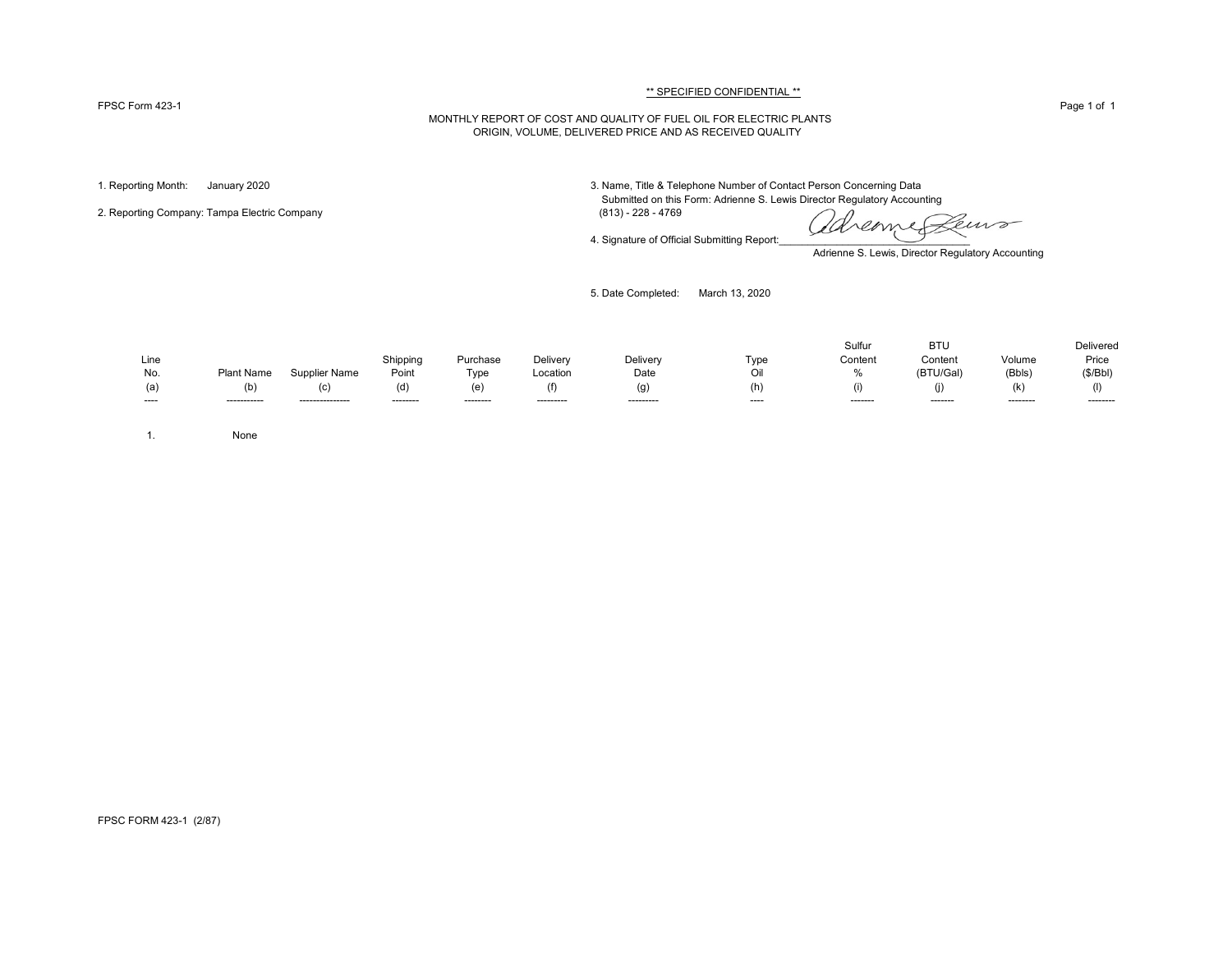FPSC Form 423-1(a) Page 1 of 1

#### \*\*SPECIFIED CONFIDENTIAL\*\*

# MONTHLY REPORT OF COST AND QUALITY OF FUEL OIL FOR ELECTRIC PLANTS DETAIL OF INVOICE AND TRANSPORTATION CHARGES

2. Reporting Company: Tampa Electric Company (813) - 228 - 4769

1. Reporting Month: January 2020<br>3. Name, Title & Telephone Number of Contact Person Concerning Data<br>3. Name, Title & Telephone Number of Contact Person Concerning Data

adreame Peuro

Adrienne S. Lewis, Director Regulatory Accounting

6. Date Completed: March 13, 2020

4. Signature of Official Submitting Report:

| Line<br>No.<br>(a)<br>$- - -$ | Plant<br>Name<br>(b)<br>--------- | Supplier Name<br>(C)<br>----------------- | Delivery<br>Location<br>(d)<br>----------- | Delivery<br>Date<br>(e)<br>----------- | Type<br>Oil<br>$- - -$ | Volume<br>(Bbls)<br>(g)<br>-------- | Invoice<br>Price<br>(S/Bbl)<br>-------- | Invoice<br>Amount<br>-------- | Discount<br>------ | Net<br>Amount<br>(k)<br>----------- | Net<br>Price<br>(S/Bbl)<br>-------- | Quality<br>Adjust.<br>(S/Bbl)<br>(m)<br>------- | Effective<br>Purchase<br>Price<br>(S/Bbl)<br>(n)<br>-------- | Transport<br>to<br>Terminal<br>(S/Bbl)<br>(0)<br>------- | Add'l<br>Transport<br>Charges<br>(S/Bbl)<br>(p)<br>------- | Other<br>Charges<br>(S/Bbl)<br>(q)<br>------- | Delivered<br>Price<br>(S/Bbl)<br>(r)<br>--------- |
|-------------------------------|-----------------------------------|-------------------------------------------|--------------------------------------------|----------------------------------------|------------------------|-------------------------------------|-----------------------------------------|-------------------------------|--------------------|-------------------------------------|-------------------------------------|-------------------------------------------------|--------------------------------------------------------------|----------------------------------------------------------|------------------------------------------------------------|-----------------------------------------------|---------------------------------------------------|
|                               | None                              |                                           |                                            |                                        |                        |                                     |                                         |                               |                    |                                     |                                     |                                                 |                                                              |                                                          |                                                            |                                               |                                                   |

FPSC FORM 423-1(a) (2/87)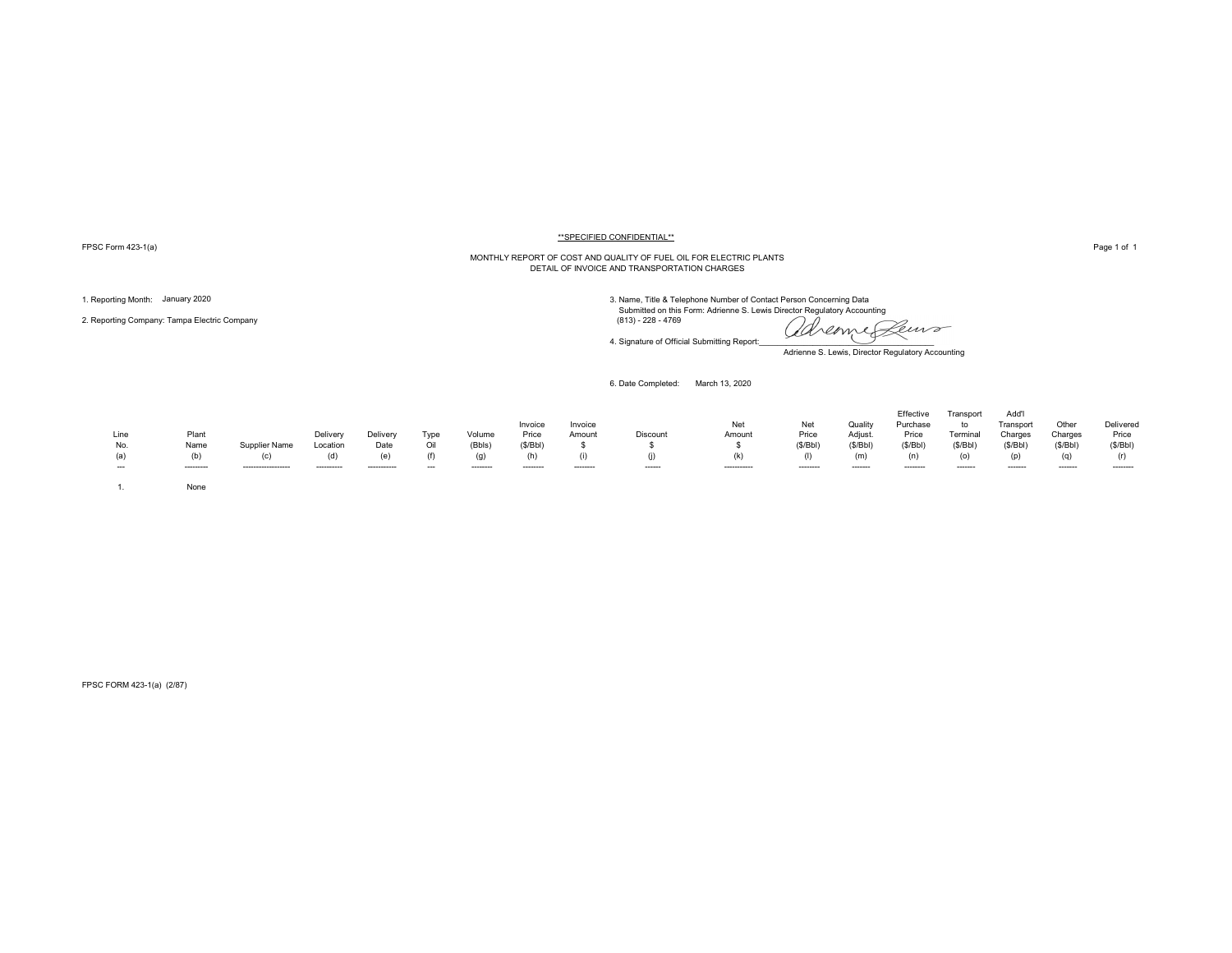#### FPSC Form 423-1(b) Page 1 of 1

# \*\* SPECIFIED CONFIDENTIAL \*\*

#### MONTHLY REPORT OF COST AND QUALITY OF FUEL OIL FOR ELECTRIC PLANTS REPORT OF ADJUSTMENTS TO PREVIOUS OIL DELIVERIES

2. Reporting Company: Tampa Electric Company (813) - 228 - 4769

1. Reporting Month: January 2020 3. Name, Title & Telephone Number of Contact Person Concerning Data Submitted on this Form: Adrienne S. Lewis Director Regulatory Accounting

4. Signature of Official Submitting Report:

Ceuvo Kreame

Adrienne S. Lewis, Director Regulatory Accounting

6. Date Completed: March 13, 2020

Form Original Old Delivered Line Month Plant Line Volume Form Column Old New Price No. Reported Name Supplier Number (Bbls) No. Designator & Title Value Value (\$/Bbls) Reason for Revision (a) (b) (c) (d) (e) (f) (g) (h) (i) (j) (k) (l)

-------------------------------- ------------------------- -------------------- ---------------------- ------------------------ ------------------ -------------------------------- ---------------------------------- ------------------- -------------------- ------------------- -----------------------------------

1. None

FPSC Form 423-1(b)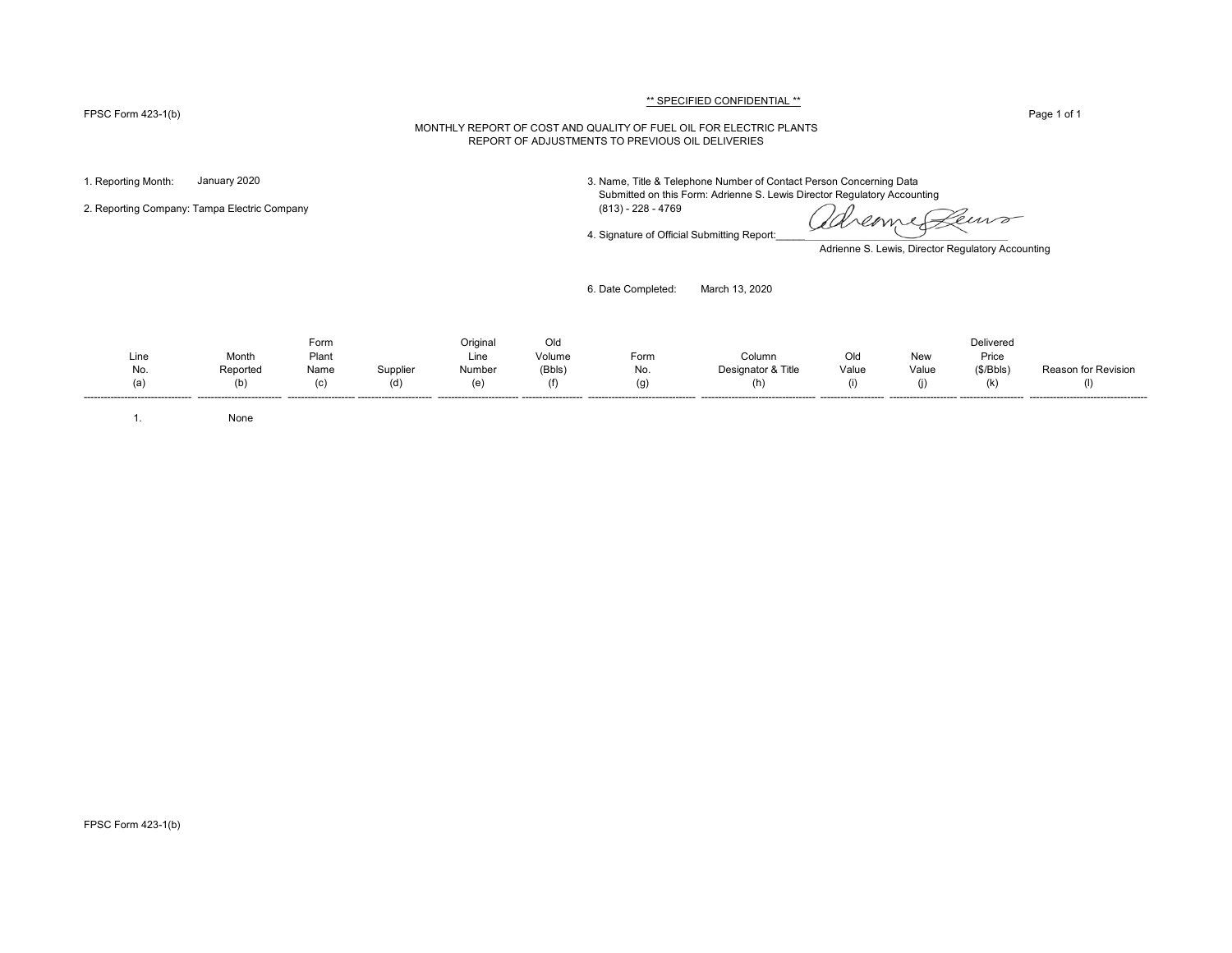FPSC Form 423-2 Page 1 of 3 Page 1 of 3

#### \*\* SPECIFIED CONFIDENTIAL \*\*

#### MONTHLY REPORT OF COST AND QUALITY OF COAL FOR ELECTRIC PLANTS ORIGIN, TONNAGE, DELIVERED PRICE AND AS RECEIVED QUALITY

4. Name, Title & Telephone Number of Contact Person Concerning Data

1. Reporting Month: January 2020 Submitted on this Form: Adrienne S. Lewis, Director Regulatory Accounting (813) 228 - 4769

2. Reporting Company: Tampa Electric Company 6. Signature of Official Submitting Form:

dreame euro

Adrienne S. Lewis, Director Regulatory Accounting

3. Plant Name: Big Bend Station (1) 6. Date Completed: March 13, 2020

|      |               |                       |          |                          |                                 |                                |           |                       |                     |            | As Received Coal Quality |                     |
|------|---------------|-----------------------|----------|--------------------------|---------------------------------|--------------------------------|-----------|-----------------------|---------------------|------------|--------------------------|---------------------|
|      |               |                       |          |                          |                                 | Effective                      | Total     | Delivered             | ------------------- |            |                          |                     |
|      |               |                       |          |                          |                                 | Purchase                       | Transport | <b>Price Transfer</b> | Sulfur              | <b>BTU</b> | Ash                      | Moisture            |
| Line |               | Mine                  | Purchase | Transport                |                                 | Price                          | Charges   | Facility              | Content             | Content    | Content                  | Content             |
| No.  | Supplier Name | Location              | Type     | Mode                     | Tons                            | (\$/ Ton)                      | (\$/ Ton) | (\$/ Ton)             | %                   | (BTU/lb)   | %                        | %                   |
| (a)  | (b)           | (C)                   | (d)      | (e)                      | (T)                             | (g)                            | (h)       | Œ                     |                     | (k)        | (1)                      | (m)                 |
|      |               | --------------------- |          | ------------------------ | ------------------------------- | ------------------------------ |           |                       | ------------------- |            | -------------------      | ------------------- |

1. None

(1) This page includes all coal delivered to Big Bend for use at Big Bend or Polk. Effective with the January 2008 filing.

FPSC FORM 423-2 (2/87)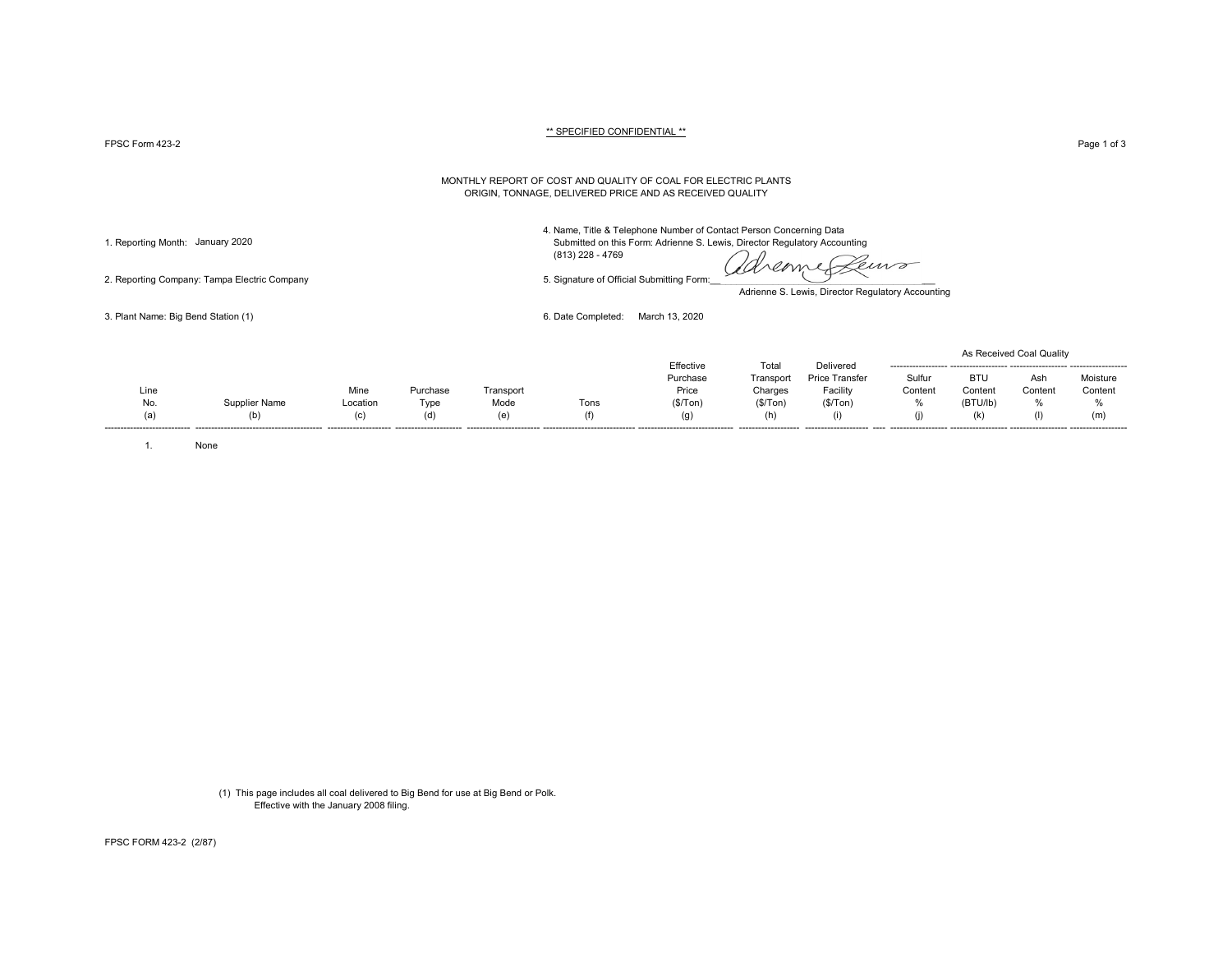FPSC Form 423-2(a) Page 2 of 3

#### MONTHLY REPORT OF COST AND QUALITY OF COAL FOR ELECTRIC PLANTS DETAILED PURCHASED COAL INVOICE INFORMATION

4. Name, Title & Telephone Number of Contact Person Concerning Data

1. Reporting Month: January 2020 Submitted on this Form: Adrienne S. Lewis, Director Regulatory Accounting (813) - 228 - 4769

dareame euro 2. Reporting Company: Tampa Electric Company 6. Signature of Official Submitting Form:

Adrienne S. Lewis, Director Regulatory Accounting

Retro-

3. Plant Name: Big Bend Station (1) 6. Date Completed: March 13, 2020

| Line |                      | Mine                    | Purchase      |                                 | F.O.B.(2)<br>Mine<br>Price | Shorthaul<br>& Loading<br>Charges | Origina<br>Invoice<br>Price | reuv-<br>active<br>Price<br>Adjustments | Base<br>Price | Quality<br>Adjust-<br>ments | Effective<br>Purchase<br>Price |
|------|----------------------|-------------------------|---------------|---------------------------------|----------------------------|-----------------------------------|-----------------------------|-----------------------------------------|---------------|-----------------------------|--------------------------------|
| No.  | <b>Supplier Name</b> | Location                | Tvne          | Tons                            | (\$/ Ton)                  | (\$/Top)                          | (\$/Ton)                    | (\$/Ton)                                | (\$/Ton)      | (\$/Tom)                    | (\$/Tom)                       |
| (a'  | (b)                  | (C)<br>---------------- | (d)<br>------ | (e)<br>------------------------ | (f)                        | (g)                               | (h)                         | --------------                          |               | (k)                         | (1)                            |
|      |                      |                         |               |                                 |                            |                                   |                             |                                         |               |                             |                                |

1. None

(1) United Bulk Terminal Transfer facility is a central storage site for coal prior to its delivery to the power plant. The coal from suppliers noted on this schedule is usually delivered to Big Bend Station but could ultimately be delivered to Polk Station.

(2) Tampa Electric purchases coal F.O.B. shipping point or F.O.B. destination.

FPSC FORM 423-2(a) (2/87)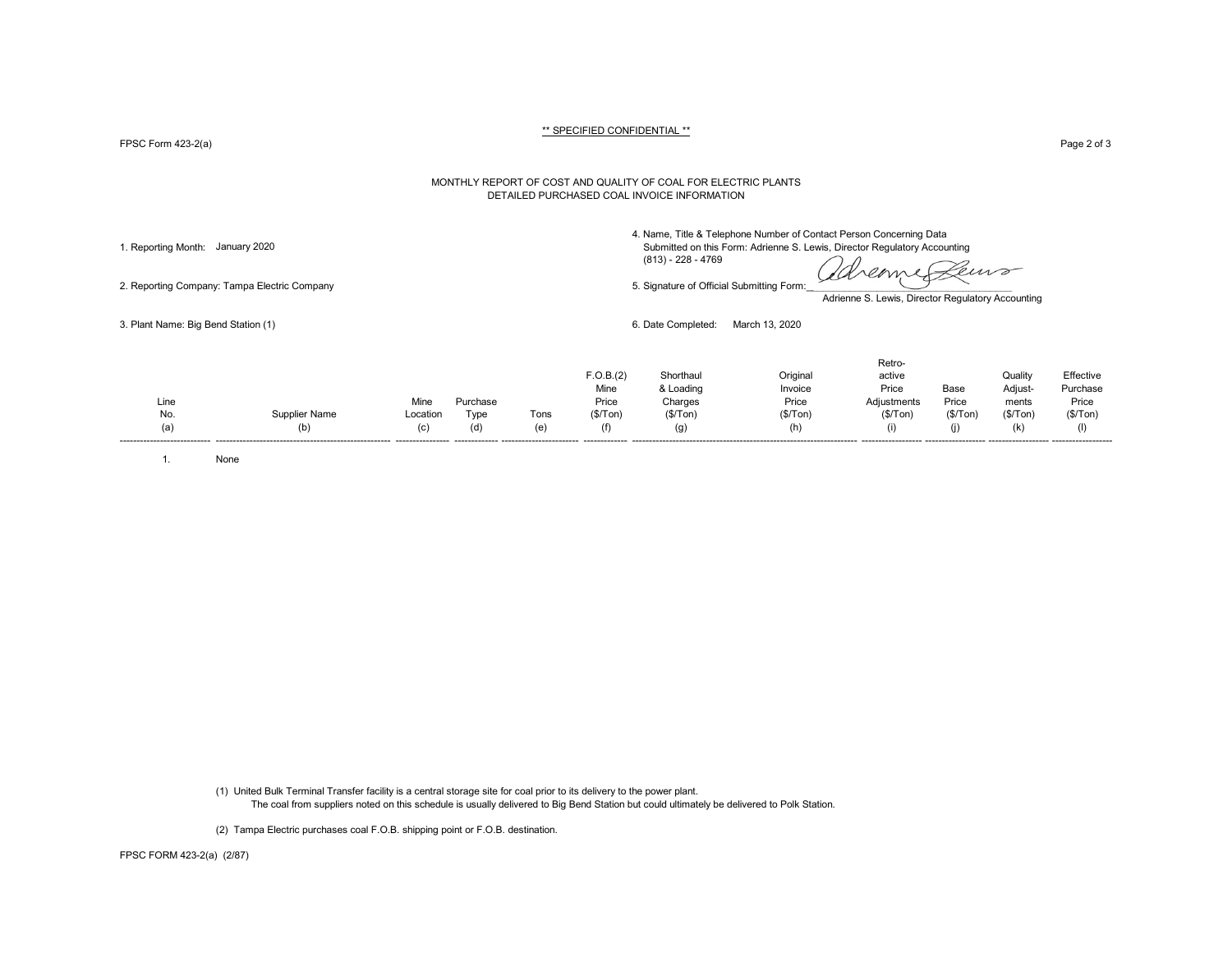FPSC Form 423-2(b) Page 3 of 3

#### MONTHLY REPORT OF COST AND QUALITY OF COAL FOR ELECTRIC PLANTS DETAIL OF TRANSPORTATION CHARGES

4. Name, Title & Telephone Number of Contact Person Concerning Data<br>1. Reporting Month: January 2020 Submitted on this Form: Adrienne S. Lewis, Director Regulatory Accounting

reome Leuro OSA.

Adrienne S. Lewis, Director Regulatory Accounting

|                             |               |          |          |              |                  |           |           |         | Rail Charges |           |          | <b>Waterborne Charges</b> |         |               |                |                  |
|-----------------------------|---------------|----------|----------|--------------|------------------|-----------|-----------|---------|--------------|-----------|----------|---------------------------|---------|---------------|----------------|------------------|
|                             |               |          |          |              |                  |           | Add'      |         |              |           |          |                           |         |               | Total          | Delivered        |
|                             |               |          |          |              |                  | Effective | Shorthaul |         | Other        | River     | Frans-   | Ocear                     | Other   | Othe          | Transpor-      | Price            |
|                             |               |          |          | <b>Trans</b> |                  | Purchase  | & Loading | Rail    | Rail         | Barge     | loading  | Barge                     | Water   | Related       | tation         | Transfer         |
| Line                        |               | Mine     | Shipping | port         |                  | Price     | Charges   | Rate    | Charges      | Rate      | Rate     | Rate                      | Charges | Charges       | Charges        | Facility         |
| No.                         | Supplier Name | Location | Point    | Mode         | Tons             | (\$/Top)  | (\$/Ton   | (S/Ton) | (S/Ton)      | (\$/ Ton) | (\$/Ton) | (S/Ton)                   | (S/Ton  | (\$/Ton       | (S/Ton)        | (S/Ton)          |
| (a)                         |               | ιc       | (d)      |              | (f)              | (g)       |           |         |              |           |          | (m)                       |         |               |                |                  |
| --------------------------- | ---------     |          |          |              | ---------------- |           |           |         |              |           |          | ----------------          |         | ------------- | -------------- | ---------------- |

1. None

(1) United Bulk Terminal Transfer facility is a central storage site for coal prior to its delivery to the power plant. The coal from suppliers noted on this schedule is usually delivered to Big Bend Station but could ultimately be delivered to Polk Station.

FPSC FORM 423-2(b) (2/87)

 (813) 228 - 4769 2. Reporting Company: Tampa Electric Company company company company of Company of Company form:

3. Plant Name: Big Bend Station (1) 6. Date Completed: March 13, 2020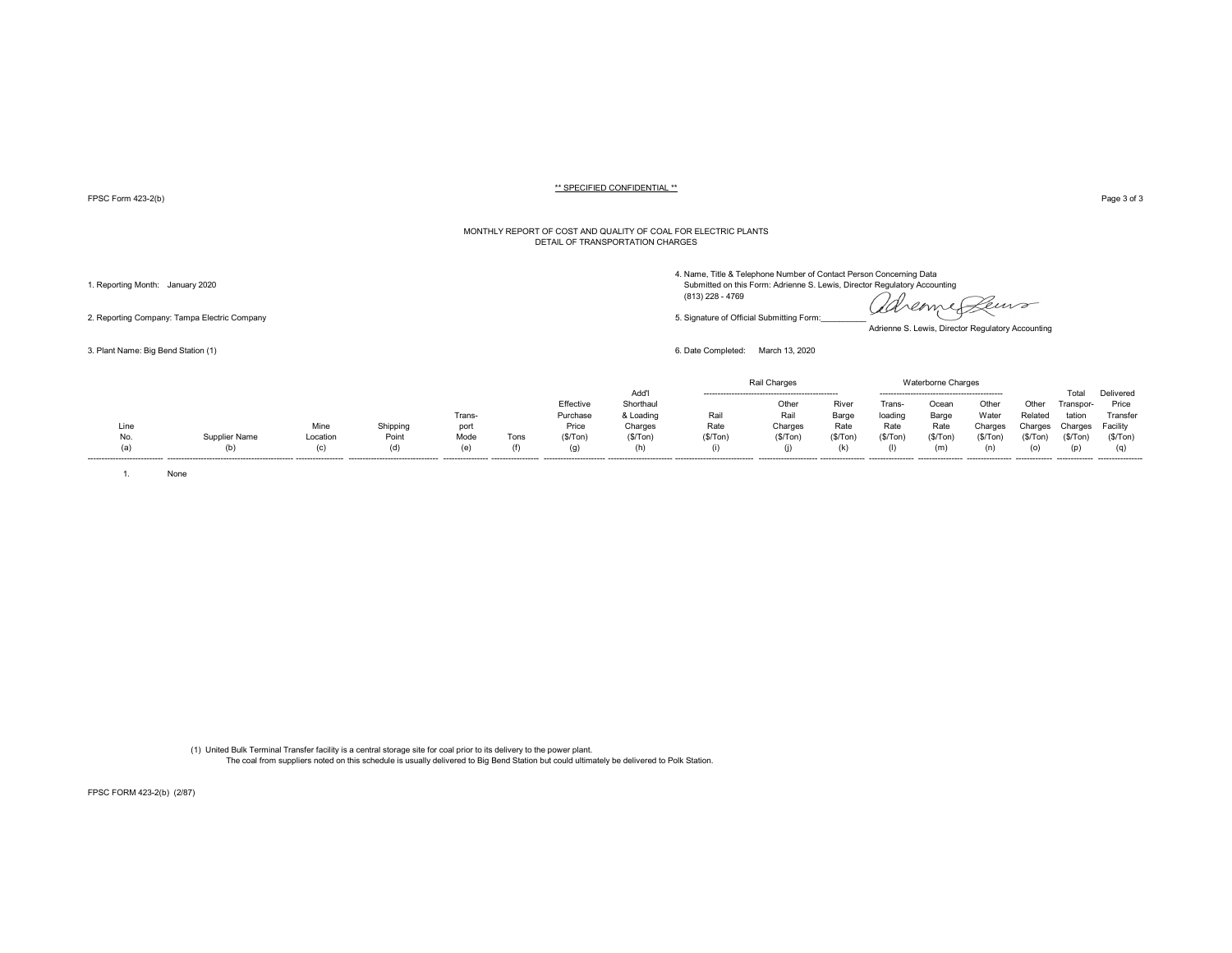FPSC Form 423-2 Page 1 of 3

#### MONTHLY REPORT OF COST AND QUALITY OF COAL FOR ELECTRIC PLANTS ORIGIN, TONNAGE, DELIVERED PRICE AND AS RECEIVED QUALITY

4. Name, Title & Telephone Number of Contact Person Concerning Data 1. Reporting Month: January 2020 Submitted on this Form: Adrienne S. Lewis, Director Regulatory Accounting

(813) 228 - 4769

emp

Adrienne S. Lewis, Director Regulatory Accounting

3. Plant Name: Polk Station (1) 6. Date Completed: March 13, 2020

|      |               |          |          |           |      |           |           |                       |         |            | As Received Coal Quality |          |
|------|---------------|----------|----------|-----------|------|-----------|-----------|-----------------------|---------|------------|--------------------------|----------|
|      |               |          |          |           |      | Effective | Total     | Delivered             |         |            |                          |          |
|      |               |          |          |           |      | Purchase  | Transport | <b>Price Transfer</b> | Sulfur  | <b>BTU</b> | Ash                      | Moisture |
| Line |               | Mine     | Purchase | Transport |      | Price     | Charges   | Facility              | Content | Content    | Conten                   | Content  |
| No.  | Supplier Name | Location | Type     | Mode      | Tons | (\$/Tom)  | (S/Ton)   | (\$/ Ton)             | o.<br>% | (BTU/lb)   |                          | 0/2      |
| (a)  | (b)           | (c)      | (d)      |           | (f)  | (g)       |           |                       | (j)     | (k)        |                          |          |
|      |               |          |          |           |      |           |           |                       |         |            |                          |          |

1. None

(1) United Bulk Terminal Transfer facility is a central storage site for coal prior to its delivery to the power plant. The coal from suppliers noted on this schedule is usually delivered to Big Bend Station but could ultimately be delivered to Polk Station.

2. Reporting Company: Tampa Electric Company 6. Signature of Official Submitting Form:

FPSC FORM 423-2 (2/87)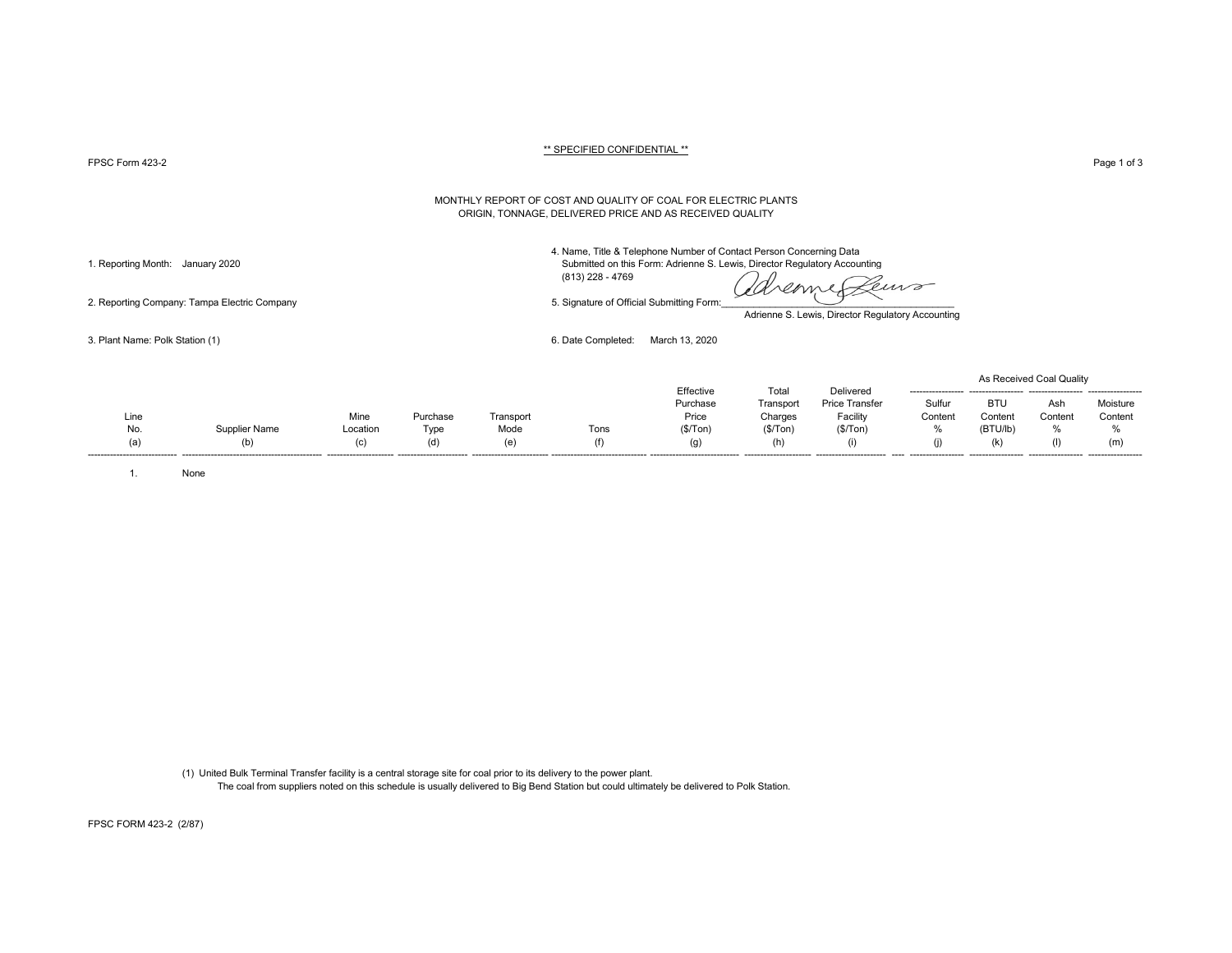FPSC Form 423-2(a) Page 2 of 3

#### MONTHLY REPORT OF COST AND QUALITY OF COAL FOR ELECTRIC PLANTS DETAILED PURCHASED COAL INVOICE INFORMATION

4. Name, Title & Telephone Number of Contact Person Concerning Data 1. Reporting Month: January 2020 Submitted on this Form: Adrienne S. Lewis, Director Regulatory Accounting

dreame euro

2. Reporting Company: Tampa Electric Company 5. Signature of Official Submitting Form:

Adrienne S. Lewis, Director Regulatory Accounting

3. Plant Name: Polk Station (1) 6. Date Completed: March 13, 2020

(813) - 228 - 4769

|      |                      |          |          |      | F.O.B.(2)<br>Mine | Shorthaul<br>& Loading | Original<br>Invoice | Retro-<br>active<br>Price | Base    | Quality<br>Adjust- | Effective<br>Purchase |
|------|----------------------|----------|----------|------|-------------------|------------------------|---------------------|---------------------------|---------|--------------------|-----------------------|
| Line |                      | Mine     | Purchase |      | Price             | Charges                | Price               | Adjustments               | Price   | ments              | Price                 |
| No.  | <b>Supplier Name</b> | Location | Type     | Tons | (S/Ton)           | (\$/Top)               | (\$/Top)            | (\$/Top)                  | (S/Ton) | (\$/Tom)           | (\$/Tom)              |
| (a)  | (b)                  | (c)      | (d)      | (e'  | (f)               | (g)                    | (h)                 | (i)                       | (1)     | (k)                |                       |

1. None

(1) This page includes coal received at Big Bend and subsequently trucked to Polk. Effective with the January 2008 filing.

FPSC FORM 423-2(a) (2/87)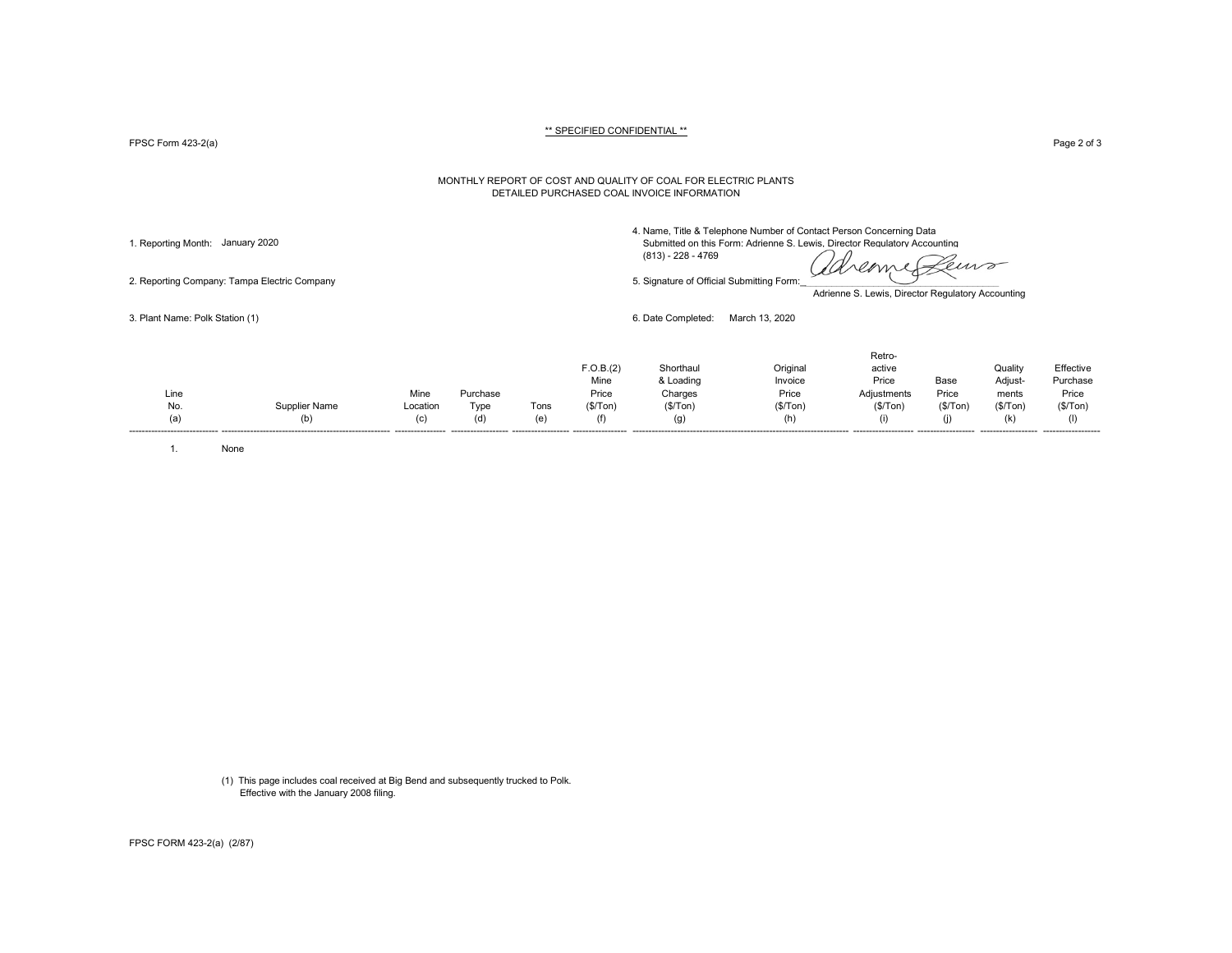FPSC Form 423-2(b) Page 3 of 3

#### MONTHLY REPORT OF COST AND QUALITY OF COAL FOR ELECTRIC PLANTS DETAIL OF TRANSPORTATION CHARGES

4. Name, Title & Telephone Number of Contact Person Concerning Data<br>1. Reporting Month: January 2020 Submitted on this Form: Adrienne S. Lewis, Director Regulatory Accounting

Adrienne S. Lewis, Director Regulatory Accounting

3. Plant Name: Polk Station (1) 6. Date Completed: March 13, 2020

|                              |               |          |                                     |                   |      |                        |           |                | Rail Charges  |                                  |                   | Waterborne Charges |                 |                   |                     |                    |
|------------------------------|---------------|----------|-------------------------------------|-------------------|------|------------------------|-----------|----------------|---------------|----------------------------------|-------------------|--------------------|-----------------|-------------------|---------------------|--------------------|
|                              |               |          |                                     |                   |      |                        | Add'      |                |               |                                  |                   |                    |                 |                   |                     | Delivered          |
|                              |               |          |                                     |                   |      | Effective              | Shorthaul |                | Other         | River                            | Trans-            | Ocear              | Other           | Other             | ranspor-            | Price              |
|                              |               |          |                                     | Trans-            |      | Purchase               | & Loading | Rail           | Rail          | Barge                            | loading           | Barge              | Wate            | Related           | tation              | Transfer           |
| Line                         |               | Mine     | Shipping                            | port              |      | Price                  | Charges   | Rate           | Charges       | Rate                             | Rate              | Rate               | Charges         | Charges           | Charges             | Facility           |
| No.                          | Supplier Name | Location | Point                               | Mode              | Tons | (S/Ton)                | (\$/Top)  | (S/ Ton)       | (\$/Ton       | (S/Ton)                          | (\$/Ton           | (\$/Ton            | (\$/Ton         | '\$/Ton           | (\$/Ton             | (S/Ton)            |
|                              | (b)           |          | (d)                                 | (e)               |      |                        |           |                |               | (k)                              |                   |                    |                 |                   |                     |                    |
| ---------------------------- |               |          | ----------------------------------- | ----------------- |      | ---------------------- |           | -------------- | ------------- | -------------------------------- | ----------------- | -----------------  | --------------- | ----------------- | ------------------- | ------------------ |

1. None

(1) Col (o) Other Related Charges includes the cost of trucking.

FPSC FORM 423-2(b) (2/87)

2. Reporting Company: Tampa Electric Company 5. Signature of Official Submitting Form:\_\_\_\_\_\_\_\_\_\_\_\_\_\_\_\_\_\_\_\_\_\_\_\_\_\_\_\_\_\_\_\_\_\_\_\_\_\_\_\_\_\_\_

(813) 228 - 4769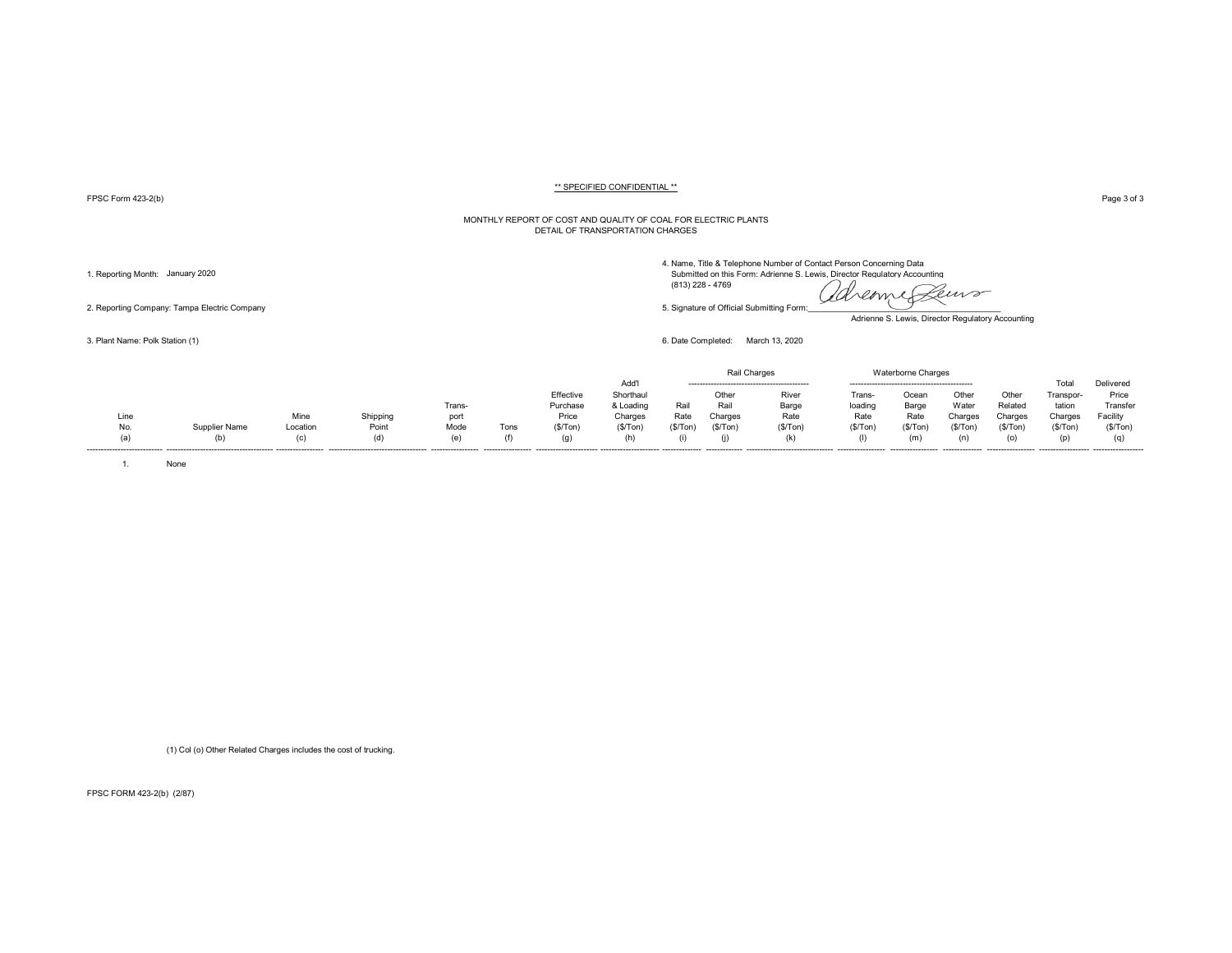$\tt FPSC Form$   $423-2$   $\tt \tt Page 1 of 3$ 

#### \*\* SPECIFIED CONFIDENTIAL \*\*

#### MONTHLY REPORT OF COST AND QUALITY OF COAL FOR ELECTRIC PLANTS ORIGIN, TONNAGE, DELIVERED PRICE AND AS RECEIVED QUALITY

2. Reporting Company: Tampa Electric Company 5. Signature of Official Submitting Form:

4. Name, Title & Telephone Number of Contact Person Concerning Data 1. Reporting Month: January 2020 Submitted on this Form: Adrienne S. Lewis, Director Regulatory Accounting (813) 228 - 4769

dreame Leuro

Adrienne S. Lewis, Director Regulatory Accounting

3. Plant Name: United Bulk Terminal - Big Bend Station (1) 6. Date Completed: March 13, 2020

|                              |                      |                  |                |                    |                                 |                                    |          |                       |         |          | As Received Coal Quality |          |
|------------------------------|----------------------|------------------|----------------|--------------------|---------------------------------|------------------------------------|----------|-----------------------|---------|----------|--------------------------|----------|
|                              |                      |                  |                |                    |                                 | Effective                          | Total    | Delivered             |         |          |                          |          |
|                              |                      |                  |                |                    |                                 | Purchase                           | Transpor | <b>Price Transfer</b> | Sulfur  | BTL      | Ash                      | Moisture |
| Line                         |                      | Mine             | 'urchase       | Transport          |                                 | Price                              | Charges  | Facility              | Content | Content  | Content                  | Content  |
| <b>No</b>                    | <b>Supplier Name</b> | Location         | Type           | Mode               | Tons                            | (S/Ton)                            | (\$/Tom) | (S/Ton)               | %       | (BTU/lb) |                          |          |
|                              |                      | (C)              | (ď             | (e)                |                                 |                                    |          |                       | (1)     |          |                          | (m)      |
| ---------------------------- |                      | ---------------- | -------------- | ------------------ | ------------------------------- | ---------------------------------- |          |                       |         |          |                          |          |

1. None

 (1) United Bulk Terminal Transfer facility is a central storage site for coal prior to its delivery to the power plant. The coal from suppliers noted on this schedule is usually delivered to Big Bend Station but could ultimately be delivered to Polk Station.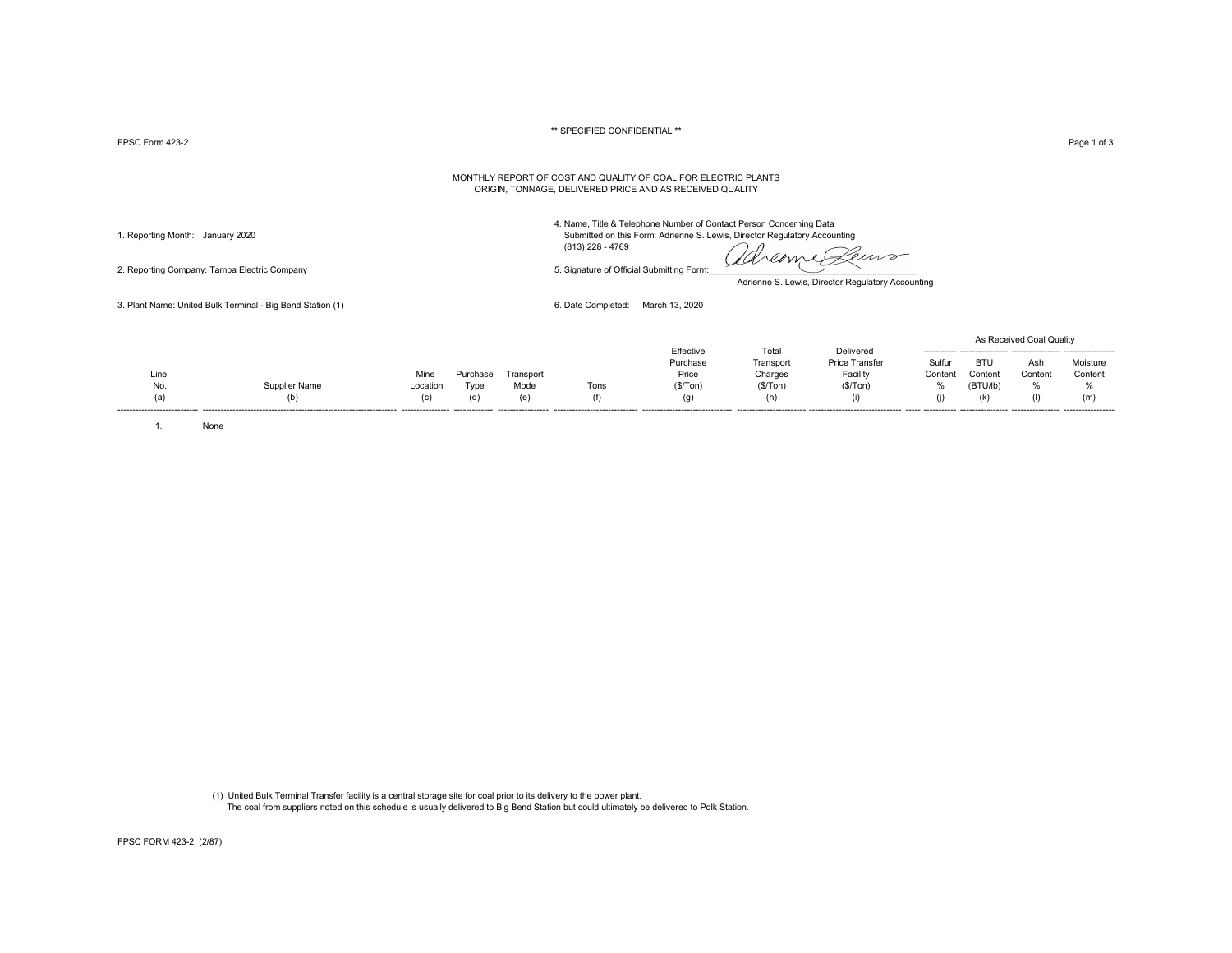FPSC Form 423-2(a) Page 2 of 3

#### MONTHLY REPORT OF COST AND QUALITY OF COAL FOR ELECTRIC PLANTS DETAILED PURCHASED COAL INVOICE INFORMATION

4. Name, Title & Telephone Number of Contact Person Concerning Data

1. Reporting Month: January 2020 Submitted on this Form: Adrienne S. Lewis, Director Regulatory Accounting (813) - 228 - 4769

reame emp

2. Reporting Company: Tampa Electric Company 6. Signature of Official Submitting Form:

Adrienne S. Lewis, Director Regulatory Accounting

3. Plant Name: United Bulk Terminal - Big Bend Station (1) 6. Date Completed: March 13, 2020

|      |                      |          |                    |         |           |           |          | Retro-      |           |           |           |
|------|----------------------|----------|--------------------|---------|-----------|-----------|----------|-------------|-----------|-----------|-----------|
|      |                      |          |                    |         | F.O.B.(2) | Shorthaul | Original | active      |           | Quality   | Effective |
|      |                      |          |                    |         | Mine      | & Loading | Invoice  | Price       | Base      | Adjust-   | Purchase  |
| Line |                      | Mine     | Purchase           |         | Price     | Charges   | Price    | Adiustments | Price     | ments     | Price     |
| No.  | <b>Supplier Name</b> | Location | Type               | Tons    | (\$/Ton)  | (\$/ Ton) | (\$/Top) | (\$/Tom)    | (\$/ Ton) | (\$/ Ton) | (\$/Tom)  |
| (a)  | (b)                  |          | (d)                | (e)     |           | (g)       |          |             |           | (k)       |           |
|      |                      |          | ------------------ | ------- |           |           |          |             |           |           |           |

1. None

(1) United Bulk Terminal Transfer facility is a central storage site for coal prior to its delivery to the power plant. The coal from suppliers noted on this schedule is usually delivered to Big Bend Station but could ultimately be delivered to Polk Station.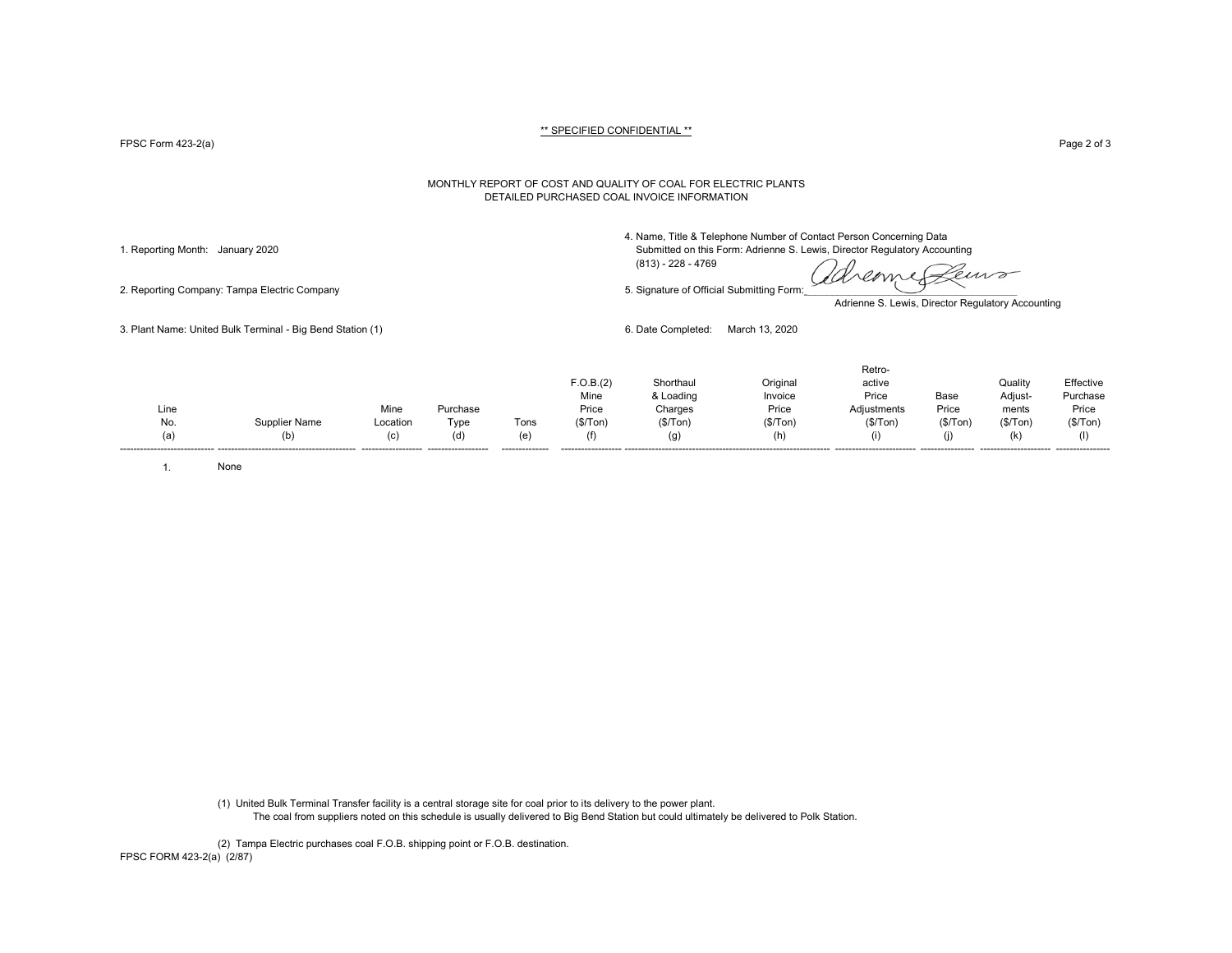FPSC Form 423-2(b) Page 3 of 3

#### MONTHLY REPORT OF COST AND QUALITY OF COAL FOR ELECTRIC PLANTS DETAIL OF TRANSPORTATION CHARGES

4. Name, Title & Telephone Number of Contact Person Concerning Data<br>1. Reporting Month: January 2020 Submitted on this Form: Adrienne S. Lewis, Director Regulatory Accounting (813) 228 - 4769 2. Reporting Company: Tampa Electric Company 5. Signature of Official Submitting Form:<br>2. Reporting Company: Tampa Electric Company

Adrienne S. Lewis, Director Regulatory Accounting

3. Plant Name: United Bulk Terminal - Big Bend Station (1) 6. Date Completed: March 13, 2020

|      |               |          |          |        |      |           |           |          | Charges |         |        | Waterborne Charges |         |         |                       |           |
|------|---------------|----------|----------|--------|------|-----------|-----------|----------|---------|---------|--------|--------------------|---------|---------|-----------------------|-----------|
|      |               |          |          |        |      |           | Add'l     |          |         |         |        |                    |         |         | Total                 | Delivered |
|      |               |          |          |        |      | Effective | Shorthau  |          | Other   | River   | Trans- | Ocear              | Other   | Othe    | <sup>r</sup> ranspor- | Price     |
|      |               |          |          | Trans- |      | Purchase  | o Loadin∩ | Rail     | Rail    | Barge   | loadir | Barge              | Water   | Related | tation                | Transfer  |
| Line |               | Mine     | Shipping | port   |      | Price     | Charges   | Rate     | Charges | Rate    | Rate   | Rate               | Charges | Charges | Charges               | Facilitv  |
| No.  | 3upplier Name | Location | Point    | Mode   | Tons | (\$/Ton)  | (\$/Ton)  | (\$/Ton) | (\$/Ton | (\$/Ton |        | (\$/Ton            | (\$/Ton | (S/Ton  | (S/Ton)               | (S/Top)   |
|      |               |          |          | (e     |      | (g)       | (h)       |          |         | (k      |        | (m)                |         |         |                       | (q)       |
|      |               |          |          |        |      |           |           |          |         |         |        |                    |         |         |                       |           |

1. None

(1) United Bulk Terminal Transfer facility is a central storage site for coal prior to its delivery to the power plant. The coal from suppliers noted on this schedule is usually delivered to Big Bend Station but could ultimately be delivered to Polk Station.

FPSC FORM 423-2(b) (2/87)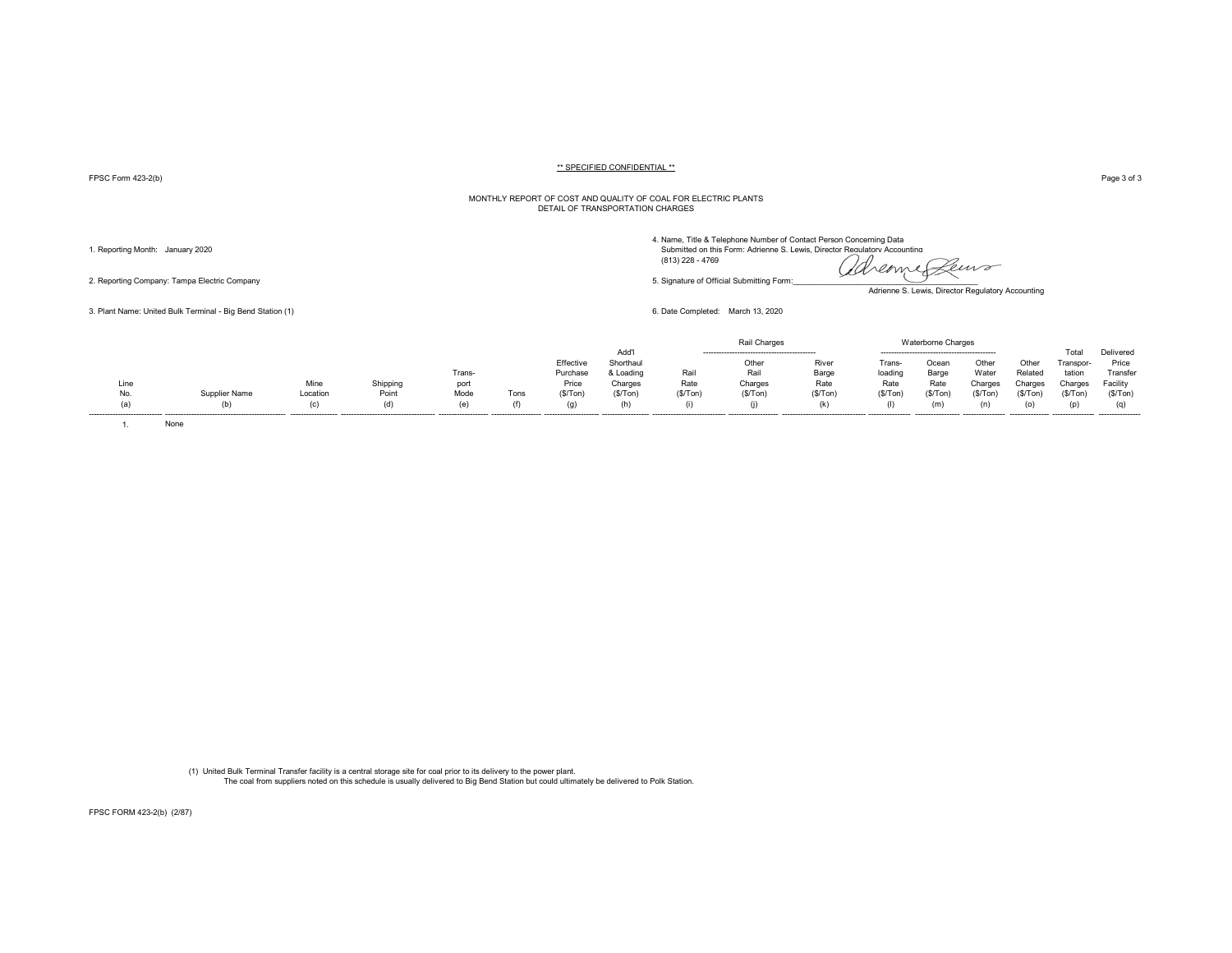PPSC Form 423-2 Page 1 of 3 Page 1 of 3

#### MONTHLY REPORT OF COST AND QUALITY OF COAL FOR ELECTRIC PLANTS ORIGIN, TONNAGE, DELIVERED PRICE AND AS RECEIVED QUALITY

4. Name, Title & Telephone Number of Contact Person Concerning Data

1. Reporting Month: January 2020 Submitted on this Form: Adrienne S. Lewis, Director Regulatory Accounting

(813) 228 - 4769

dreame Leurs

Adrienne S. Lewis, Director Regulatory Accounting

3. Plant Name: United Bulk Terminal Transfer Facility - Polk Station (1) 6. Date Completed: March 13, 2020

|      |               |          |                         |           |      |                                   |           |                       |                     |                     | As Received Coal Quality |          |
|------|---------------|----------|-------------------------|-----------|------|-----------------------------------|-----------|-----------------------|---------------------|---------------------|--------------------------|----------|
|      |               |          |                         |           |      | Effective                         | Tota      | Delivered             |                     |                     |                          |          |
|      |               |          |                         |           |      | Purchase                          | Transport | Price Transfer        | Sulfur              | <b>BTU</b>          | Ash                      | Moisture |
| Line |               | Mine     | Purchase                | Transport |      | Price                             | Charges   | Facility              | Content             | Content             | Content                  | Content  |
| No.  | Supplier Name | Location | Type                    | Mode      | Tons | (\$/Tom)                          | (\$/Ton)  | (\$/ Ton)             | %                   | (BTU/lb)            | %                        | 0/2      |
| (a)  | (b)           |          |                         | (e)       | (1)  | (g)                               | (h)       | (1)                   |                     |                     | (1)                      | (m)      |
|      |               |          | ----------------------- |           |      | --------------------------------- |           | --------------------- | ------------------- | ------------------- |                          |          |

1. None

(1) United Bulk Terminal Transfer facility is a central storage site for coal prior to its delivery to the power plant. The coal from suppliers noted on this schedule is usually delivered to Big Bend Station but could ultimately be delivered to Polk Station.

2. Reporting Company: Tampa Electric Company 5. Signature of Official Submitting Form:

FPSC FORM 423-2 (2/87)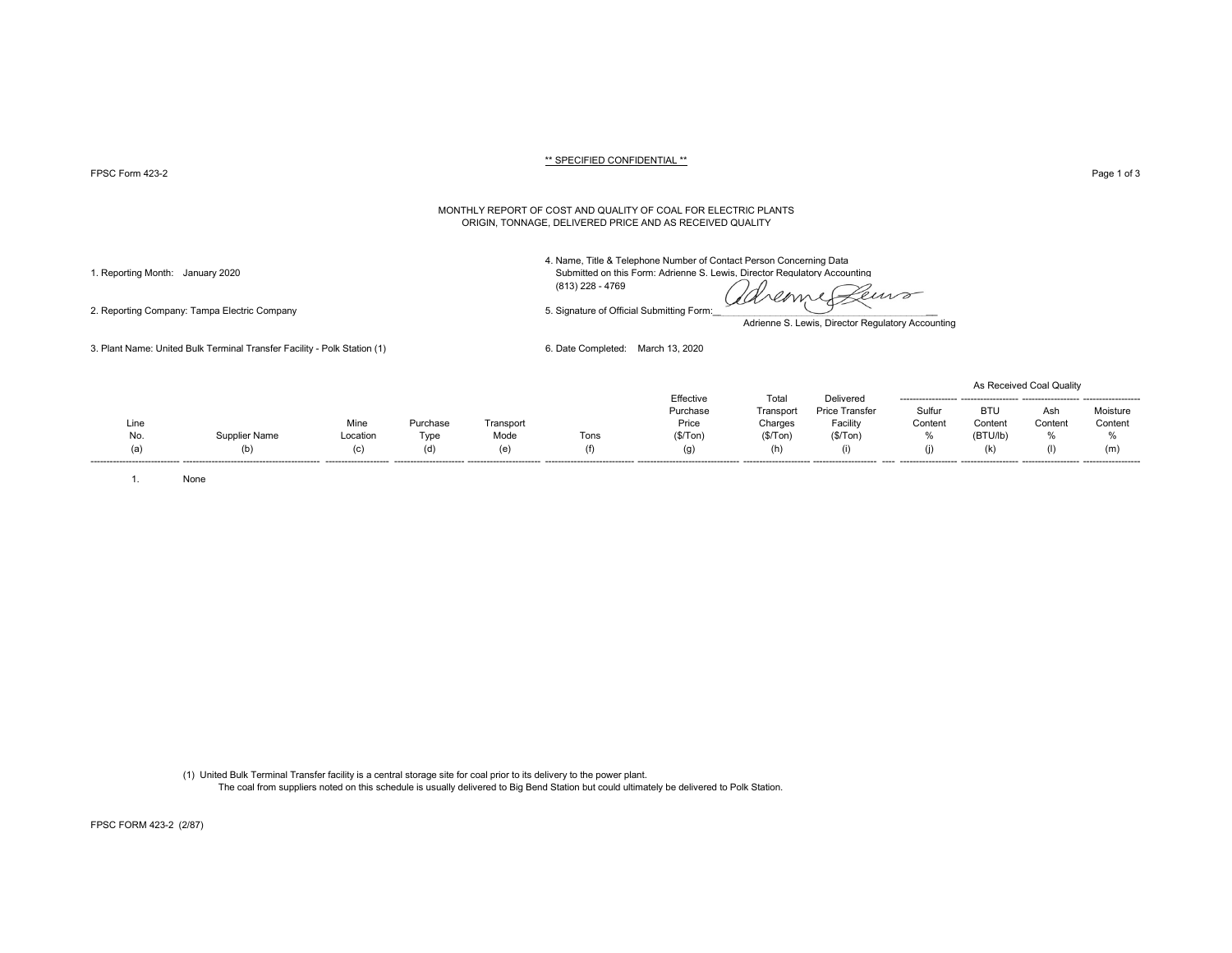FPSC Form 423-2(a) Page 2 of 3

#### MONTHLY REPORT OF COST AND QUALITY OF COAL FOR ELECTRIC PLANTS DETAILED PURCHASED COAL INVOICE INFORMATION

4. Name, Title & Telephone Number of Contact Person Concerning Data

1. Reporting Month: January 2020 Submitted on this Form: Adrienne S. Lewis, Director Regulatory Accounting (813) - 228 - 4769

deme Peuvo

2. Reporting Company: Tampa Electric Company 5. Signature of Official Submitting Form:

Adrienne S. Lewis, Director Regulatory Accounting

3. Plant Name: United Bulk Terminal Transfer Facility - Polk Station (1) 6. Date Completed: March 13, 2020

|  | Line<br>No.<br>(a) | Supplier Name<br>(b) | Mine<br>Location<br>(c) | Purchase<br>Type<br>(d) | Tons<br>(e) | F.O.B.(2)<br>Mine<br>Price<br>(\$/Top)<br>(f) | Shorthaul<br>& Loading<br>Charges<br>(\$/Tom)<br>(g) | Original<br>Invoice<br>Price<br>(S/Ton)<br>(h) | Retro-<br>active<br>Price<br>Adjustments<br>(\$/Tom)<br>(i) | Base<br>Price<br>(\$/ Ton) | Quality<br>Adjust-<br>ments<br>(S/Ton)<br>(k) | Effective<br>Purchase<br>Price<br>(\$/Tom) |
|--|--------------------|----------------------|-------------------------|-------------------------|-------------|-----------------------------------------------|------------------------------------------------------|------------------------------------------------|-------------------------------------------------------------|----------------------------|-----------------------------------------------|--------------------------------------------|
|--|--------------------|----------------------|-------------------------|-------------------------|-------------|-----------------------------------------------|------------------------------------------------------|------------------------------------------------|-------------------------------------------------------------|----------------------------|-----------------------------------------------|--------------------------------------------|

1. None

(1) United Bulk Terminal Transfer facility is a central storage site for coal prior to its delivery to the power plant. The coal from suppliers noted on this schedule is usually delivered to Big Bend Station but could ultimately be delivered to Polk Station.

(2) Tampa Electric purchases coal F.O.B. shipping point or F.O.B. destination.

FPSC FORM 423-2(a) (2/87)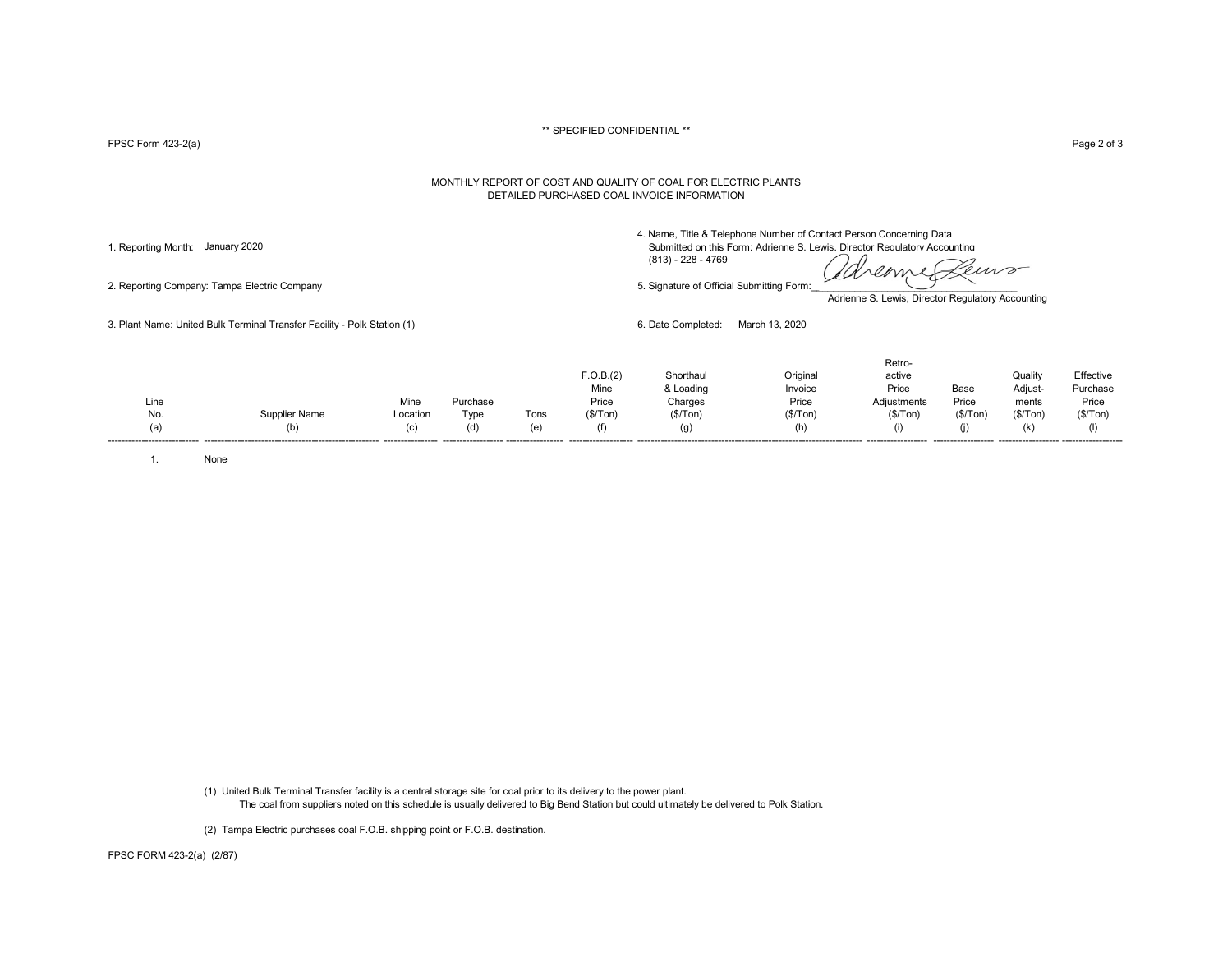FPSC Form 423-2(b) Page 3 of 3

#### MONTHLY REPORT OF COST AND QUALITY OF COAL FOR ELECTRIC PLANTS DETAIL OF TRANSPORTATION CHARGES

2. Reporting Company: Tampa Electric Company 6. Stephano and the step of Company 5. Signature of Official Submitting Form:

3. Plant Name: United Bulk Terminal Transfer Facility - Polk Station (1) 6. Date Completed: March 13, 2020

4. Name, Title & Telephone Number of Contact Person Concerning Data

1. Reporting Month: January 2020 Submitted on this Form: Adrienne S. Lewis, Director Regulatory Accounting (813)<br>(a) 228 - 4769 (813) 228 - 4769 (2000) (813) 228 - 4769

Leuro

Adrienne S. Lewis, Director Regulatory Accounting

|      |               |          |          |                  |      |           |           |          | Rail Charges |                                 |         | <b>Waterborne Charges</b> |         |         |           |           |
|------|---------------|----------|----------|------------------|------|-----------|-----------|----------|--------------|---------------------------------|---------|---------------------------|---------|---------|-----------|-----------|
|      |               |          |          |                  |      |           | Add'      |          |              |                                 |         |                           |         |         | Total     | Delivered |
|      |               |          |          |                  |      | Effective | Shorthaul |          | Other        | River                           | Frans-  | Ocear                     | Other   | Other   | Transpor- | Price     |
|      |               |          |          | Trans-           |      | Purchase  | & Loading | Rail     | Rail         | Barge                           | loading | Barge                     | Water   | Related | tation    | Transfer  |
| Line |               | Mine     | Shipping | port             |      | Price     | Charges   | Rate     | Charges      | Rate                            | Rate    | Rate                      | Charges | Charges | Charges   | Facility  |
| No.  | Supplier Name | Location | Point    | Mode             | Tons | (S/Ton)   | (\$/Tom)  | (\$/Ton) | (S/Ton)      | (S/ Ton)                        | (S/Ton) | (S/Ton)                   | (S/Ton) | (\$/Ton | (S/Ton)   | (S/Ton)   |
| (a)  |               | (n)      | (d)      | (e)              |      |           |           |          |              |                                 |         | (m                        |         | (o)     | (p)       |           |
|      |               |          |          | ---------------- |      |           |           |          |              | ------------------------------- |         |                           |         |         |           |           |

1. None

(1) United Bulk Terminal Transfer facility is a central storage site for coal prior to its delivery to the power plant. The coal from suppliers noted on this schedule is usually delivered to Big Bend Station but could ultimately be delivered to Polk Station.

FPSC FORM 423-2(b) (2/87)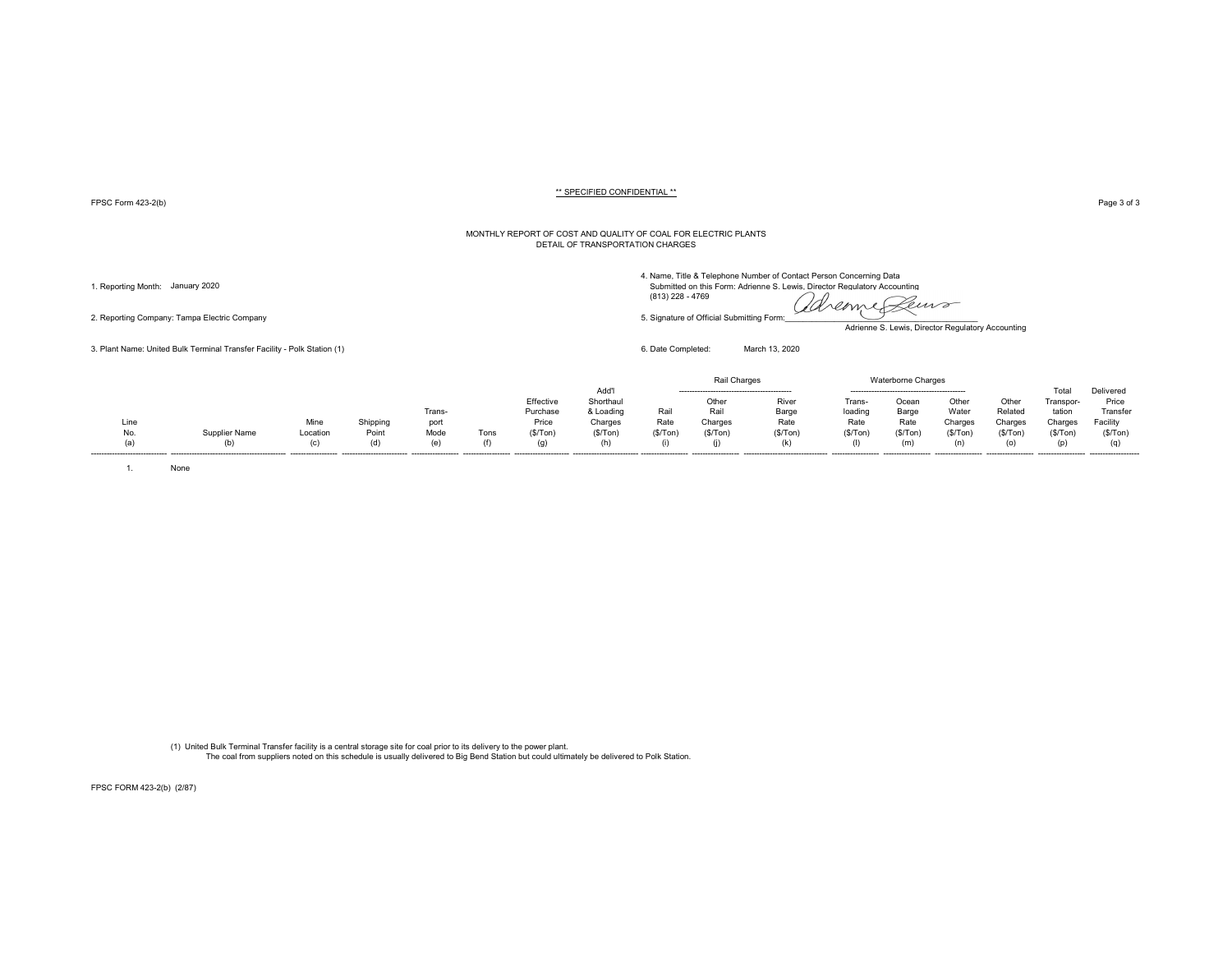FPSC Form 423-2(c) Page 1 of 3

# MONTHLY REPORT OF COST AND QUALITY OF COAL FOR ELECTRIC PLANTS REPORT OF ADJUSTMENTS TO PREVIOUS COAL DELIVERED

| . Reporting Month:                           | January 2020             |                      |                            |                 |                       |                       |                    | 3. Name, Title & Telephone Number of Contact Person Concerning Data<br>Submitted on this Form: Adrienne S. Lewis Director Regulatory Accounting<br>(813) 228 - 4769 | avenue Peuvo                                      |                     |                            |                               |
|----------------------------------------------|--------------------------|----------------------|----------------------------|-----------------|-----------------------|-----------------------|--------------------|---------------------------------------------------------------------------------------------------------------------------------------------------------------------|---------------------------------------------------|---------------------|----------------------------|-------------------------------|
| 2. Reporting Company: Tampa Electric Company |                          |                      |                            |                 |                       |                       |                    | 4. Signature of Official Submitting Form:                                                                                                                           | Adrienne S. Lewis, Director Regulatory Accounting |                     |                            |                               |
|                                              |                          |                      |                            |                 |                       |                       |                    | 6. Dated Completed:                                                                                                                                                 | March 13, 2020                                    |                     |                            |                               |
| Line<br>No.<br>(a)                           | Month<br>Reported<br>(b) | Plant<br>Name<br>(c) | Generating<br>Plant<br>(d) | Supplier<br>(e) | Line<br>Number<br>(f) | Volume<br>Tons<br>(g) | Form<br>No.<br>(h) | Column<br>Designator & Title<br>(i)                                                                                                                                 | Old<br>Value<br>(i)                               | New<br>Value<br>(k) | Facility<br>(S/Ton)<br>(1) | Reason for<br>Revision<br>(m) |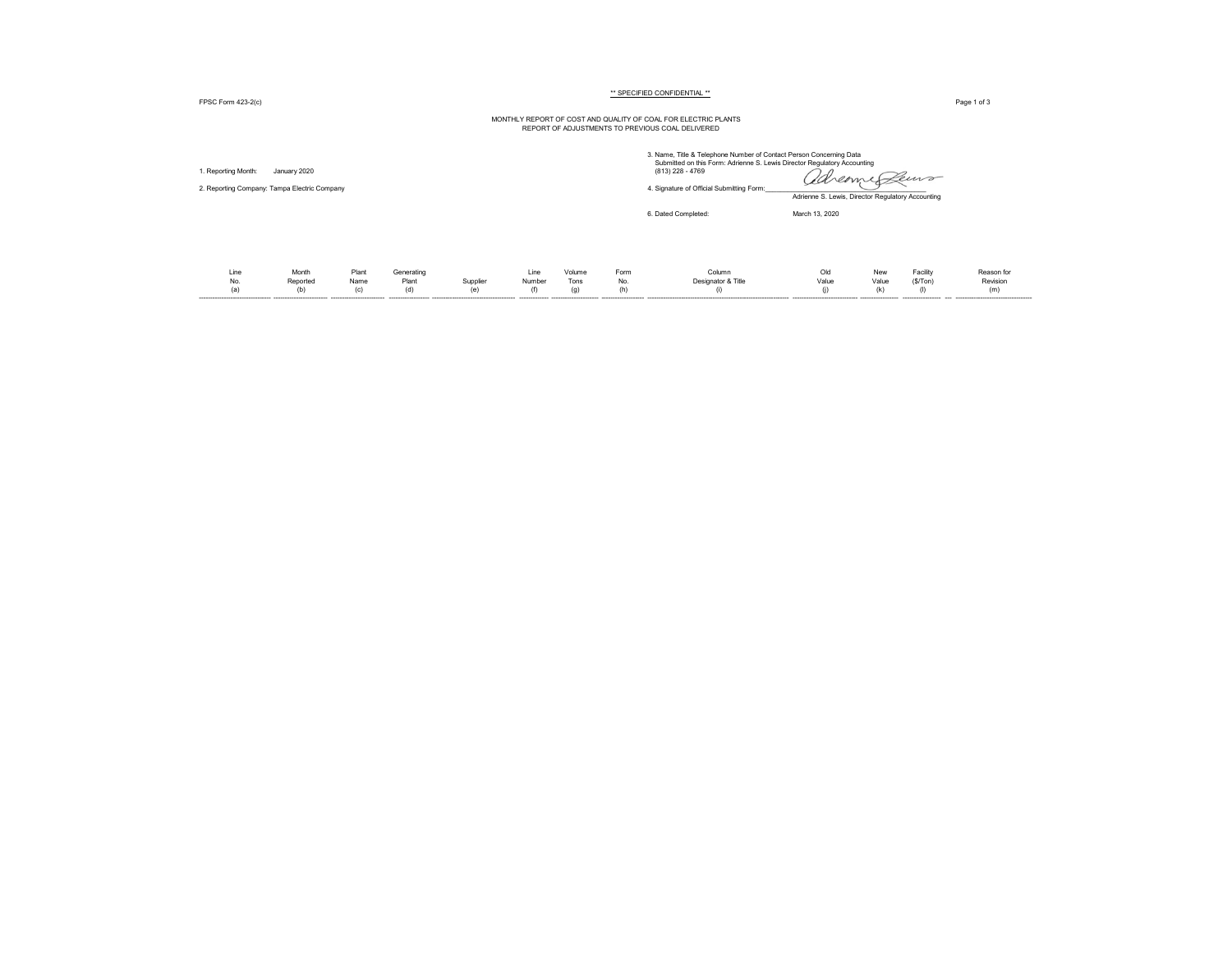#### FPSC Form 423-1 Page 1 of 1

#### \*\* SPECIFIED CONFIDENTIAL \*\*

### MONTHLY REPORT OF COST AND QUALITY OF FUEL OIL FOR ELECTRIC PLANTS ORIGIN, VOLUME, DELIVERED PRICE AND AS RECEIVED QUALITY

2. Reporting Company: Tampa Electric Company

1. Reporting Month: February 2020 3. Name, Title & Telephone Number of Contact Person Concerning Data Submitted on this Form: Adrienne S. Lewis Director Regulatory Accounting (813) - 228 - 4769

4. Signature of Official Submitting Report:

euro reame

Adrienne S. Lewis, Director Regulatory Accounting

5. Date Completed: April 15, 2020

|      |              |                  |           |           |            |            |       | Sulfur   | <b>BTL</b> |                       | Delivered |
|------|--------------|------------------|-----------|-----------|------------|------------|-------|----------|------------|-----------------------|-----------|
| Line |              |                  | Shipping  | Purchase  | Deliverv   | Delivery   | Tvpe  | Content  | Content    | Volume                | Price     |
| No.  | Plant Name   | Supplier Name    | Point     | Type      | Location   | Date       |       |          | (BTU/Gal)  | (Bbls)                | (S/Bbl)   |
| (a)  | (b)          | (C)              |           |           | (f)        | (g         | (h)   |          |            | $\mathbb{R}^n$<br>IN. |           |
| ---- | ------------ | ---------------- | --------- | --------- | ---------- | ---------- | $---$ | -------- | --------   | ---------             | --------- |

1. None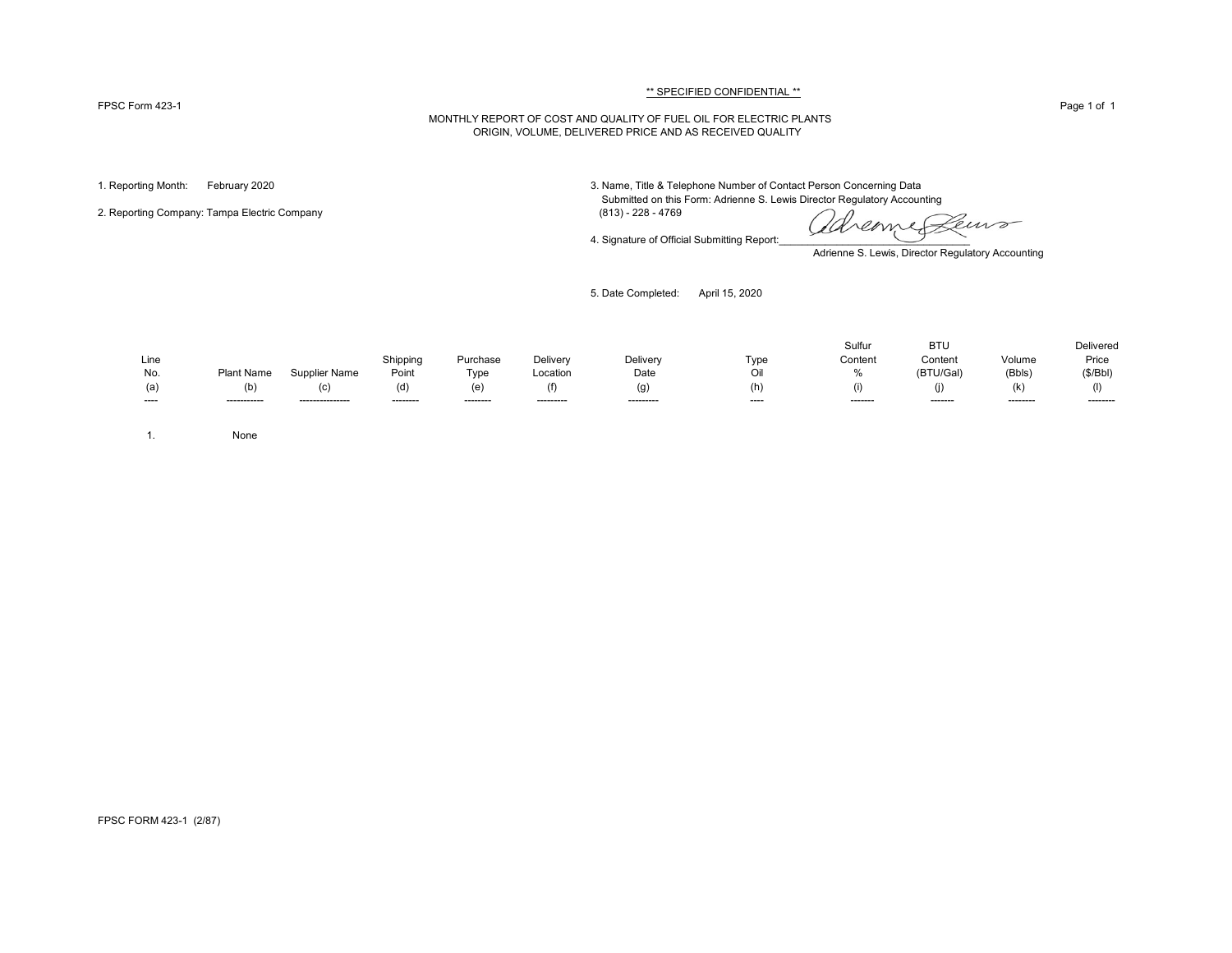FPSC Form 423-1(a) Page 1 of 1

#### \*\*SPECIFIED CONFIDENTIAL\*\*

# MONTHLY REPORT OF COST AND QUALITY OF FUEL OIL FOR ELECTRIC PLANTS DETAIL OF INVOICE AND TRANSPORTATION CHARGES

2. Reporting Company: Tampa Electric Company (813) - 228 - 4769

1. Reporting Month: February 2020<br>3. Name, Title & Telephone Number of Contact Person Concerning Data<br>3. Name, Title & Telephone Number of Contact Person Concerning Data

adreame Peuro

Adrienne S. Lewis, Director Regulatory Accounting

6. Date Completed: April 15, 2020

4. Signature of Official Submitting Report:

| Line<br>No.<br>(a)<br>$\overline{\phantom{a}}$ | Plant<br>Name<br>(b)<br>--------- | Supplier Name<br>(c)<br>------------------ | Delivery<br>Location<br>(d)<br>---------- | Delivery<br>Date<br>(e)<br>----------- | Type<br>Oil<br>(f)<br>$\overline{\phantom{a}}$ | Volume<br>(Bbls)<br>(g)<br>-------- | Invoice<br>Price<br>(S/Bbl)<br>-------- | Invoice<br>Amount<br>-------- | Discount<br>------ | Net<br>Amount<br>(k)<br>----------- | Net<br>Price<br>(S/Bbl)<br>-------- | Quality<br>Adjust.<br>(S/Bbl)<br>(m)<br>------- | Effective<br>Purchase<br>Price<br>(\$/Bbl)<br>(n)<br>-------- | Transport<br>to<br>Terminal<br>(\$/Bbl)<br>(o)<br>------- | Add'l<br>Transport<br>Charges<br>(S/Bbl)<br>(p)<br>------- | Other<br>Charges<br>(S/Bbl)<br>(q)<br>------- | Delivered<br>Price<br>(S/Bbl)<br>(r)<br>-------- |
|------------------------------------------------|-----------------------------------|--------------------------------------------|-------------------------------------------|----------------------------------------|------------------------------------------------|-------------------------------------|-----------------------------------------|-------------------------------|--------------------|-------------------------------------|-------------------------------------|-------------------------------------------------|---------------------------------------------------------------|-----------------------------------------------------------|------------------------------------------------------------|-----------------------------------------------|--------------------------------------------------|
|                                                | None                              |                                            |                                           |                                        |                                                |                                     |                                         |                               |                    |                                     |                                     |                                                 |                                                               |                                                           |                                                            |                                               |                                                  |

FPSC FORM 423-1(a) (2/87)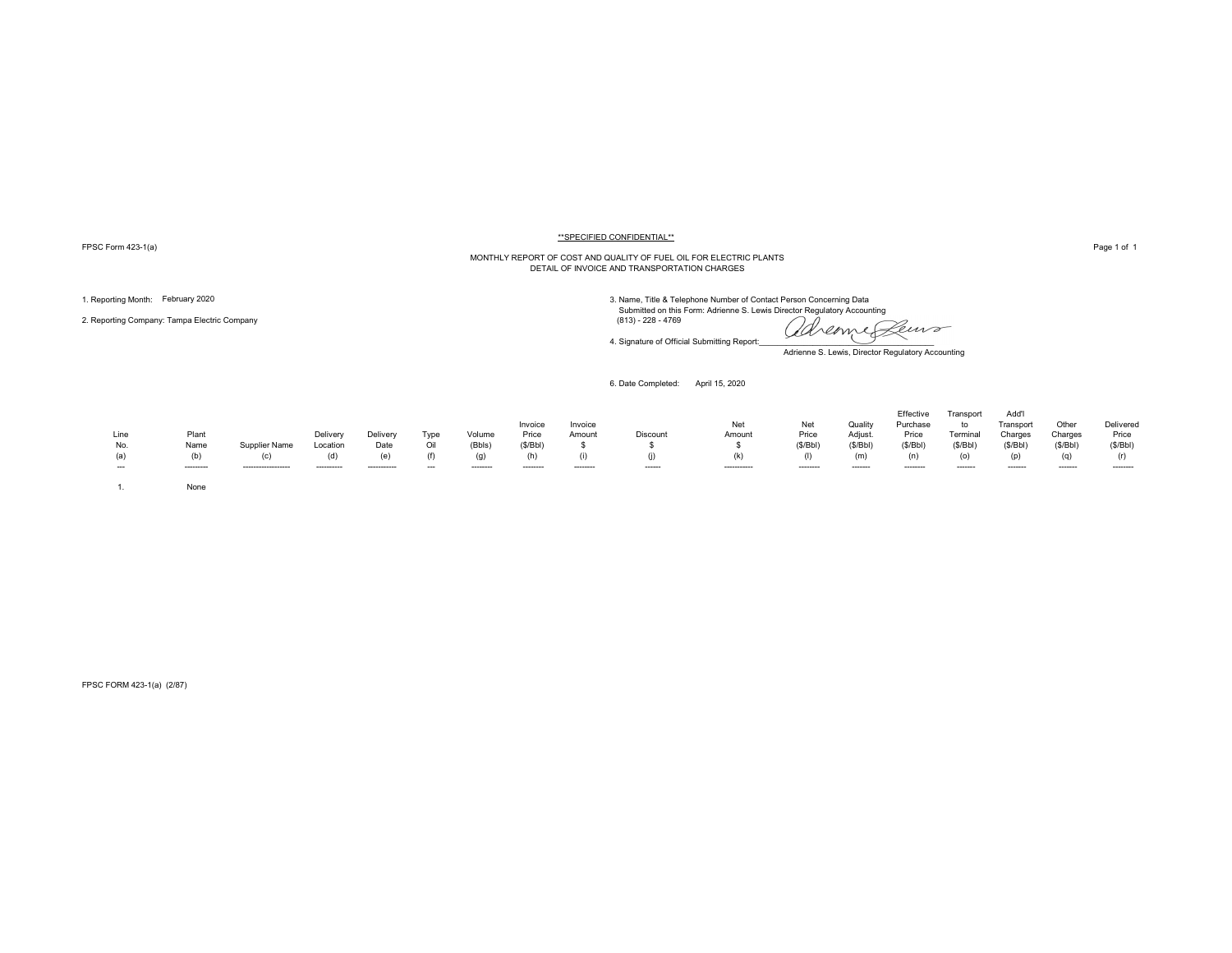#### FPSC Form 423-1(b) Page 1 of 1

# \*\* SPECIFIED CONFIDENTIAL \*\*

#### MONTHLY REPORT OF COST AND QUALITY OF FUEL OIL FOR ELECTRIC PLANTS REPORT OF ADJUSTMENTS TO PREVIOUS OIL DELIVERIES

2. Reporting Company: Tampa Electric Company (813) - 228 - 4769

1. Reporting Month: February 2020 3. Name, Title & Telephone Number of Contact Person Concerning Data Submitted on this Form: Adrienne S. Lewis Director Regulatory Accounting

4. Signature of Official Submitting Report:

Ceuvo Kreame

Adrienne S. Lewis, Director Regulatory Accounting

6. Date Completed: April 15, 2020

Form Original Old Delivered Line Month Plant Line Volume Form Column Old New Price No. Reported Name Supplier Number (Bbls) No. Designator & Title Value Value (\$/Bbls) Reason for Revision (a) (b) (c) (d) (e) (f) (g) (h) (i) (j) (k) (l) -------------------------------- ------------------------- -------------------- ---------------------- ------------------------ ------------------ -------------------------------- ---------------------------------- ------------------- -------------------- ------------------- -----------------------------------

1. None

FPSC Form 423-1(b)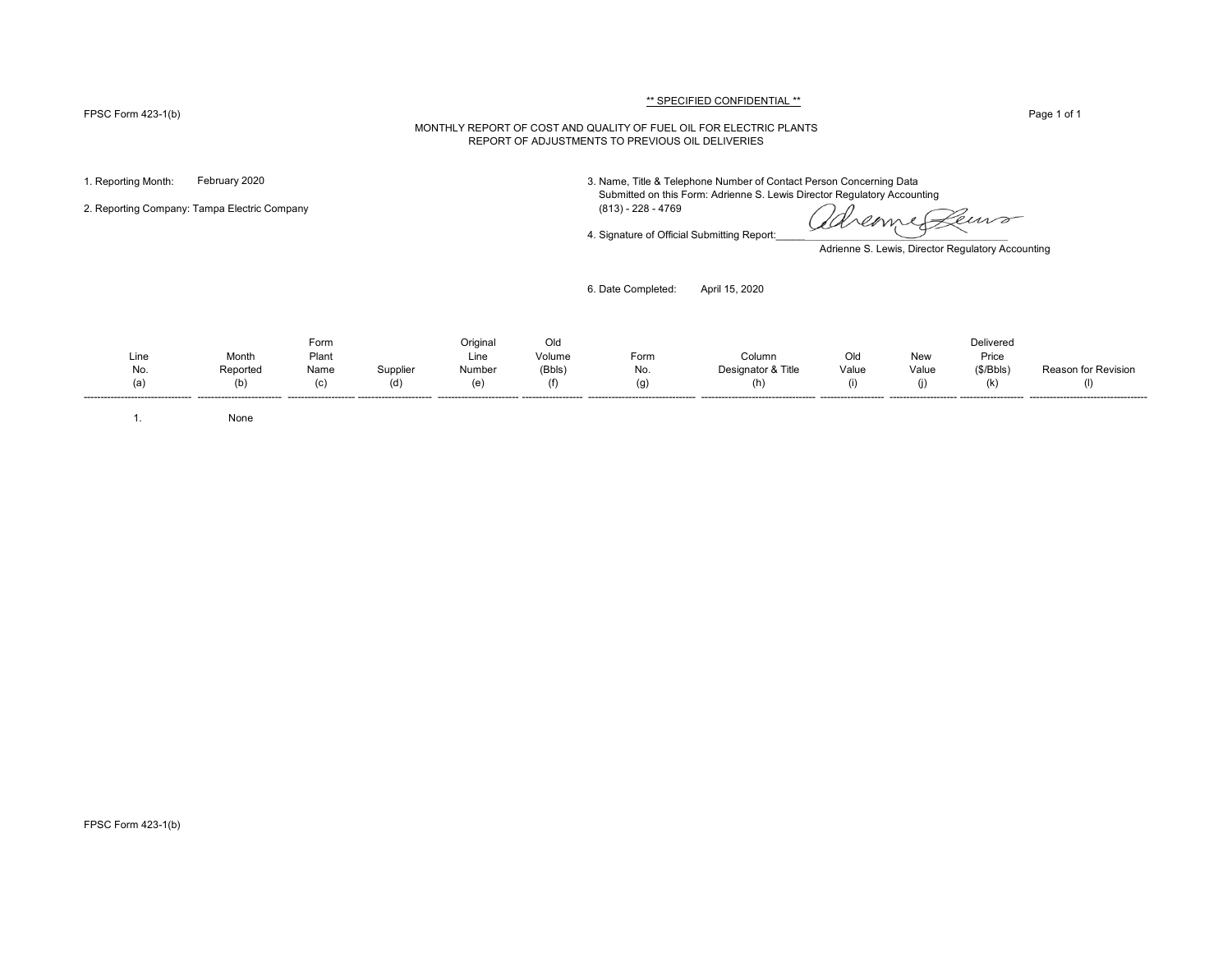FPSC Form 423-2 Page 1 of 3 Page 1 of 3

#### \*\* SPECIFIED CONFIDENTIAL \*\*

#### MONTHLY REPORT OF COST AND QUALITY OF COAL FOR ELECTRIC PLANTS ORIGIN, TONNAGE, DELIVERED PRICE AND AS RECEIVED QUALITY

4. Name, Title & Telephone Number of Contact Person Concerning Data

1. Reporting Month: February 2020 Submitted on this Form: Adrienne S. Lewis, Director Regulatory Accounting (813) 228 - 4769

2. Reporting Company: Tampa Electric Company 6. Signature of Official Submitting Form:

dreame euro

Adrienne S. Lewis, Director Regulatory Accounting

3. Plant Name: Big Bend Station (1) 6. Date Completed: April 15, 2020

| ------------------- ---------<br>BTU<br>Sulfur<br>Purchase<br>Price Transfer<br>Ash<br>Transport<br>Mine<br>Price<br>Facility<br>Charges<br>Content<br>Content<br>Line<br>Content<br>Transport<br>Purchase |  |  |  |           |       |           |  | As Received Coal Quality |                     |
|------------------------------------------------------------------------------------------------------------------------------------------------------------------------------------------------------------|--|--|--|-----------|-------|-----------|--|--------------------------|---------------------|
|                                                                                                                                                                                                            |  |  |  | Effective | Total | Delivered |  |                          | Moisture<br>Content |
| (\$/ Ton)<br>(\$/ Ton)<br>%<br>(\$/ Ton)<br>(BTU/lb)<br>%<br>Mode<br>Supplier Name<br>Tons<br>%<br>No.<br>Location<br>Tvpe                                                                                 |  |  |  |           |       |           |  |                          |                     |
| (1)<br>(b)<br>(m)<br>(e)<br>(k)<br>(h)<br>(a)<br>(g)<br>(d)<br>Œ<br>(C)<br>(†)                                                                                                                             |  |  |  |           |       |           |  |                          |                     |

1. None

(1) This page includes all coal delivered to Big Bend for use at Big Bend or Polk. Effective with the January 2008 filing.

FPSC FORM 423-2 (2/87)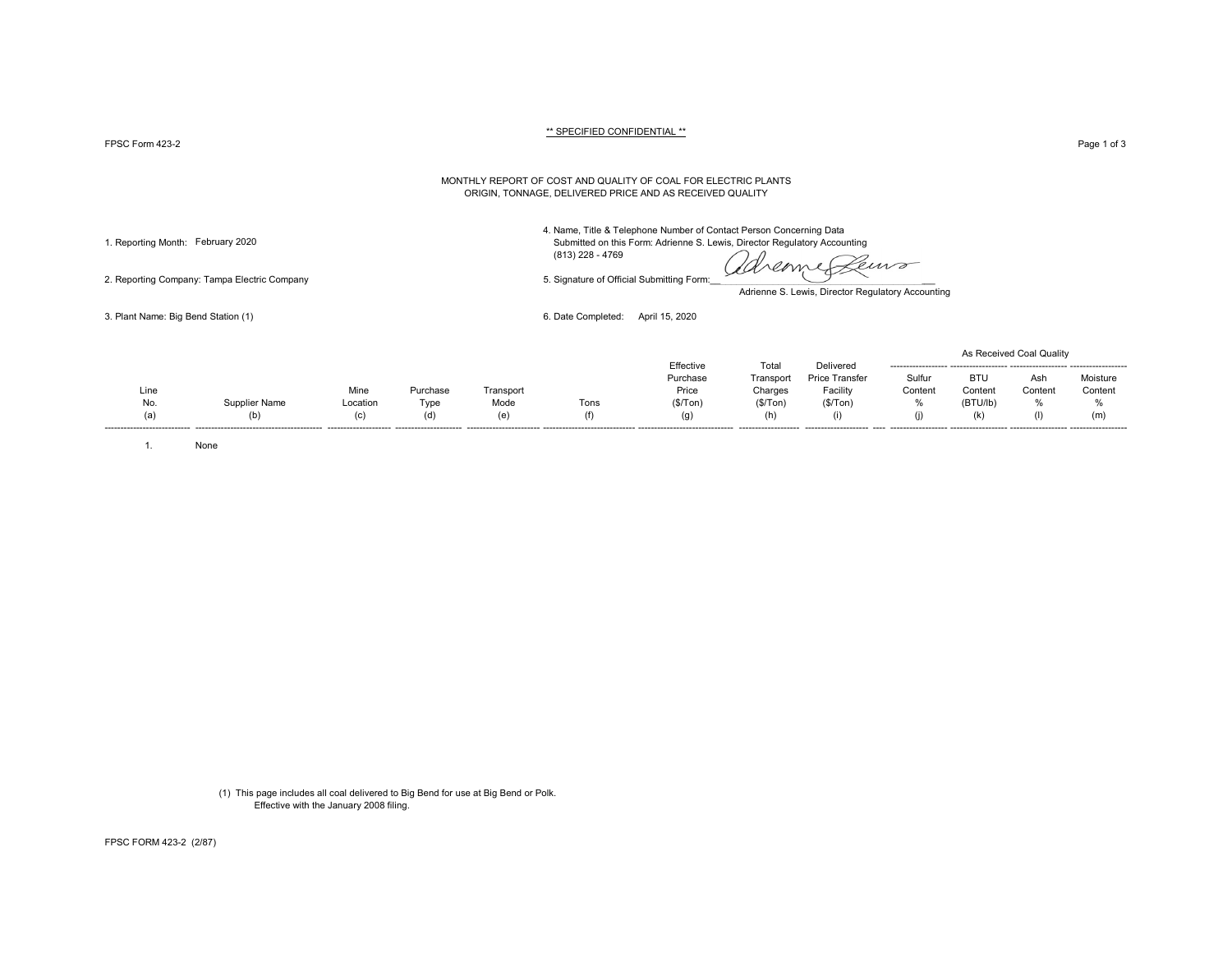FPSC Form 423-2(a) Page 2 of 3

#### MONTHLY REPORT OF COST AND QUALITY OF COAL FOR ELECTRIC PLANTS DETAILED PURCHASED COAL INVOICE INFORMATION

4. Name, Title & Telephone Number of Contact Person Concerning Data

1. Reporting Month: February 2020 Submitted on this Form: Adrienne S. Lewis, Director Regulatory Accounting (813) - 228 - 4769

dreame euro 2. Reporting Company: Tampa Electric Company 6. Signature of Official Submitting Form:

Retro-

Adrienne S. Lewis, Director Regulatory Accounting

3. Plant Name: Big Bend Station (1) 6. Date Completed: April 15, 2020

| Line |                      | Mine                    | Purchase      |                                 | F.O.B.(2)<br>Mine<br>Price | Shorthaul<br>& Loading<br>Charges | Origina<br>Invoice<br>Price | reuv-<br>active<br>Price<br>Adjustments | Base<br>Price | Quality<br>Adjust-<br>ments | Effective<br>Purchase<br>Price |
|------|----------------------|-------------------------|---------------|---------------------------------|----------------------------|-----------------------------------|-----------------------------|-----------------------------------------|---------------|-----------------------------|--------------------------------|
| No.  | <b>Supplier Name</b> | Location                | Tvne          | Tons                            | (\$/ Ton)                  | (\$/Top)                          | (\$/Ton)                    | (\$/Ton)                                | (\$/Ton)      | (\$/Tom)                    | (\$/Tom)                       |
| (a'  | (b)                  | (C)<br>---------------- | (d)<br>------ | (e)<br>------------------------ | (f)                        | (g)                               | (h)                         | --------------                          |               | (k)                         | (1)                            |
|      |                      |                         |               |                                 |                            |                                   |                             |                                         |               |                             |                                |

1. None

(1) United Bulk Terminal Transfer facility is a central storage site for coal prior to its delivery to the power plant. The coal from suppliers noted on this schedule is usually delivered to Big Bend Station but could ultimately be delivered to Polk Station.

(2) Tampa Electric purchases coal F.O.B. shipping point or F.O.B. destination.

FPSC FORM 423-2(a) (2/87)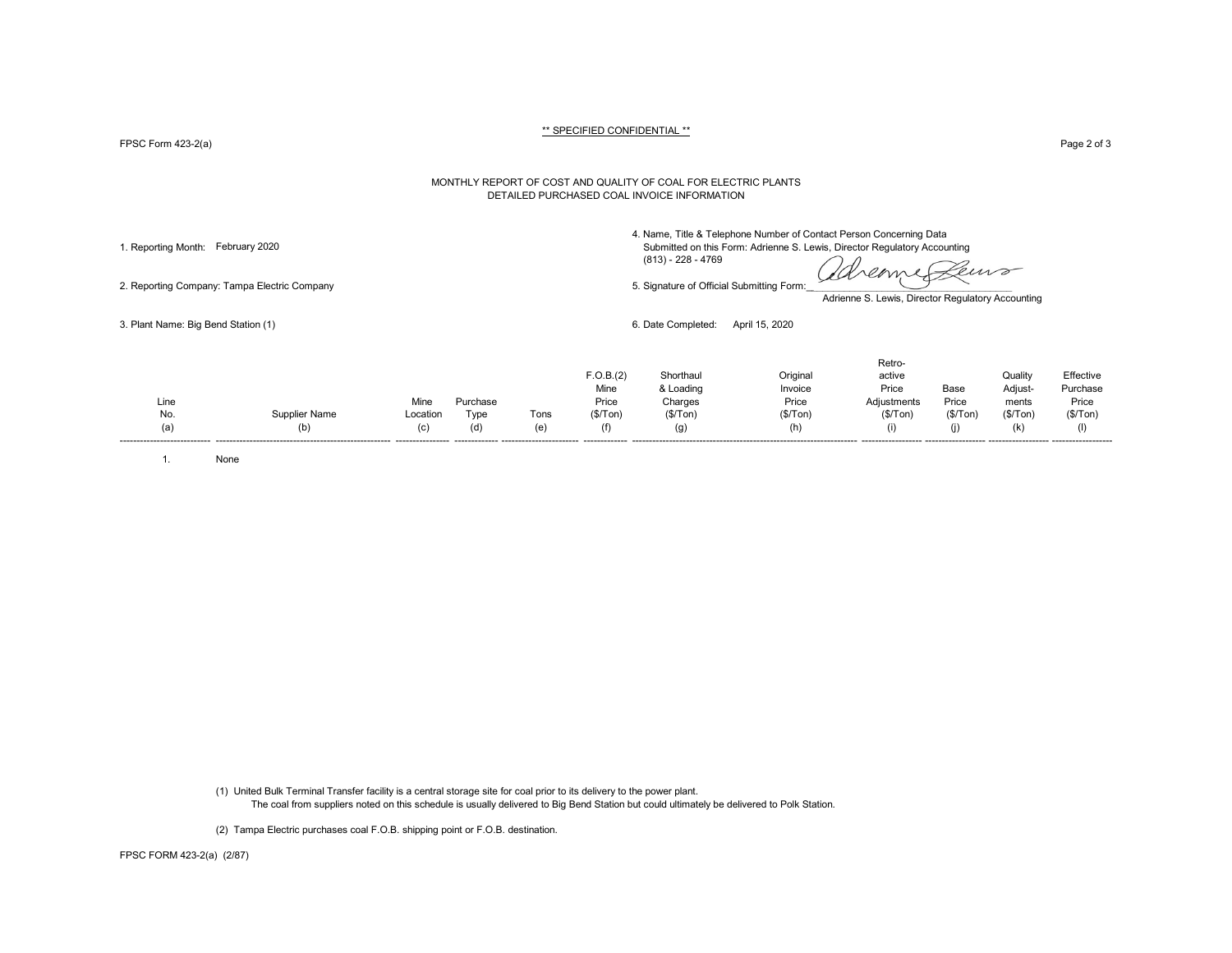FPSC Form 423-2(b) Page 3 of 3

#### MONTHLY REPORT OF COST AND QUALITY OF COAL FOR ELECTRIC PLANTS DETAIL OF TRANSPORTATION CHARGES

4. Name, Title & Telephone Number of Contact Person Concerning Data<br>1. Reporting Month: February 2020 Submitted on this Form: Adrienne S. Lewis, Director Regulatory Accounting

reome Leuro OSA.

Adrienne S. Lewis, Director Regulatory Accounting

3. Plant Name: Big Bend Station (1) 6. Date Completed: April 15, 2020

|                           |               |          |          |                |      |           |           |         | Rail Charges |          |                  | <b>Waterborne Charges</b> |                  |               |                |                  |
|---------------------------|---------------|----------|----------|----------------|------|-----------|-----------|---------|--------------|----------|------------------|---------------------------|------------------|---------------|----------------|------------------|
|                           |               |          |          |                |      |           | Add'l     |         |              |          |                  |                           |                  |               | Total          | Delivered        |
|                           |               |          |          |                |      | Effective | Shorthaul |         | Other        | River    | Trans            | Ocear                     | Other            | Other         | Transpor-      | Price            |
|                           |               |          |          | Trans-         |      | Purchase  | & Loading | Rail    | Rail         | Barge    | loading          | Barge                     | Water            | Relate        | tation         | Transfer         |
| Line                      |               | Mine     | Shipping | port           |      | Price     | Charges   | Rate    | Charges      | Rate     | Rate             | Rate                      | Charges          | Charges       | Charges        | Facility         |
| No.                       | Supplier Name | Location | Point    | Mode           | Tons | (\$/Ton   | (S/ Ton)  | (\$/Ton | (\$/Ton      | (S/ Ton) | (\$/Ton          | (\$/Ton                   | (S/Ton           | (\$/Tor       | (S/Ton)        | (S/Ton)          |
|                           | (b)           |          | (d)      | (e)            |      | (q)       |           |         |              |          |                  |                           |                  |               |                |                  |
| ------------------------- |               |          |          | -------------- |      |           |           |         |              |          | ---------------- | ----------------          | ---------------- | ------------- | -------------- | ---------------- |

1. None

(1) United Bulk Terminal Transfer facility is a central storage site for coal prior to its delivery to the power plant. The coal from suppliers noted on this schedule is usually delivered to Big Bend Station but could ultimately be delivered to Polk Station.

FPSC FORM 423-2(b) (2/87)

 (813) 228 - 4769 2. Reporting Company: Tampa Electric Company company company company of Company of Company form: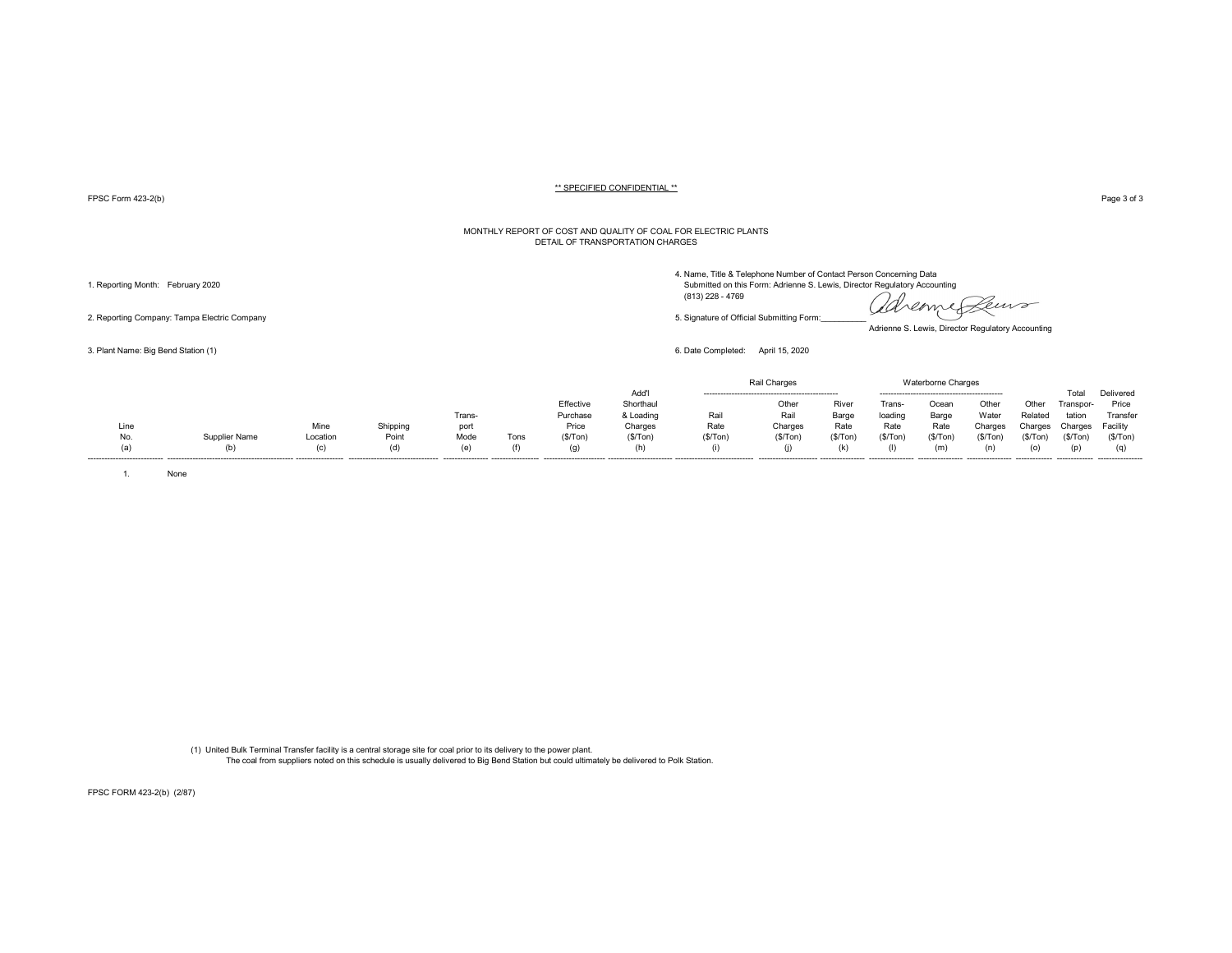FPSC Form 423-2 Page 1 of 3

#### MONTHLY REPORT OF COST AND QUALITY OF COAL FOR ELECTRIC PLANTS ORIGIN, TONNAGE, DELIVERED PRICE AND AS RECEIVED QUALITY

4. Name, Title & Telephone Number of Contact Person Concerning Data 1. Reporting Month: February 2020 Submitted on this Form: Adrienne S. Lewis, Director Regulatory Accounting

(813) 228 - 4769

emp

Adrienne S. Lewis, Director Regulatory Accounting

3. Plant Name: Polk Station (1) 6. Date Completed: April 15, 2020

|      |               |          |          |           |      |           |           |                       |         |                 | As Received Coal Quality |          |
|------|---------------|----------|----------|-----------|------|-----------|-----------|-----------------------|---------|-----------------|--------------------------|----------|
|      |               |          |          |           |      | Effective | Total     | Delivered             |         | --------------- | -----------------        |          |
|      |               |          |          |           |      | Purchase  | Transport | <b>Price Transfer</b> | Sulfur  | <b>BTU</b>      | Ash                      | Moisture |
| Line |               | Mine     | Purchase | Transport |      | Price     | Charges   | Facility              | Content | Content         | Conten                   | Content  |
| No.  | Supplier Name | Location | Type     | Mode      | Tons | (\$/ Ton) | (\$/Tom)  | (\$/ Ton)             | %       | (BTU/lb)        |                          |          |
| (a)  | (b)           | (C)      | (d)      |           |      | (g)       |           | (i)                   |         |                 | (1)                      | (m       |
|      |               |          |          |           |      |           |           |                       |         |                 |                          |          |

1. None

(1) United Bulk Terminal Transfer facility is a central storage site for coal prior to its delivery to the power plant. The coal from suppliers noted on this schedule is usually delivered to Big Bend Station but could ultimately be delivered to Polk Station.

2. Reporting Company: Tampa Electric Company 6. Signature of Official Submitting Form:

FPSC FORM 423-2 (2/87)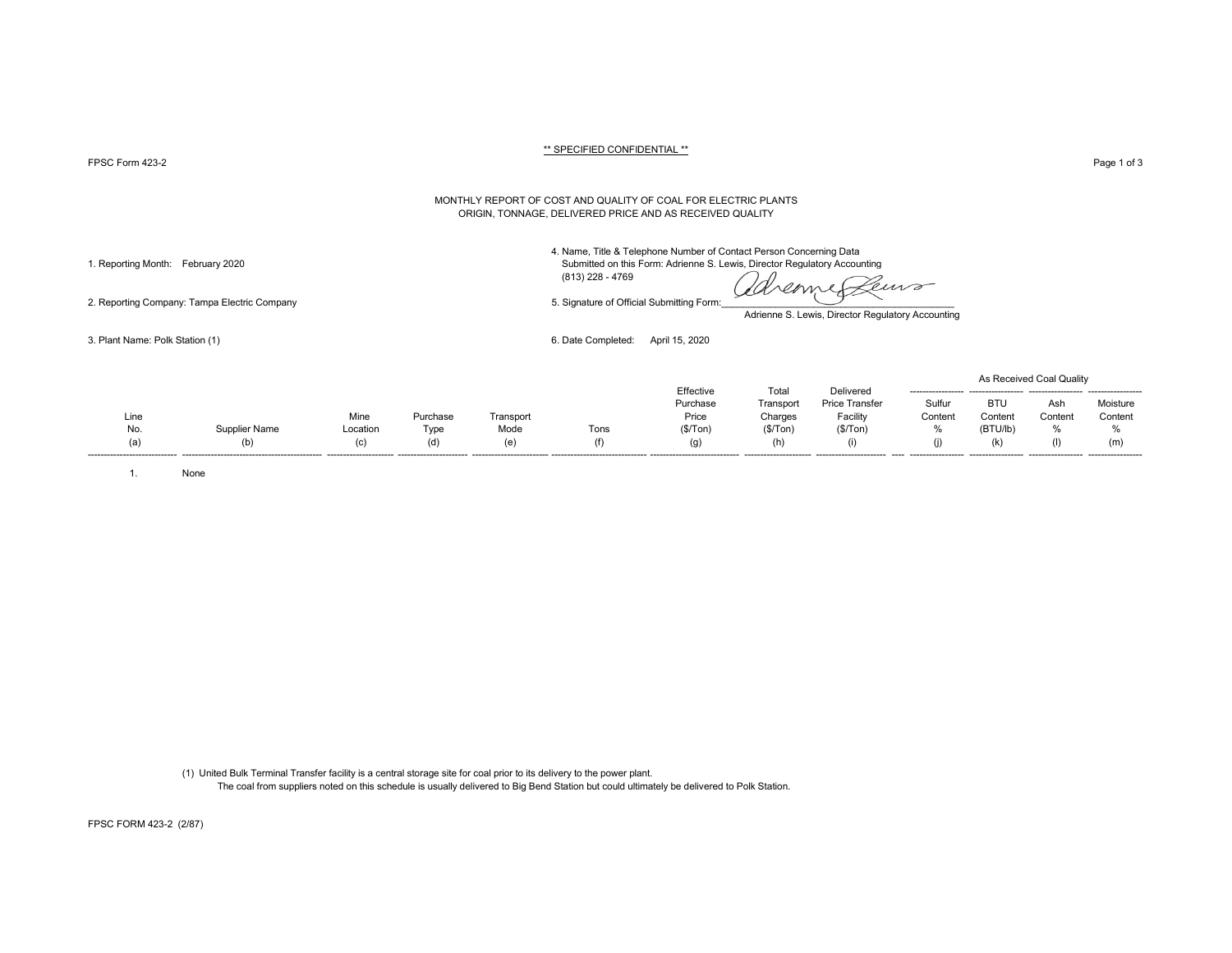FPSC Form 423-2(a) Page 2 of 3

#### MONTHLY REPORT OF COST AND QUALITY OF COAL FOR ELECTRIC PLANTS DETAILED PURCHASED COAL INVOICE INFORMATION

4. Name, Title & Telephone Number of Contact Person Concerning Data 1. Reporting Month: February 2020 Submitted on this Form: Adrienne S. Lewis, Director Regulatory Accounting

(813) - 228 - 4769

dreamer euro

2. Reporting Company: Tampa Electric Company 5. Signature of Official Submitting Form:

Adrienne S. Lewis, Director Regulatory Accounting

3. Plant Name: Polk Station (1) 6. Date Completed: April 15, 2020

| Mine<br>Purchase<br>Line<br>Type<br>Location<br>No.<br><b>Supplier Name</b><br>Tons<br>(a)<br>(c)<br>(e'<br>(d)<br>(b) | F.O.B.(2)<br>Mine<br>Price<br>(S/Ton)<br>(f) | Shorthaul<br>& Loading<br>Charges<br>(\$/Top)<br>(g) | Original<br>Invoice<br>Price<br>(\$/Top)<br>(h) | Retro-<br>active<br>Price<br>Adjustments<br>(S/Ton)<br>(i) | Base<br>Price<br>(S/Ton)<br>(i) | Quality<br>Adjust-<br>ments<br>(\$/Tom)<br>(k) | Effective<br>Purchase<br>Price<br>(\$/Tom) |
|------------------------------------------------------------------------------------------------------------------------|----------------------------------------------|------------------------------------------------------|-------------------------------------------------|------------------------------------------------------------|---------------------------------|------------------------------------------------|--------------------------------------------|
|------------------------------------------------------------------------------------------------------------------------|----------------------------------------------|------------------------------------------------------|-------------------------------------------------|------------------------------------------------------------|---------------------------------|------------------------------------------------|--------------------------------------------|

1. None

(1) This page includes coal received at Big Bend and subsequently trucked to Polk. Effective with the January 2008 filing.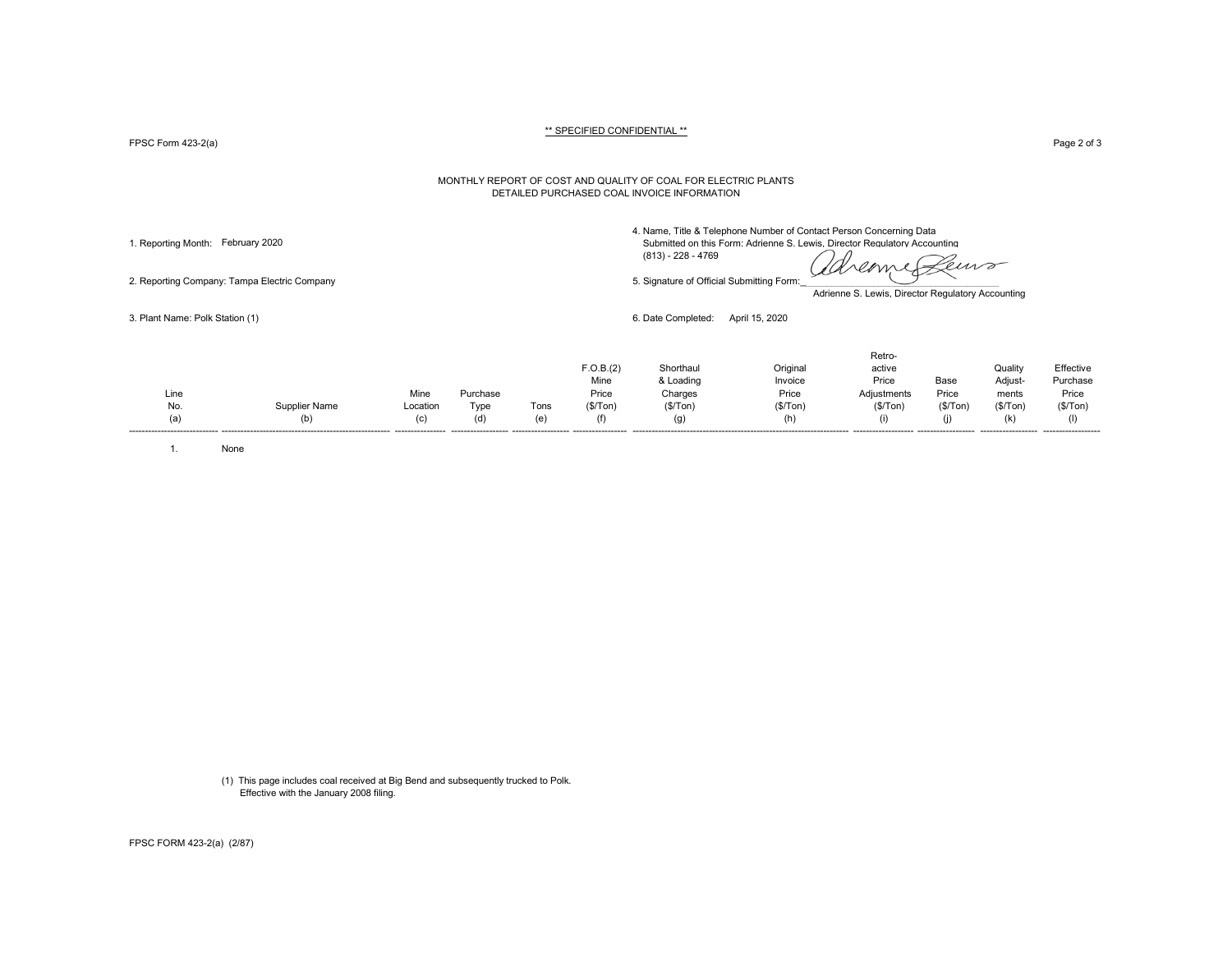FPSC Form 423-2(b) Page 3 of 3

#### MONTHLY REPORT OF COST AND QUALITY OF COAL FOR ELECTRIC PLANTS DETAIL OF TRANSPORTATION CHARGES

4. Name,<br>Submit

Adrienne S. Lewis, Director Regulatory Accounting

3. Plant Name: Polk Station (1) 6. Date Completed: April 15, 2020

|                              |               |          |                                     |                   |      |                        |           |                | Rail Charges  |                                  |                   | Waterborne Charges |                 |                   |                     |                    |
|------------------------------|---------------|----------|-------------------------------------|-------------------|------|------------------------|-----------|----------------|---------------|----------------------------------|-------------------|--------------------|-----------------|-------------------|---------------------|--------------------|
|                              |               |          |                                     |                   |      |                        | Add'      |                |               |                                  |                   |                    |                 |                   |                     | Delivered          |
|                              |               |          |                                     |                   |      | Effective              | Shorthaul |                | Other         | River                            | Trans-            | Ocear              | Other           | Other             | ranspor-            | Price              |
|                              |               |          |                                     | Trans-            |      | Purchase               | & Loading | Rail           | Rail          | Barge                            | loading           | Barge              | Wate            | Related           | tation              | Transfer           |
| Line                         |               | Mine     | Shipping                            | port              |      | Price                  | Charges   | Rate           | Charges       | Rate                             | Rate              | Rate               | Charges         | Charges           | Charges             | Facility           |
| No.                          | Supplier Name | Location | Point                               | Mode              | Tons | (S/Ton)                | (\$/Top)  | (S/ Ton)       | (\$/Ton       | (S/Ton)                          | (\$/Ton           | (\$/Ton            | (\$/Ton         | '\$/Ton           | (\$/Ton             | (S/Ton)            |
|                              | (b)           |          | (d)                                 | (e)               |      |                        |           |                |               | (k)                              |                   |                    |                 |                   |                     |                    |
| ---------------------------- |               |          | ----------------------------------- | ----------------- |      | ---------------------- |           | -------------- | ------------- | -------------------------------- | ----------------- | -----------------  | --------------- | ----------------- | ------------------- | ------------------ |

1. None

(1) Col (o) Other Related Charges includes the cost of trucking.

FPSC FORM 423-2(b) (2/87)

1. Reporting Month: February 2020<br>
Submitted on this Form: Adrienne S. Lewis, Director Regulatory Accounting<br>
Examples of Official Submittion Economy of Official Submittion Economy of Official Submittion Economy of Officia (813) 228 - 4769 2. Reporting Company: Tampa Electric Company Company Company Company Company Company Company Company Company Company Company Company Company Company Company Company Company Company Company Company Company Company Company C

| , ____, ,, ,, , , , , , ,<br>۰S |                                                                    |
|---------------------------------|--------------------------------------------------------------------|
|                                 |                                                                    |
|                                 |                                                                    |
|                                 | e, Title & Telephone Number of Contact Person Concerning Data      |
|                                 | nitted on this Form: Adrienne S. Lewis. Director Requilatory Accou |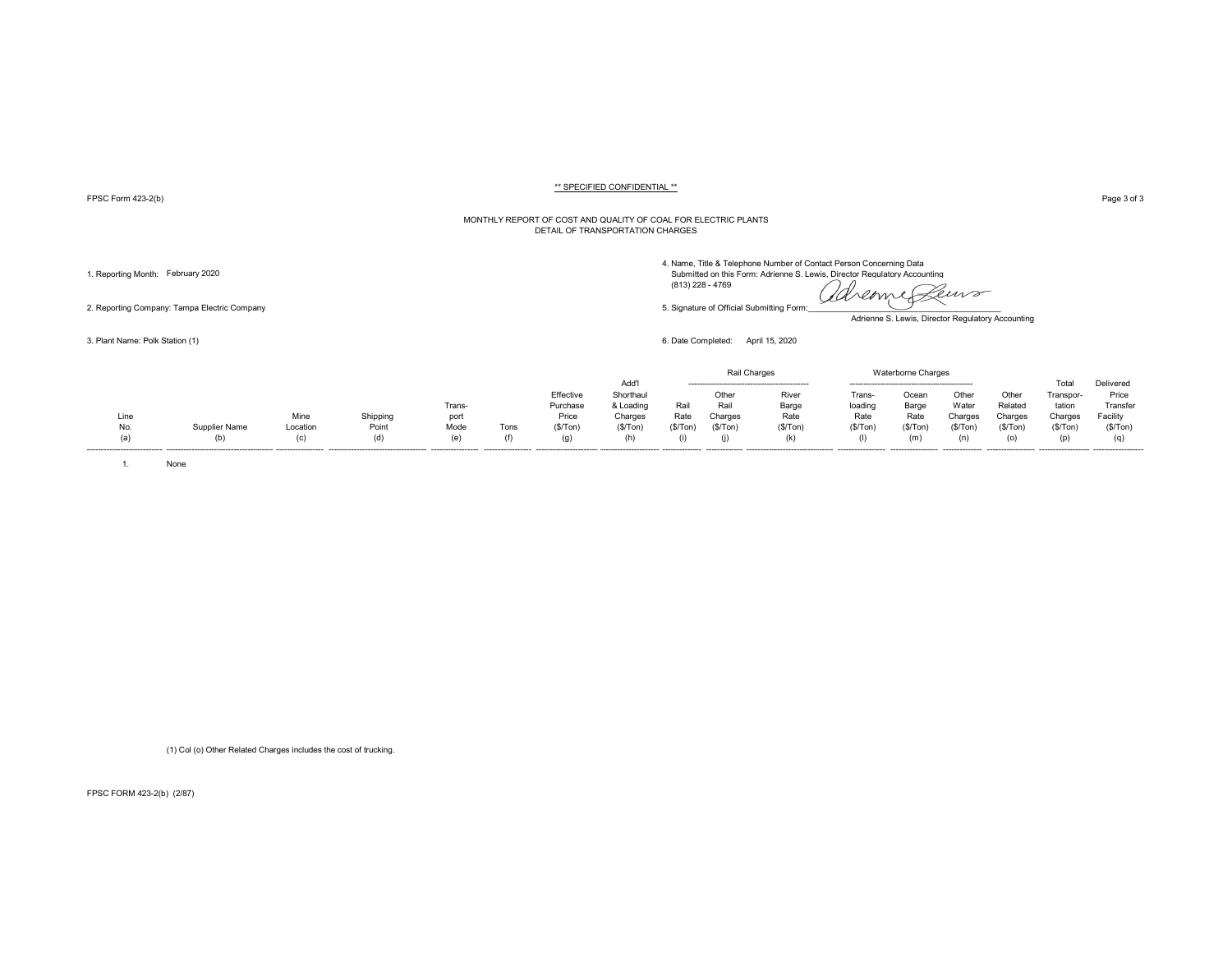$\tt FPSC Form$   $423-2$   $\tt \tt Page 1 of 3$ 

#### \*\* SPECIFIED CONFIDENTIAL \*\*

#### MONTHLY REPORT OF COST AND QUALITY OF COAL FOR ELECTRIC PLANTS ORIGIN, TONNAGE, DELIVERED PRICE AND AS RECEIVED QUALITY

2. Reporting Company: Tampa Electric Company 5. Signature of Official Submitting Form:

4. Name, Title & Telephone Number of Contact Person Concerning Data 1. Reporting Month: February 2020 Submitted on this Form: Adrienne S. Lewis, Director Regulatory Accounting (813) 228 - 4769

dreame Pens

Adrienne S. Lewis, Director Regulatory Accounting

3. Plant Name: United Bulk Terminal - Big Bend Station (1) 6. Date Completed: April 15, 2020

|      |                      |                   |          |                                  |      |           |          |                       |         |          | As Received Coal Quality |                  |
|------|----------------------|-------------------|----------|----------------------------------|------|-----------|----------|-----------------------|---------|----------|--------------------------|------------------|
|      |                      |                   |          |                                  |      | Effective | Total    | Delivered             |         |          |                          | ---------------- |
|      |                      |                   |          |                                  |      | Purchase  | Transpor | <b>Price Transfer</b> | Sulfur  | BTU      | Ash                      | Moisture         |
| Line |                      | Mine              | 'urchase | Transport                        |      | Price     | Charges  | Facility              | Content | Content  | Content                  | Content          |
| No.  | <b>Supplier Name</b> | Location          | Tvpe     | Mode                             | Tons | (S/ Ton)  | (\$/Tom) | (S/Ton)               | %       | (BTU/lb) |                          |                  |
|      |                      | (C)               | (ď       | (e)                              |      |           |          |                       | (1)     |          |                          | (m)              |
|      |                      | ----------------- |          | -------------- ----------------- |      |           |          |                       |         |          |                          |                  |

1. None

 (1) United Bulk Terminal Transfer facility is a central storage site for coal prior to its delivery to the power plant. The coal from suppliers noted on this schedule is usually delivered to Big Bend Station but could ultimately be delivered to Polk Station.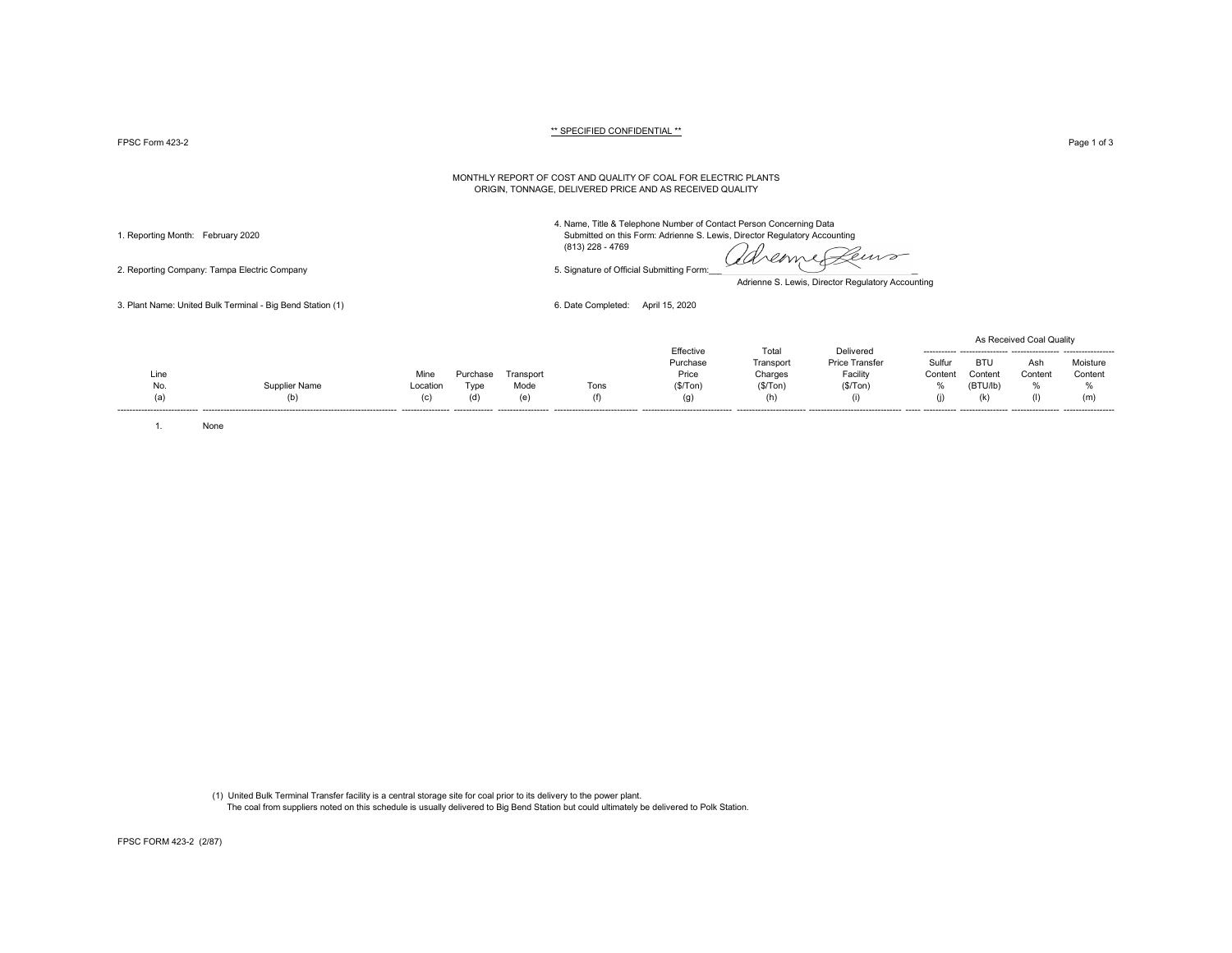FPSC Form 423-2(a) Page 2 of 3

#### MONTHLY REPORT OF COST AND QUALITY OF COAL FOR ELECTRIC PLANTS DETAILED PURCHASED COAL INVOICE INFORMATION

4. Name, Title & Telephone Number of Contact Person Concerning Data

1. Reporting Month: February 2020 Submitted on this Form: Adrienne S. Lewis, Director Regulatory Accounting (813) - 228 - 4769

reame euro

2. Reporting Company: Tampa Electric Company 6. Signature of Official Submitting Form:

Adrienne S. Lewis, Director Regulatory Accounting

3. Plant Name: United Bulk Terminal - Big Bend Station (1) 6. Date Completed: April 15, 2020

| Line<br>No.<br>(a) | Supplier Name<br>(b) | Mine<br>Location<br>(C) | Purchase<br>Type<br>(d) | Tons<br>(e) | F.O.B.(2)<br>Mine<br>Price<br>(\$/Ton) | Shorthau<br>& Loading<br>Charges<br>(\$/ Ton)<br>(g) | Original<br>Invoice<br>Price<br>(S/Ton) | Retro-<br>active<br>Price<br>Adjustments<br>(\$/Tom) | Base<br>Price<br>(\$/ Ton) | Quality<br>Adjust-<br>ments<br>(\$/ Ton)<br>(k) | Effective<br>Purchase<br>Price<br>(\$/Ton) |
|--------------------|----------------------|-------------------------|-------------------------|-------------|----------------------------------------|------------------------------------------------------|-----------------------------------------|------------------------------------------------------|----------------------------|-------------------------------------------------|--------------------------------------------|
|--------------------|----------------------|-------------------------|-------------------------|-------------|----------------------------------------|------------------------------------------------------|-----------------------------------------|------------------------------------------------------|----------------------------|-------------------------------------------------|--------------------------------------------|

1. None

(1) United Bulk Terminal Transfer facility is a central storage site for coal prior to its delivery to the power plant. The coal from suppliers noted on this schedule is usually delivered to Big Bend Station but could ultimately be delivered to Polk Station.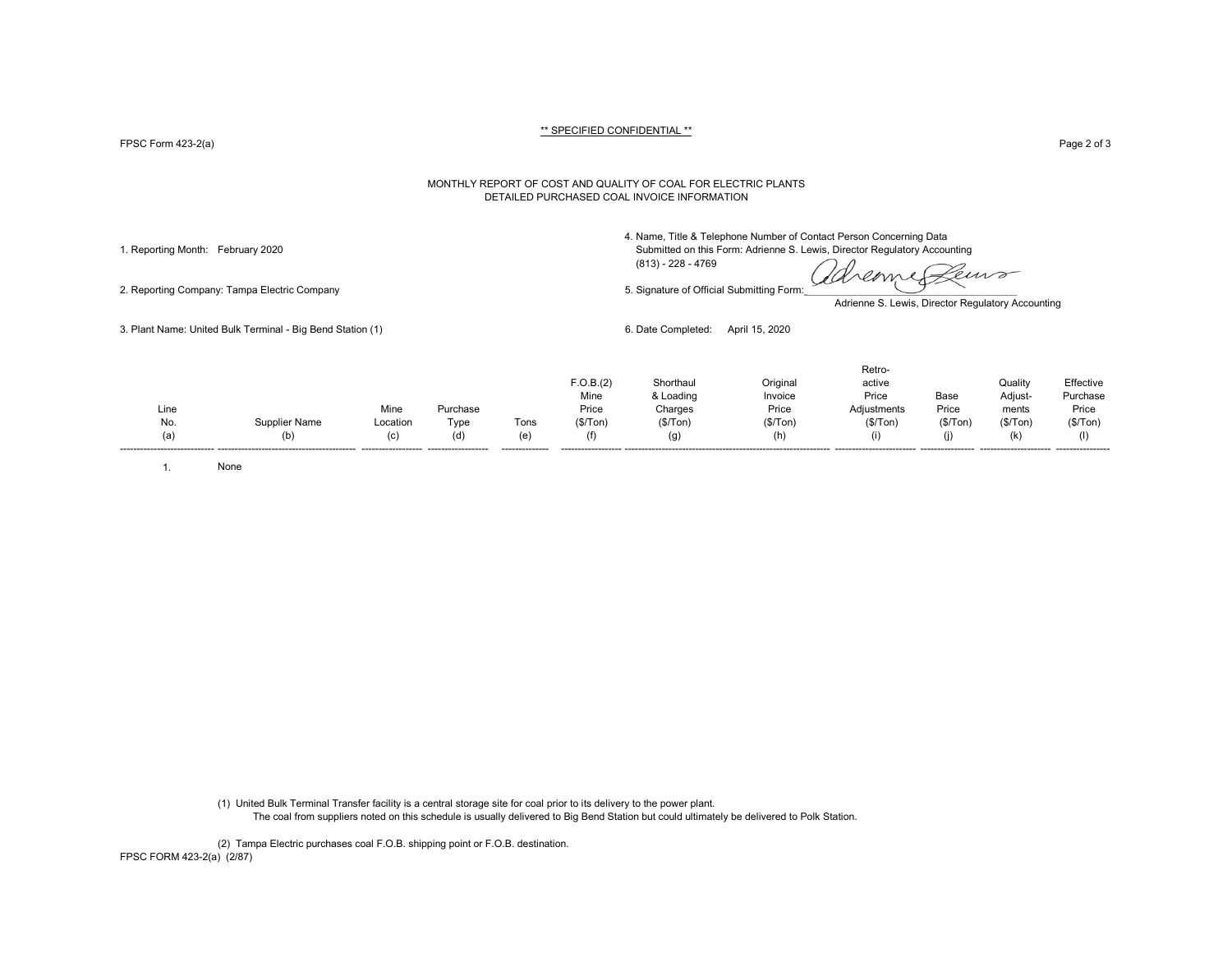FPSC Form 423-2(b) Page 3 of 3

#### MONTHLY REPORT OF COST AND QUALITY OF COAL FOR ELECTRIC PLANTS DETAIL OF TRANSPORTATION CHARGES

4. Name, Title & Telephone Number of Contact Person Concerning Data<br>1. Reporting Month: February 2020 Submitted on this Form: Adrienne S. Lewis, Director Regulatory Accounting (813) 228 - 4769 2. Reporting Company: Tampa Electric Company **Figure Company**<br>2. Reporting Company: Tampa Electric Company **5.** Signature of Official Submitting Form: and the *COLLETT* 

Adrienne S. Lewis, Director Regulatory Accounting

3. Plant Name: United Bulk Terminal - Big Bend Station (1) 6. Date Completed: April 15, 2020

|      |        |          |                     |        |      |           |          |         |         |         |        | Charges |         |         |          |           |
|------|--------|----------|---------------------|--------|------|-----------|----------|---------|---------|---------|--------|---------|---------|---------|----------|-----------|
|      |        |          |                     |        |      |           | Add'l    |         |         |         |        |         |         |         | Гоtа     | Delivered |
|      |        |          |                     |        |      | Effective | Shorthau |         | Othei   | River   | Tran   | Ocear   | Othe    | Othe    | Γranspo⊧ | Price     |
|      |        |          |                     | Trans- |      | Purchase  | & Loadin | Rai     | Rail    | Barge   | loadir | Barge   | Wate    | Related | tation   | Fransfer  |
| Line |        | Mine     | Chinning<br>oniuunu | port   |      | Price     | Charges  | Rate    | Charges | Rate    | Rate   | Rate    | Charges | Charge  | harge:   | -acilit∖  |
| No.  | r Name | Location | Point               | Mode   | Tons | (\$/Ton   | (\$/Ton) | (\$/Ton | (\$/Tor | (\$/Ton |        | (\$/Ton | '\$/Ton | ≀\$/Tor | (\$/Ton  | (S/Top)   |
|      |        |          |                     | ιe     |      | (g)       | (h)      |         |         | (k      |        | (m)     |         |         |          | (q)       |
|      |        |          |                     |        |      |           |          |         |         |         |        |         |         |         |          |           |

1. None

(1) United Bulk Terminal Transfer facility is a central storage site for coal prior to its delivery to the power plant. The coal from suppliers noted on this schedule is usually delivered to Big Bend Station but could ultimately be delivered to Polk Station.

FPSC FORM 423-2(b) (2/87)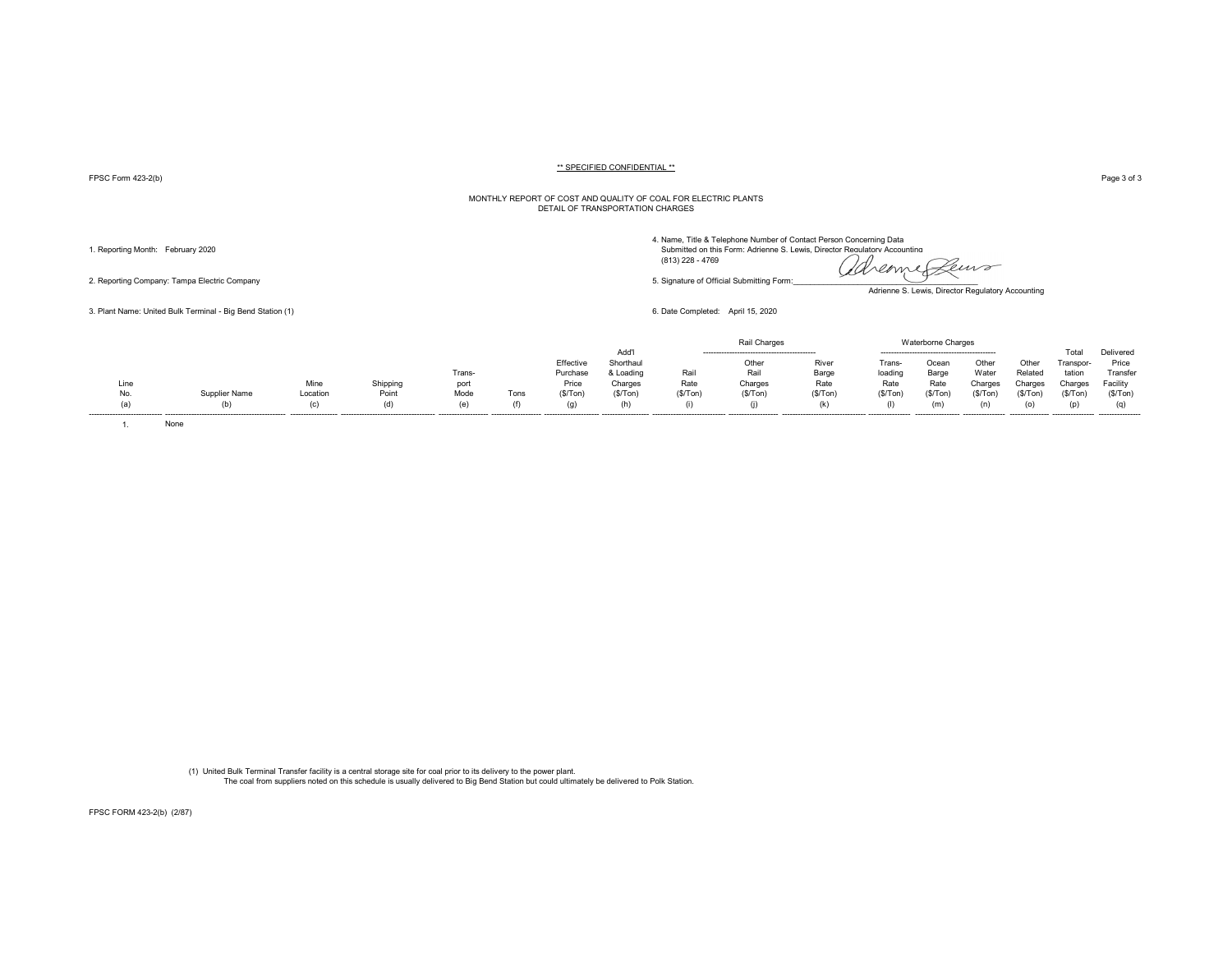PPSC Form 423-2 Page 1 of 3 Page 1 of 3

#### MONTHLY REPORT OF COST AND QUALITY OF COAL FOR ELECTRIC PLANTS ORIGIN, TONNAGE, DELIVERED PRICE AND AS RECEIVED QUALITY

4. Name, Title & Telephone Number of Contact Person Concerning Data

1. Reporting Month: February 2020 Submitted on this Form: Adrienne S. Lewis, Director Regulatory Accounting

(813) 228 - 4769

dreame Leurs

Adrienne S. Lewis, Director Regulatory Accounting

3. Plant Name: United Bulk Terminal Transfer Facility - Polk Station (1) 6. Date Completed: April 15, 2020

|      |               |                       |                         |           |      |           |           |                       |                                  |                     | As Received Coal Quality |          |
|------|---------------|-----------------------|-------------------------|-----------|------|-----------|-----------|-----------------------|----------------------------------|---------------------|--------------------------|----------|
|      |               |                       |                         |           |      | Effective | Tota      | Delivered             | -------------------              | ------------------- |                          |          |
|      |               |                       |                         |           |      | Purchase  | Transport | <b>Price Transfer</b> | Sulfur                           | <b>BTU</b>          | Ash                      | Moisture |
| Line |               | Mine                  | Purchase                | Transport |      | Price     | Charges   | Facility              | Content                          | Content             | Content                  | Content  |
| No.  | Supplier Name | Location              | Type                    | Mode      | Tons | (\$/Tom)  | (\$/Tom)  | (\$/ Ton)             | 70                               | (BTU/lb)            | %                        |          |
| la I | (b)           |                       |                         | (e)       |      | (g)       |           |                       |                                  |                     | (1)                      | (m)      |
|      |               | --------------------- | ----------------------- |           |      |           |           | --------------------- | $- - - -$<br>------------------- | ------------------- |                          |          |

1. None

(1) United Bulk Terminal Transfer facility is a central storage site for coal prior to its delivery to the power plant. The coal from suppliers noted on this schedule is usually delivered to Big Bend Station but could ultimately be delivered to Polk Station.

2. Reporting Company: Tampa Electric Company 5. Signature of Official Submitting Form:

FPSC FORM 423-2 (2/87)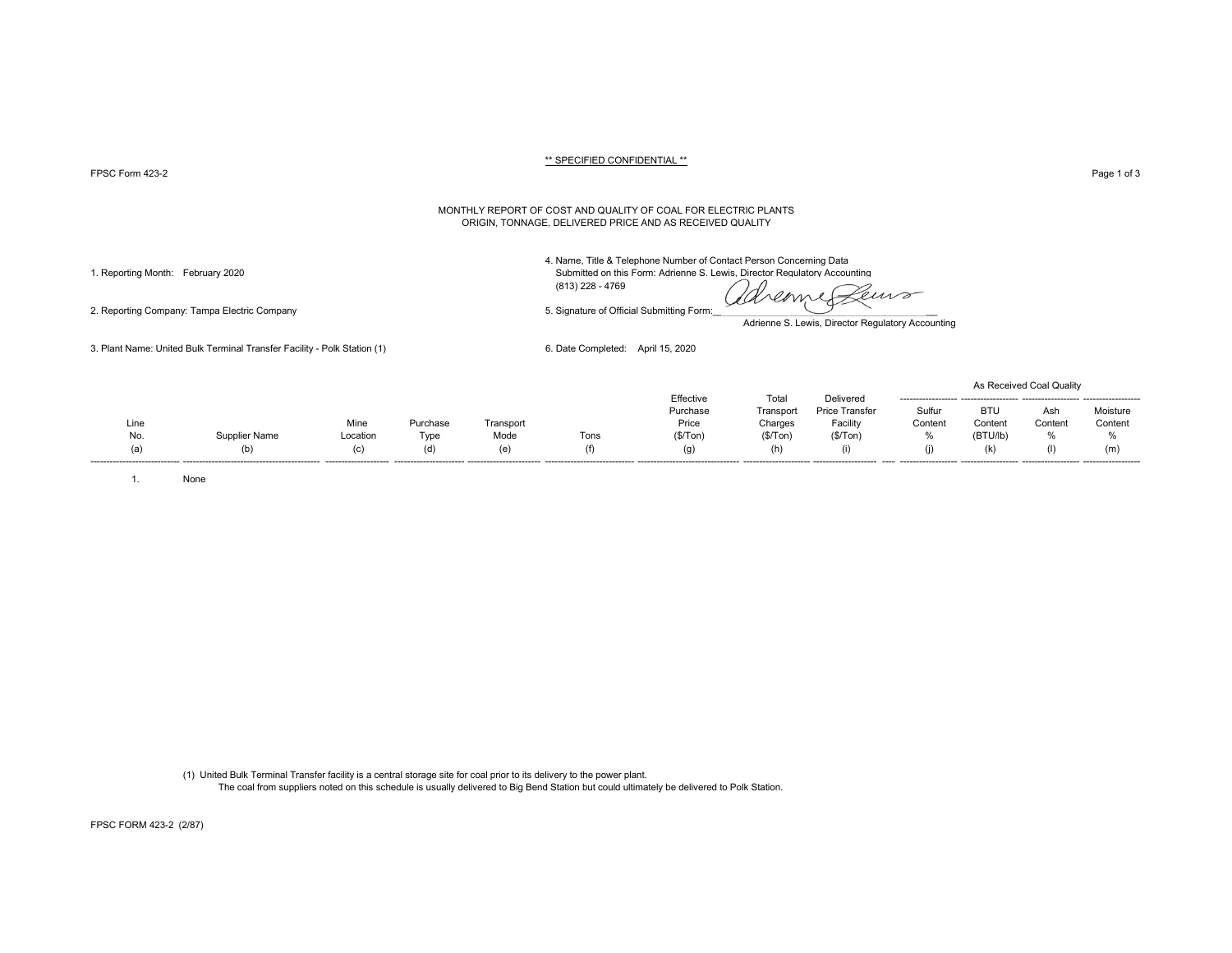FPSC Form 423-2(a) Page 2 of 3

#### MONTHLY REPORT OF COST AND QUALITY OF COAL FOR ELECTRIC PLANTS DETAILED PURCHASED COAL INVOICE INFORMATION

4. Name, Title & Telephone Number of Contact Person Concerning Data

1. Reporting Month: February 2020 Submitted on this Form: Adrienne S. Lewis, Director Regulatory Accounting (813) - 228 - 4769

deme Peuvo

2. Reporting Company: Tampa Electric Company 5. Signature of Official Submitting Form:

Adrienne S. Lewis, Director Regulatory Accounting

3. Plant Name: United Bulk Terminal Transfer Facility - Polk Station (1) 6. Date Completed: April 15, 2020

| (f)<br>(d)<br>(i)<br>(h)<br>(a)<br>(C)<br>(k)<br>(g) | Line |               | Mine     | Purchase |      | F.O.B.(2)<br>Mine<br>Price | Shorthaul<br>& Loading<br>Charges | Original<br>Invoice<br>Price | Retro-<br>active<br>Price<br>Adjustments | Base<br>Price | Quality<br>Adjust-<br>ments | Effective<br>Purchase<br>Price |
|------------------------------------------------------|------|---------------|----------|----------|------|----------------------------|-----------------------------------|------------------------------|------------------------------------------|---------------|-----------------------------|--------------------------------|
|                                                      | No.  | Supplier Name | Location | Type     | Tons | (\$/Top)                   | (\$/ Ton)                         | (\$/Tom)                     | (\$/Tom)                                 | (\$/ Ton)     | (S/Ton)                     | (\$/Tom)                       |
|                                                      |      |               |          |          |      |                            |                                   |                              |                                          |               |                             |                                |

1. None

(1) United Bulk Terminal Transfer facility is a central storage site for coal prior to its delivery to the power plant. The coal from suppliers noted on this schedule is usually delivered to Big Bend Station but could ultimately be delivered to Polk Station.

(2) Tampa Electric purchases coal F.O.B. shipping point or F.O.B. destination.

FPSC FORM 423-2(a) (2/87)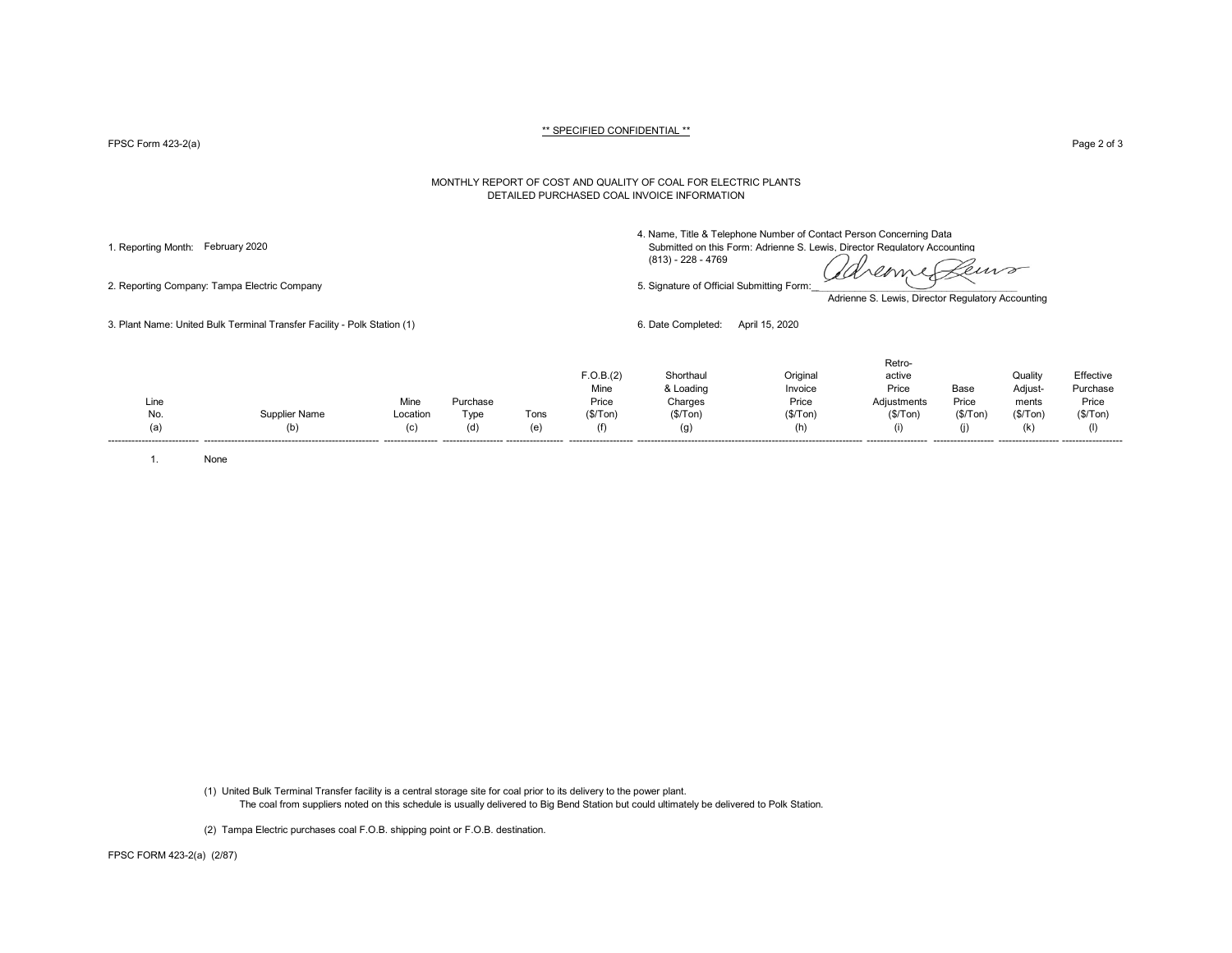FPSC Form 423-2(b) Page 3 of 3

#### MONTHLY REPORT OF COST AND QUALITY OF COAL FOR ELECTRIC PLANTS DETAIL OF TRANSPORTATION CHARGES

2. Reporting Company: Tampa Electric Company 6. Signature of Official Submitting Form:

3. Plant Name: United Bulk Terminal Transfer Facility - Polk Station (1) 6. Date Completed: April 15, 2020

4. Name, Title & Telephone Number of Contact Person Concerning Data

(813) 228 - 4769

1. Reporting Month: February 2020 Submitted on this Form: Adrienne S. Lewis, Director Regulatory Accounting (813)<br>(a) 228 - 4769 (813) 228 - 4769 (2000) Submitted on this Form: Adrienne S. Lewis, Director Regulatory Accoun Leuro

Adrienne S. Lewis, Director Regulatory Accounting

|      |               |          |          |                  |      |           |           |          | Rail Charges |                                 |         | <b>Waterborne Charges</b> |         |         |           |           |
|------|---------------|----------|----------|------------------|------|-----------|-----------|----------|--------------|---------------------------------|---------|---------------------------|---------|---------|-----------|-----------|
|      |               |          |          |                  |      |           | Add'      |          |              |                                 |         |                           |         |         | Total     | Delivered |
|      |               |          |          |                  |      | Effective | Shorthaul |          | Other        | River                           | Frans-  | Ocear                     | Other   | Other   | Transpor- | Price     |
|      |               |          |          | Trans-           |      | Purchase  | & Loading | Rail     | Rail         | Barge                           | loading | Barge                     | Water   | Related | tation    | Transfer  |
| Line |               | Mine     | Shipping | port             |      | Price     | Charges   | Rate     | Charges      | Rate                            | Rate    | Rate                      | Charges | Charges | Charges   | Facility  |
| No.  | Supplier Name | Location | Point    | Mode             | Tons | (S/Ton)   | (\$/Tom)  | (\$/Ton) | (S/Ton)      | (S/ Ton)                        | (S/Ton) | (S/Ton)                   | (S/Ton) | (\$/Ton | (S/Ton)   | (S/Ton)   |
| (a)  |               | (n)      | (d)      | (e)              |      |           |           |          |              |                                 |         | (m                        |         | (o)     | (p)       |           |
|      |               |          |          | ---------------- |      |           |           |          |              | ------------------------------- |         |                           |         |         |           |           |

1. None

(1) United Bulk Terminal Transfer facility is a central storage site for coal prior to its delivery to the power plant. The coal from suppliers noted on this schedule is usually delivered to Big Bend Station but could ultimately be delivered to Polk Station.

FPSC FORM 423-2(b) (2/87)